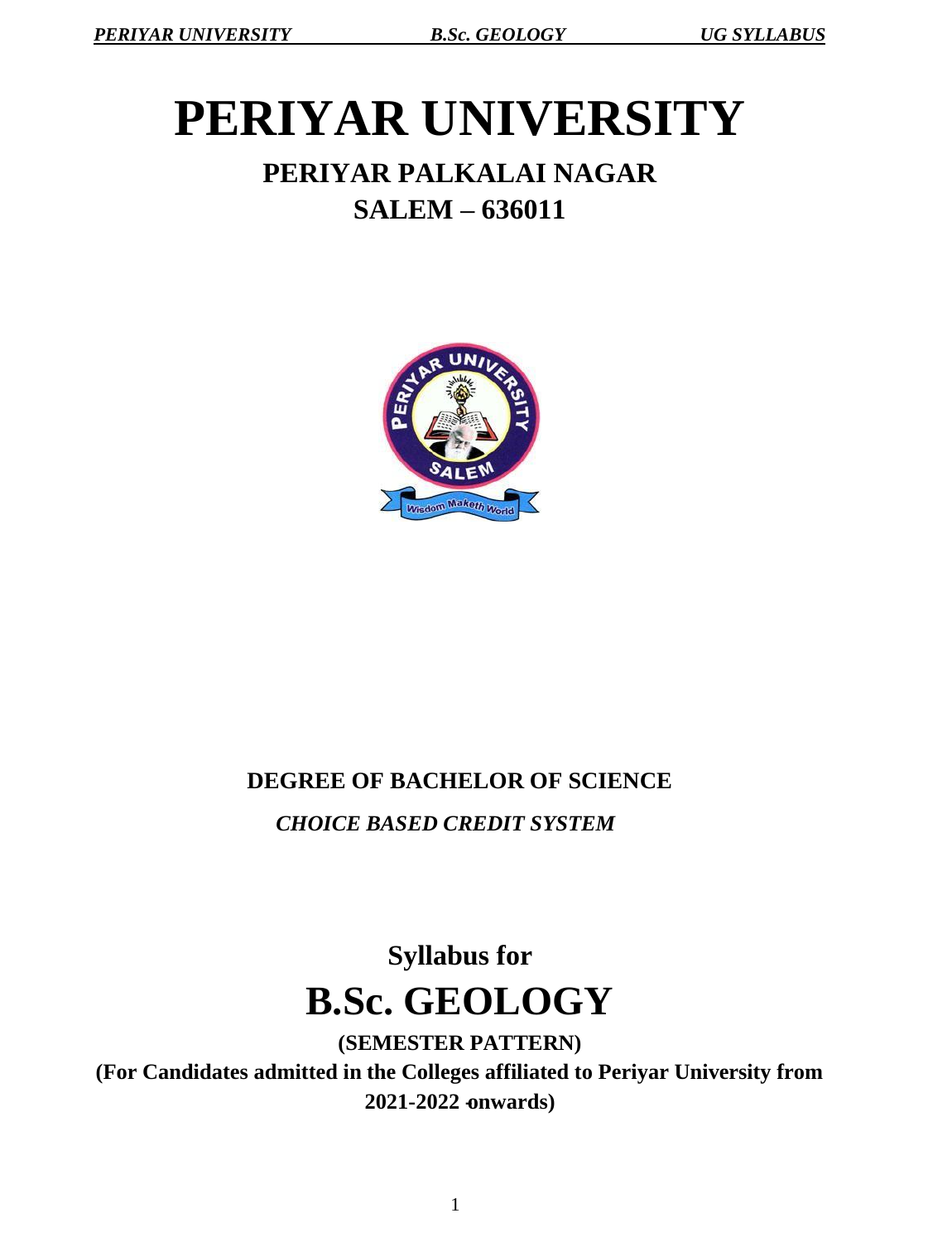## **REGULATIONS**

#### **1. ELIGIBILITY**

Refer this office circular No: PU/R/AD-1/UG/PG/Programs Eligibility/2019 Dated: 16-04-2019.

## **2. DURATION OF THE COURSE**

The course for the degree of Bachelor of Science shall consist of three years divided into six semesters with internal assessment under choice based credit system.

## **3. COURSE OF STUDY**

The course of study shall comprise instruction in the following subjects according to the syllabus and books prescribed from time to time.

## **I. SEMESTER**

- 1. Language I (Tamil etc.)
- 2. Communicative English-I
- 3. Core Geology Paper I- Physical Geology and Geodynamics
- 4. Allied Chemistry Paper I (or) Allied Mathematics Paper-I
- 5. Skill Based Elective Course-I (Select any one from list-1 SBEC)
- 6. Value education
- 7. Professional English I

## **II. SEMESTER**

- 8. Language II (Tamil etc.)
- 9. Communicative English II
- 10. Core Geology Paper II-Geomorphology and Structural Geology
- 11. Core Geology Practical Paper I\* Structural Geology and Surveying
- 12. Allied Chemistry Paper-II (or) Allied Mathematics Paper II
- 13. Allied Chemistry Practical Paper-I\* (or) Allied Mathematics Paper III
- 14. Skill Based Elective Course II (Select any one from list 1 SBEC)
- 15. Environmental Studies
- 16. Professional English II

## **III. SEMESTER**

- 17. Language III (Tamil etc.)
- 18. Communicative English III
- 19. Core Geology Paper III Paleontology
- 20. Allied Physics Paper I
- 21. Skill Based Elective Course III (Select any one from list-1 SBEC)
- 22. Non -Major Elective Course I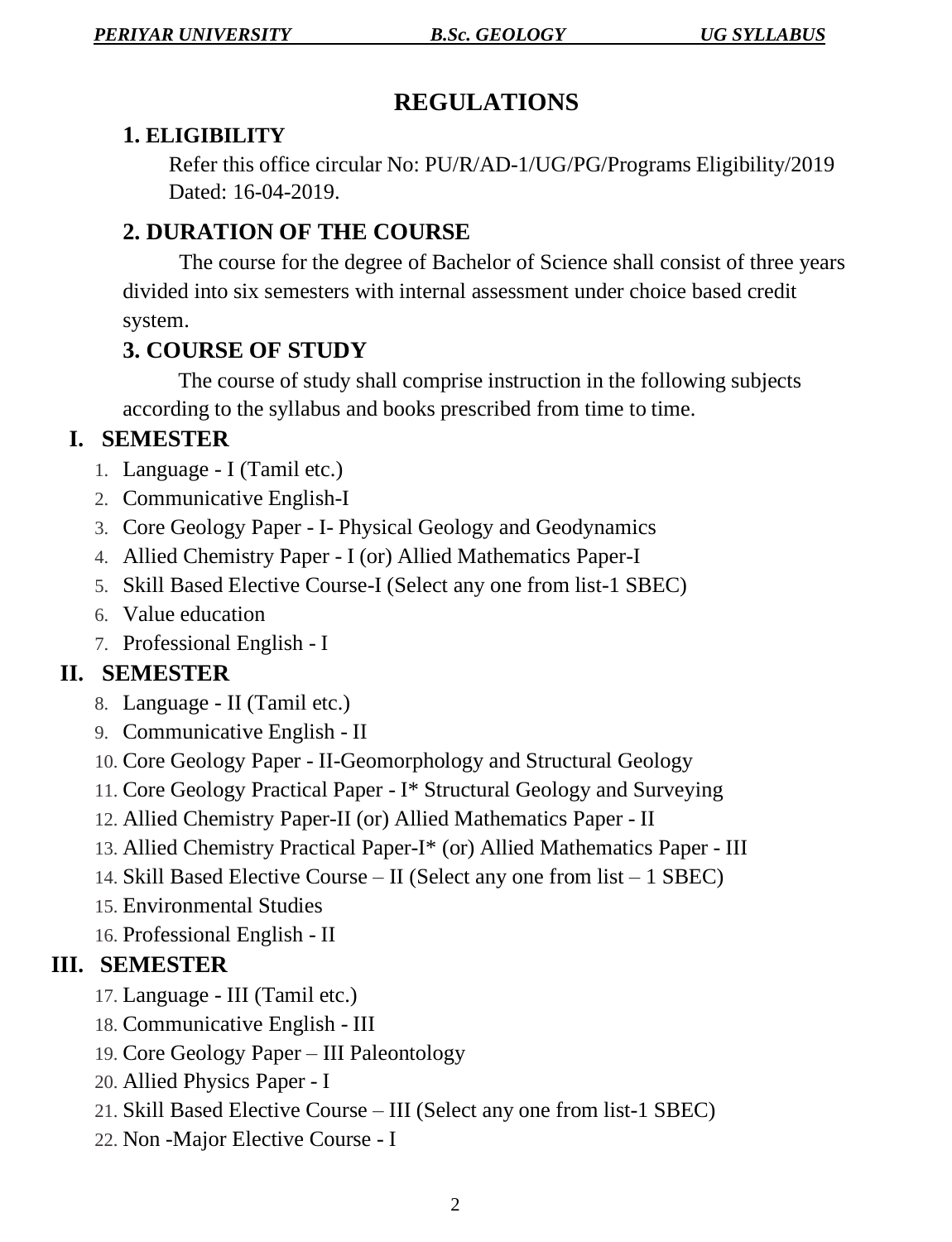## **IV. SEMESTER**

- 23. Language IV (Tamil etc.)
- 24. Communicative English IV
- 25. Core Geology Paper IV Stratigraphy
- 26. Core Geology Practical Paper II Paleontology and Stratigraphy
- 27. Allied Physics Paper II
- 28. Allied Physics Practical Paper I\*
- 29. Skill Based Elective Course IV (Select any one from list -1SBEC)
- 30. Non -Major Elective Course II
- 31. Add on course-Internship Training

## **V. SEMESTER**

- 32. Core Geology Paper V Crystallography
- 33. Core Geology Paper VI Mineralogy
- 34. Core Geology Paper VII Igneous Petrology
- 35. Core Geology Paper VIII Sedimentary and Metamorphic Petrology
- 36. Skill Based Elective Course V (Select any one from list 1 SBEC)
- 37. Skill Based Elective Course VI (Select any one from list 1SBEC)

## **VI. SEMESTER**

- 38. Core Geology Paper IX Economic Geology
- 39. Core Geology Paper X Photogeology and Remote Sensing
- 40. Core Geology Paper XI Mining and Engineering Geology
- 41. Core Geology Paper XII Hydrogeology and Environmental Geology
- 42. Core Geology Practical Paper III\* Crystallography and Mineralogy
- 43. Core Geology Practical Paper IV\* Economic Geology and Petrology
- 44. Skill Based Elective Course VII (Select any one from list-1 SBEC)

## **LIST - 1: SKILL BASED ELECTIVE COURSES**

- 1. Mapping Techniques in Geology
- 2. Gemmology and Gemstone Evaluation
- 3. Field Hydrogeology and Techniques
- 4. Water Quality Analysis
- 5. Granite Exploration and Exploitation
- 6. Geostatistics and Computer Applications
- 7. Remote Sensing and GIS
- 8. Mines and Minerals Legislation of India
- 9. Introduction to Geoinstrumentation
- 10. Cartography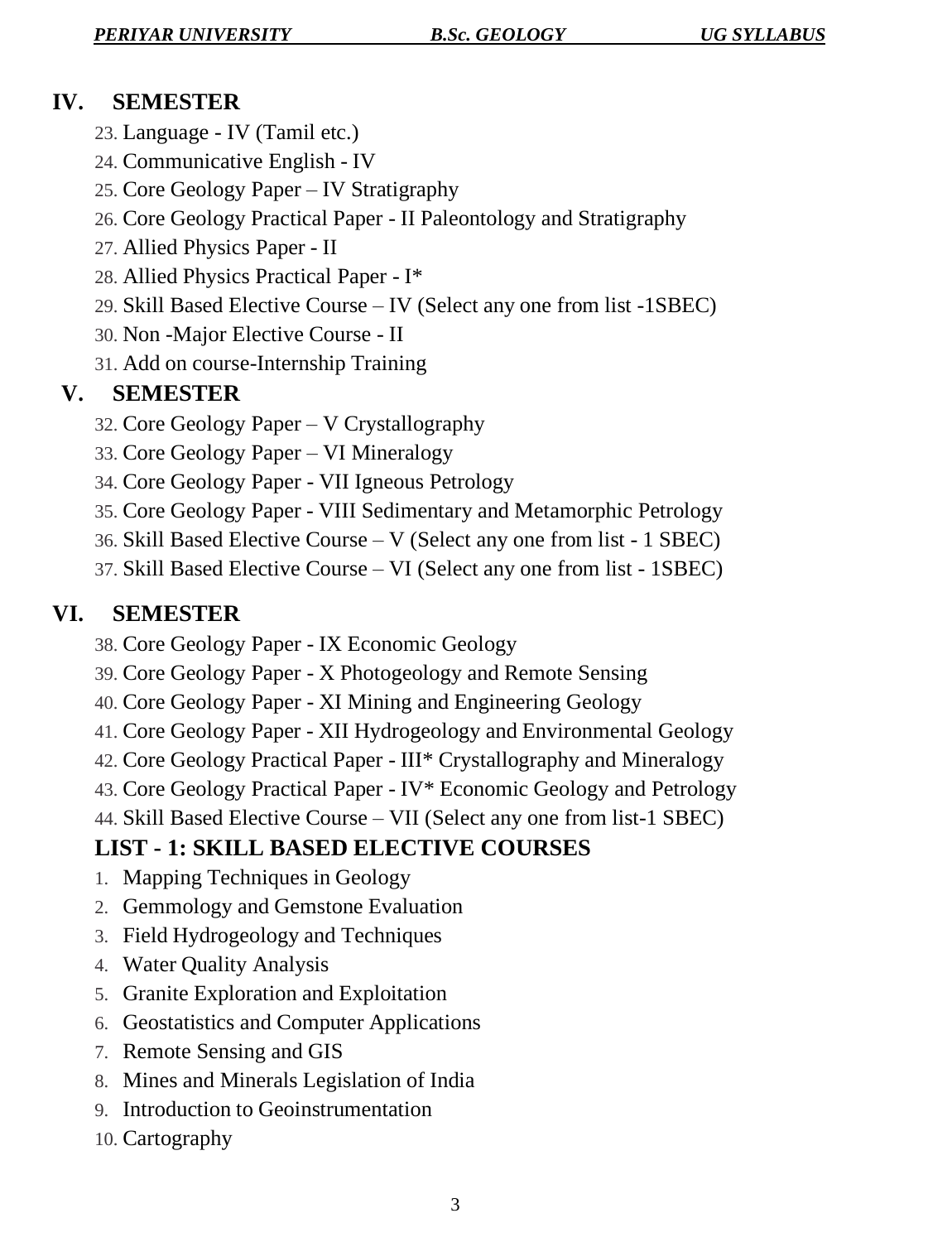- 11. Geology for Competitive Examination
- 12. Principles of Surveying

## **LIST - 2: NON-MAJOR ELECTIVE COURSES**

- 1. Oceanography
- 2. Climatology
- 3. Basic Geochemistry
- 4. Basic Geophysics
- 5. Geohazards
- 6. Groundwater Management and Rainwater Harvesting

## **LIST - 3: COMPULSORY COURSES**

- 1. Value Education
- 2. Environmental Studies
- 3. Extension Activities (NSS, NCC, YRC, RRC, Green Club)

## **4. EXAMINATIONS**

The Theory examination shall be three hours duration to each paper at the end of each semester. The candidates failing in any subject(s) will be permitted to appear for each failed subject(s) in the subsequent examination.

## **5. SCHEME OFEXAMINATION**

The scheme of examination of a different semester shall be as follows: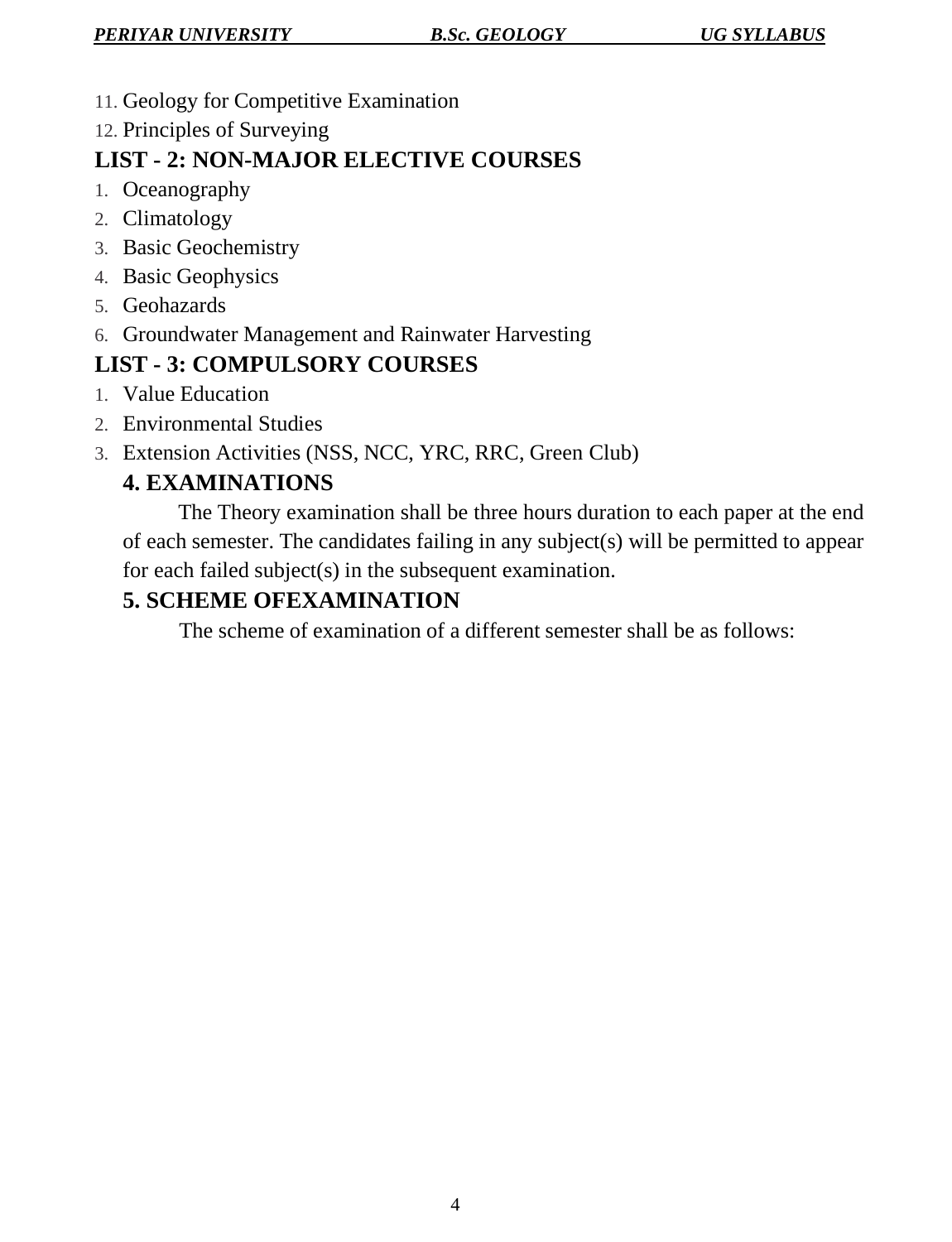#### **B.SC. GEOLOGY COURSE STRUCTURE UNDER CBCS (FOR CANDIDATES ADMITTED FROM THE ACADEMIC YEAR 2021ONWARDS)**

| <b>I-SEMESTER</b> |                                                                             |                                |           |                |                                         |                          |       |
|-------------------|-----------------------------------------------------------------------------|--------------------------------|-----------|----------------|-----------------------------------------|--------------------------|-------|
|                   |                                                                             |                                |           |                | <b>UNIVERSITY</b><br><b>EXAMINATION</b> |                          |       |
| <b>PART</b>       | <b>SUBJECT</b>                                                              | INSTRUCTION<br><b>HRS/WEEK</b> | EXAM HRS. | CREDITS        | INTERNAL<br>(25%)                       | <b>EXTERNAL</b><br>(75%) | TOTAL |
| $\mathbf I$       | Tamil or any other<br>Language Paper-I                                      | 6                              | 3         | 3              | 25                                      | 75                       | 100   |
| $\mathbf{I}$      | English - I<br>Communicative<br>English                                     | 6                              | 3         | 3              | 25                                      | 75                       | 100   |
|                   | Core I - Geology<br>$Paper - I$                                             | 5                              | 3         | $\overline{4}$ | 25                                      | 75                       | 100   |
|                   | Core II Geology<br>Practical Paper-I*                                       | 3                              | 3         | $\overline{a}$ |                                         |                          |       |
| III               | Allied Chemistry<br>Paper-I(or)Allied<br>Maths Paper -I                     | 5                              | 3         | $\overline{4}$ | 25                                      | 75                       | 100   |
|                   | <b>Allied Chemistry</b><br>$\overline{2}$<br>Practical Paper-I*             |                                | 3         |                |                                         |                          |       |
|                   | <b>Skill based Elective</b><br>course-I (Select any<br>one from the list-1) | $\overline{2}$                 | 3         | $\overline{2}$ | 25                                      | 75                       | 100   |
| IV                | Value education                                                             | $\overline{2}$                 | 3         | $\overline{2}$ | 25                                      | 75                       | 100   |
|                   | Professional<br>English-Physical<br>Science-I                               | 6                              | 3         | $\overline{4}$ | 25                                      | 75                       | 100   |

**\*Examinations will be at the end of II semester**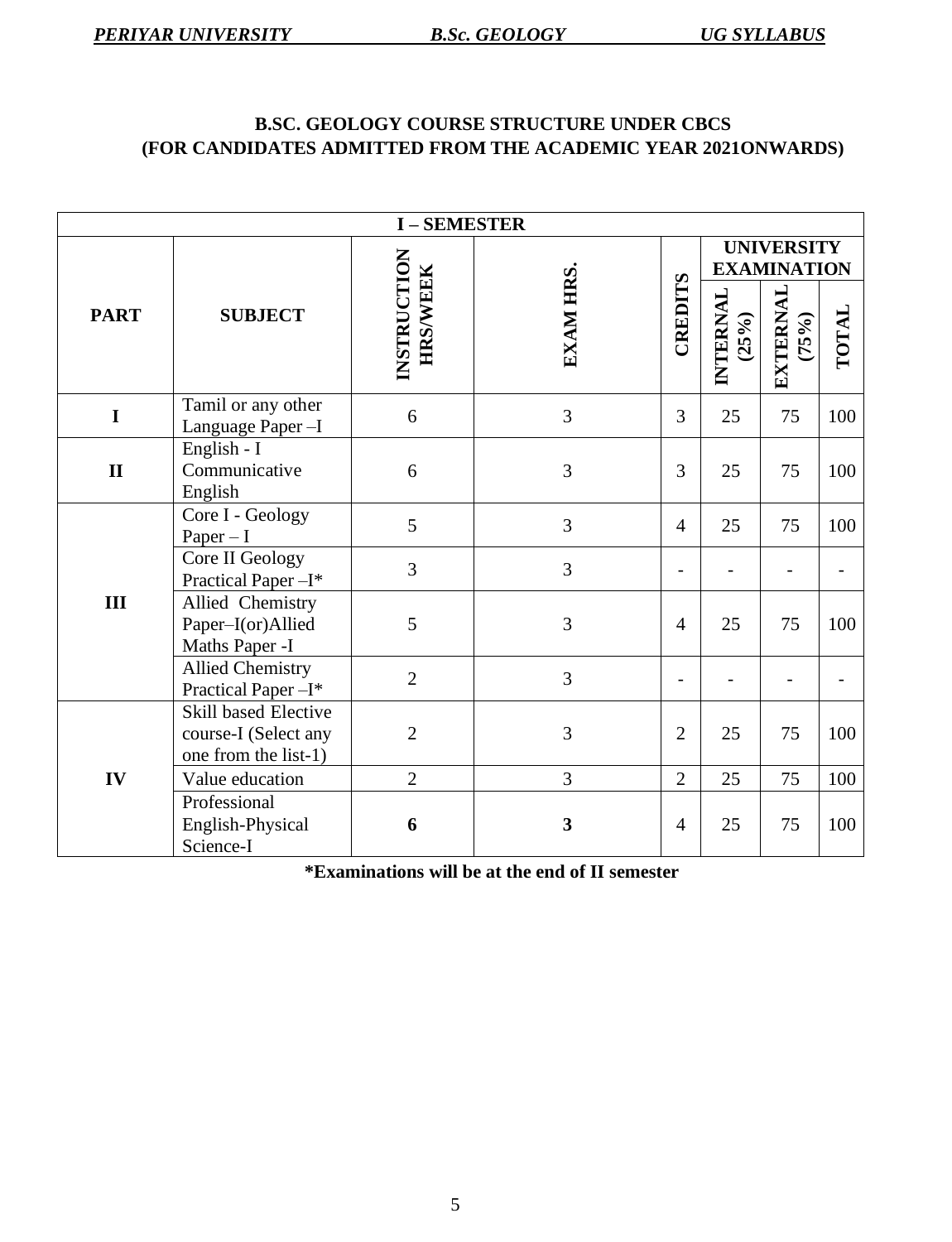| <b>II SEMESTER</b> |                                                                                     |                                |                |                |                                         |                          |       |
|--------------------|-------------------------------------------------------------------------------------|--------------------------------|----------------|----------------|-----------------------------------------|--------------------------|-------|
|                    |                                                                                     |                                |                |                | <b>UNIVERSITY</b><br><b>EXAMINATION</b> |                          |       |
| <b>PART</b>        | <b>SUBJECT</b>                                                                      | INSTRUCTION<br><b>HRS/WEEK</b> | EXAM HRS.      | CREDITS        | INTERNAL<br>(25%)                       | <b>EXTERNAL</b><br>(75%) | TOTAL |
| $\mathbf I$        | Tamil or any other<br>Language Paper-II                                             | 6                              | 3              | 3              | 25                                      | 75                       | 100   |
| $\mathbf{I}$       | English-II<br>Communicative<br>English                                              | 6                              | 3              | 3              | 25                                      | 75                       | 100   |
|                    | Core III - Geology<br>$Paper - II$                                                  | 5                              | $\overline{3}$ | $\overline{4}$ | 25                                      | 75                       | 100   |
|                    | Core IV - Geology<br>Practical Paper-I*                                             | 3                              | 3              | 5              | 25                                      | 75                       | 100   |
| III                | Allied Chemistry<br>Paper-I(or)Allied<br>Maths Paper -II                            | 5                              | 3              | $\overline{4}$ | 25                                      | 75                       | 100   |
|                    | <b>Allied Chemistry</b><br>Practical Paper-I*<br>(or) Allied Maths<br>$Paper - III$ | $\overline{2}$                 | 3              | $\overline{4}$ | 40                                      | 60                       | 100   |
|                    | <b>Skill based Elective</b><br>course-I (Select any<br>one from the list-1)         | $\overline{2}$                 | 3              | $\overline{2}$ | 25                                      | 75                       | 100   |
| IV                 | Environmental<br>Studies*                                                           | $\mathbf{1}$                   | 3              | $\overline{2}$ | 25                                      | 75                       | 100   |
|                    | Professional<br>English-Physical<br>Science-II                                      | 6                              | $\overline{3}$ | $\overline{4}$ | 25                                      | 75                       | 100   |

\***Continued from I semester and Examinations will be at the end of II semester**

 **Total Credit for I and II Semester = 53 credits**

 **Total Marks for I and II Semester = 1600Marks**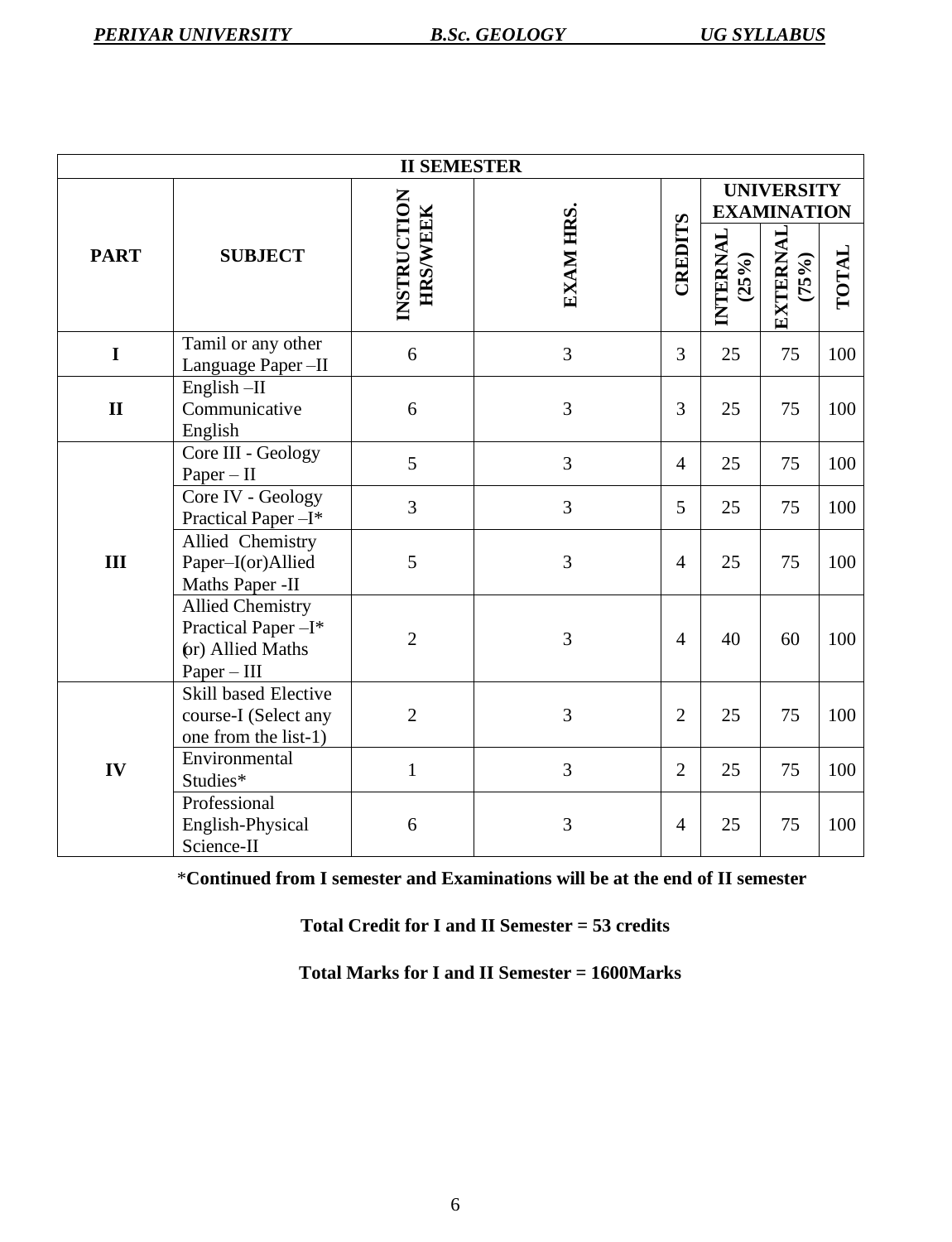| <b>III SEMESTER</b> |                                                                             |                                |           |                          |                                         |                   |       |
|---------------------|-----------------------------------------------------------------------------|--------------------------------|-----------|--------------------------|-----------------------------------------|-------------------|-------|
|                     | <b>SUBJECT</b>                                                              |                                |           |                          | <b>UNIVERSITY</b><br><b>EXAMINATION</b> |                   |       |
| <b>PART</b>         |                                                                             | INSTRUCTION<br><b>HRS/WEEK</b> | EXAM HRS. | CREDITS                  | INTERNAL<br>(25%)                       | EXTERNAL<br>(75%) | TOTAL |
| $\mathbf I$         | Tamil or any other<br>Language Paper-III                                    | 6                              | 3         | 3                        | 25                                      | 75                | 100   |
| $\mathbf{I}$        | English Paper-III                                                           | 6                              | 3         | $\overline{3}$           | 25                                      | 75                | 100   |
|                     | Core V - Geology<br>$Paper - III$                                           | 5                              | 3         | $\overline{4}$           | 25                                      | 75                | 100   |
| III                 | Core VI - Geology<br>Practical Paper-II*                                    | 3<br>5<br>$\overline{2}$       | 3         | $\overline{\phantom{0}}$ |                                         |                   |       |
|                     | <b>Allied Physics Paper</b><br>$-I$                                         |                                | 3         | $\overline{4}$           | 25                                      | 75                | 100   |
|                     | <b>Allied Physics</b><br>Practical Paper-I*                                 |                                | 3         |                          |                                         |                   |       |
| IV                  | Skill based Elective<br>course-III (Select<br>any one from the<br>$list-1)$ | $\overline{2}$                 | 3         | $\overline{2}$           | 25                                      | 75                | 100   |
|                     | Non-Major Elective<br>$Course-I$                                            | $\overline{2}$                 | 3         | $\overline{2}$           | 25                                      | 75                | 100   |

**\*Examinations will be at the end of IV semester**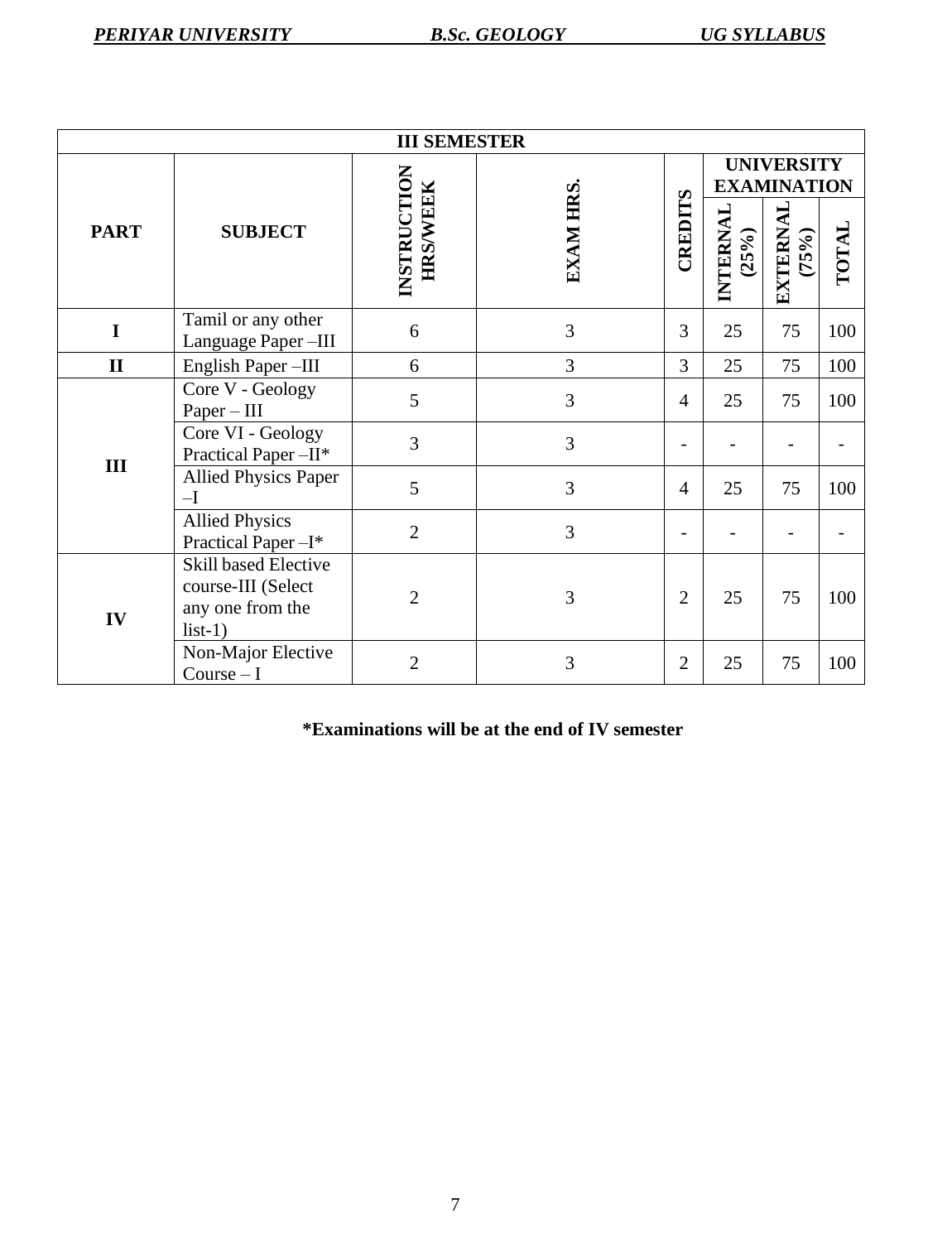| <b>IV SEMESTER</b> |                                                                                   |                                |           |                |                                         |                      |       |
|--------------------|-----------------------------------------------------------------------------------|--------------------------------|-----------|----------------|-----------------------------------------|----------------------|-------|
|                    |                                                                                   |                                |           |                | <b>UNIVERSITY</b><br><b>EXAMINATION</b> |                      |       |
| <b>PART</b>        | <b>SUBJECT</b>                                                                    | INSTRUCTION<br><b>HRS/WEEK</b> | EXAM HRS. | CREDITS        | INTERNAL<br>(25%)                       | EXTERNAL<br>$(75\%)$ | TOTAL |
| $\mathbf I$        | Tamil or any other<br>Language Paper-IV                                           | 6                              | 3         | 3              | 25                                      | 75                   | 100   |
| $\mathbf{I}$       | English Paper-IV                                                                  | 6                              | 3         | 3              | 25                                      | 75                   | 100   |
|                    | Core VII - Geology<br>$Paper - IV$                                                | 5                              | 3         | $\overline{4}$ | 25                                      | 75                   | 100   |
| III                | Core VIII - Geology<br>Practical Paper-II*                                        | 3                              | 3         | 5              | 25                                      | 75                   | 100   |
|                    | <b>Allied Physics Paper</b><br>$-II$                                              | 5                              | 3         | $\overline{4}$ | 25                                      | 75                   | 100   |
|                    | <b>Allied Physics</b><br>Practical Paper-I*                                       | $\overline{2}$                 | 3         | $\overline{4}$ | 25                                      | 75                   | 100   |
| IV                 | <b>Skill based Elective</b><br>course-IV (Select<br>any one from the<br>$list-1)$ | $\overline{2}$                 | 3         | $\overline{2}$ | 25                                      | 75                   | 100   |
|                    | Non-Major Elective<br>Course-II                                                   | $\overline{2}$                 | 3         | $\overline{2}$ | 25                                      | 75                   | 100   |
|                    | Add on course-<br>Internship(Fiel<br>d visit and<br>Report                        |                                |           |                |                                         |                      |       |
|                    | preparation)                                                                      |                                |           |                |                                         |                      |       |

\***Continued from III semester and Examinations will be at the end of IV semester** 

**Total Credit for III and IV Semester = 45 credits**

 **Total Marks for III and IV Semester = 1400 Marks**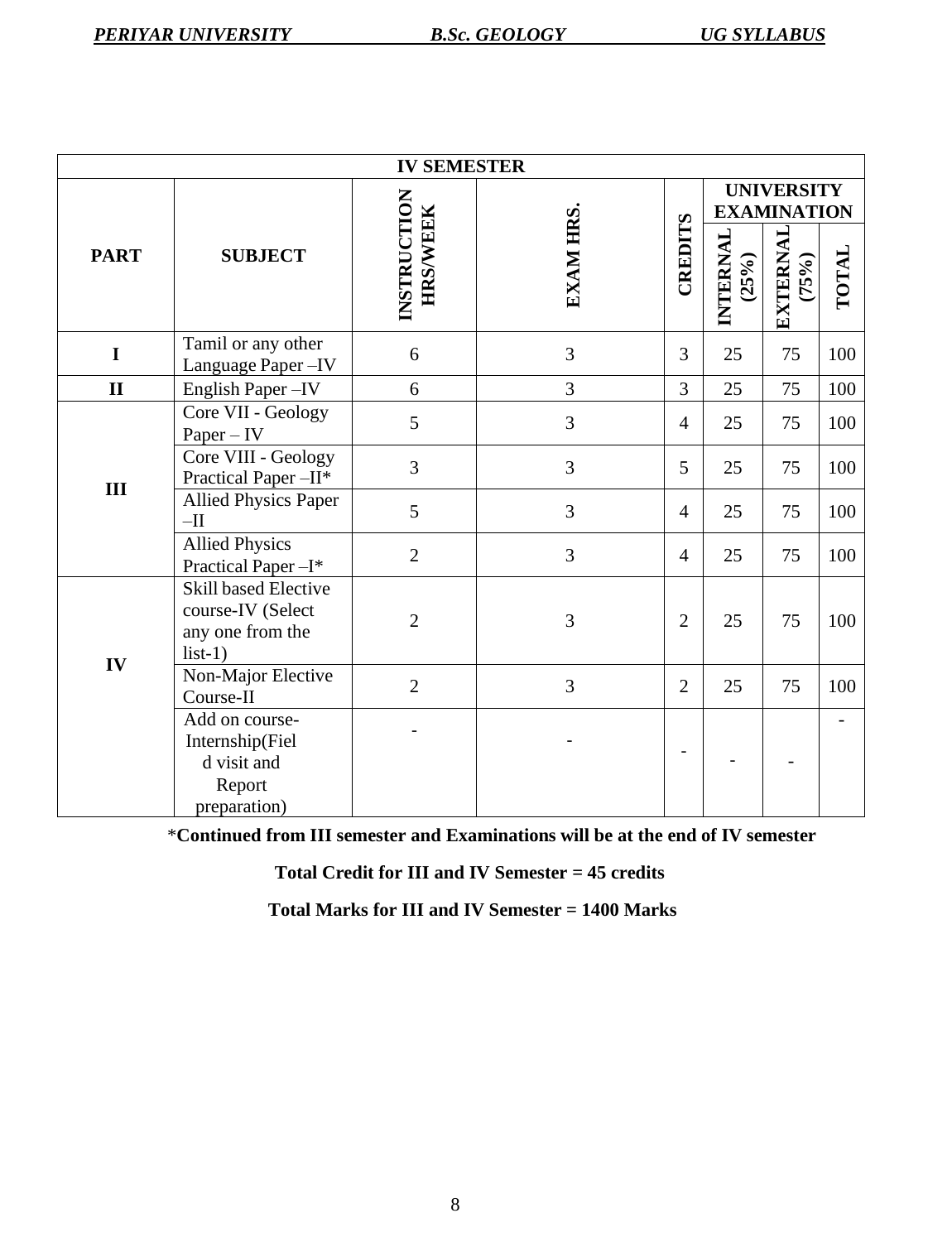| <b>V SEMESTER</b> |                                                                                   |                                |                |                |                                         |                             |       |
|-------------------|-----------------------------------------------------------------------------------|--------------------------------|----------------|----------------|-----------------------------------------|-----------------------------|-------|
|                   |                                                                                   |                                |                |                | <b>UNIVERSITY</b><br><b>EXAMINATION</b> |                             |       |
| <b>PART</b>       | <b>SUBJECT</b>                                                                    | INSTRUCTION<br><b>HRS/WEEK</b> | EXAM HRS.      | CREDITS        | INTERNAL<br>(25%)                       | <b>EXTERNAL</b><br>$(75\%)$ | TOTAL |
|                   | Core IX - Geology<br>$Paper - V$                                                  | 5                              | 3              | $\overline{4}$ | 25                                      | 75                          | 100   |
| III               | Core X - Geology<br>$Paper - VI$                                                  | 5                              | 3              | $\overline{4}$ | 25                                      | 75                          | 100   |
|                   | Core XI - Geology<br>$Paper - VII$                                                | 5                              | 3              | $\overline{4}$ | 25                                      | 75                          | 100   |
|                   | Core XII - Geology<br>Paper - VIII                                                | 5                              | 3              | $\overline{4}$ | 25                                      | 75                          | 100   |
|                   | Core XIII - Geology<br>Practical - III                                            | $\overline{3}$                 | 3              |                |                                         |                             |       |
| III               | Core XIV - Geology<br>Practical - IV                                              | 3                              | $\overline{3}$ |                |                                         |                             |       |
|                   | <b>Skill based Elective</b><br>course-V (Select any<br>one from the list-1)       | $\overline{2}$                 | 3              | $\overline{2}$ | 25                                      | 75                          | 100   |
| IV                | <b>Skill based Elective</b><br>course-VI (Select<br>any one from the<br>$list-1)$ | $\overline{2}$                 | 3              | $\overline{2}$ | 25                                      | 75                          | 100   |

**\*Examinations will be at the end of VI semester**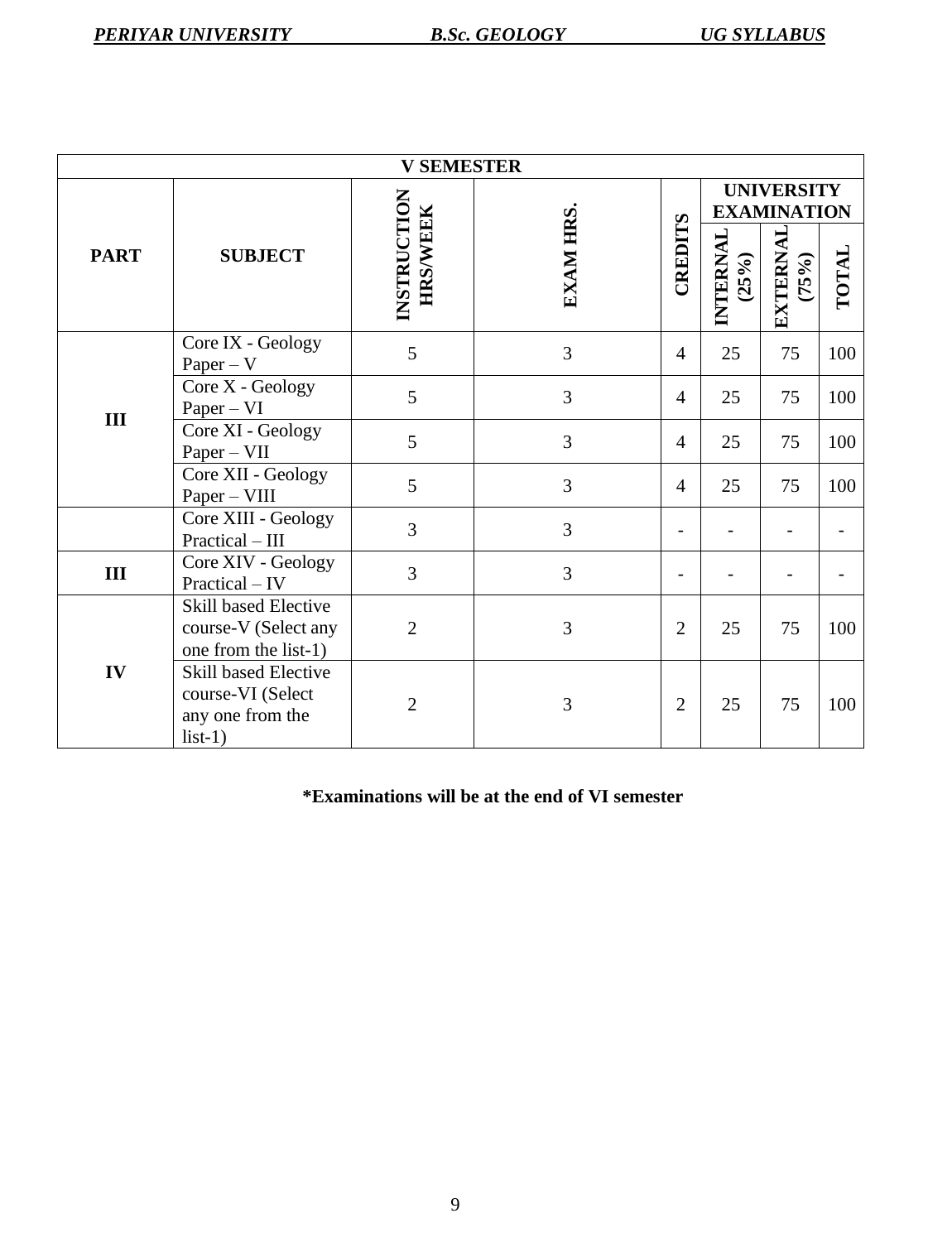| <b>VI SEMESTER</b> |                                                                                    |                                |                 |                |                                         |                          |       |
|--------------------|------------------------------------------------------------------------------------|--------------------------------|-----------------|----------------|-----------------------------------------|--------------------------|-------|
|                    |                                                                                    |                                |                 |                | <b>UNIVERSITY</b><br><b>EXAMINATION</b> |                          |       |
| <b>PART</b>        | <b>SUBJECT</b>                                                                     | INSTRUCTION<br><b>HRS/WEEK</b> | <b>EXAM HRS</b> | CREDITS        | INTERNAL<br>(25%)                       | <b>EXTERNAL</b><br>(75%) | TOTAL |
| III                | Core XV - Geology<br>$Paper - IX$                                                  | 5                              | 3               | $\overline{4}$ | 25                                      | 75                       | 100   |
|                    | Core XVI - Geology<br>$Paper - X$                                                  | 5                              | 3               | $\overline{4}$ | 25                                      | 75                       | 100   |
|                    | Core XVII -<br>Geology Paper $- XI$                                                | 5                              | 3               | $\overline{4}$ | 25                                      | 75                       | 100   |
| III                | Core XVIII -<br>Geology Paper - XII                                                | 5<br>3                         | 3               | $\overline{4}$ | 25                                      | 75                       | 100   |
|                    | Core XIX - Geology<br>Practical - III*                                             |                                | 3               | 5              | 25                                      | 75                       | 100   |
|                    | Core XX - Geology<br>Practical - IV*                                               | 3                              | 3               | 5              | 25                                      | 75                       | 100   |
| IV                 | <b>Skill based Elective</b><br>course-VII (Select<br>any one from the<br>$list-1)$ | $\overline{2}$                 | 3               | $\overline{2}$ | 25                                      | 75                       | 100   |

**\*Continued from III semester and Examinations will be at the end of VI semester**

| <b>Total credit for V and VI Semester</b>        | $= 48$         |
|--------------------------------------------------|----------------|
| <b>Credits Total Marks for V and VI Semester</b> | $= 1300$ Marks |

| <b>Total Credit for 3 years</b> | $= 146$ Credits |
|---------------------------------|-----------------|
| <b>Total Marks for 3 years</b>  | $= 4300$ Marks  |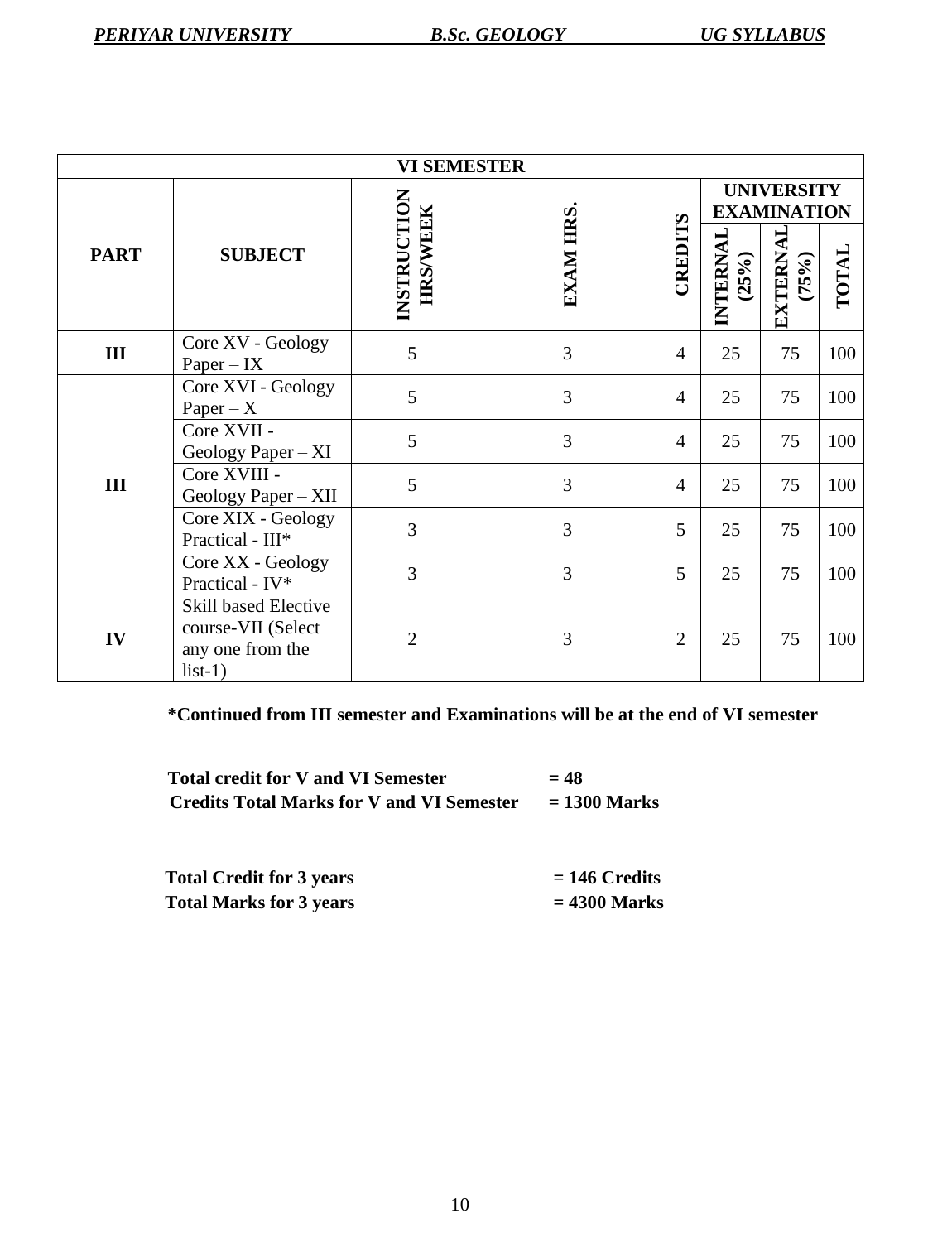#### **6. QUESTION PAPER PATTERN FOR EXAMINATION**

Time:3 Hours Maximum Marks: 75

**Part-A (15 x 1=15 Marks)**

(Answer all Questions) (Three questions from each unit)

#### **Part - B (2 x 5=10 Marks)**

(Answer any two Questions) (One question from each unit)

#### **Part - C (5 x 10 = 50 Marks)**

(Answer all Questions) (One question from each unit with internal choice)

#### **7. MINIMUM PASSING MARKS**

Theory-IA (25marks) University Examination: 75 Marks

| <b>EVALUTION OF IA</b> |          | PASSING MINIMUM |          |  |
|------------------------|----------|-----------------|----------|--|
| <b>Test</b>            | 15 Marks | IA $(40\%)$     | 10 Marks |  |
| Assignment             | 05Marks  | UE (40%)        | 30 Marks |  |
| Attendance             | 05 Marks | Total           | 40 Marks |  |
| Total                  | 25 Marks |                 |          |  |
| UE                     | 75 Marks |                 |          |  |

Practical-IA (25marks) University Examination: 75marks

| <b>EVALUTION OF IA</b>                                    | PASSING MINIMUM |         |          |
|-----------------------------------------------------------|-----------------|---------|----------|
| Field visit, Collections and Report   10 marks   IA (40%) |                 |         | 10 marks |
| Model Exam                                                | 05marks         | UE(40%) | 30 marks |
| <b>Record Submission</b>                                  | 05 marks        | Total   | 40 marks |
| Attendance                                                | 05 marks        |         |          |
| Total                                                     | 25 marks        |         |          |
| UE                                                        | 75 marks        |         |          |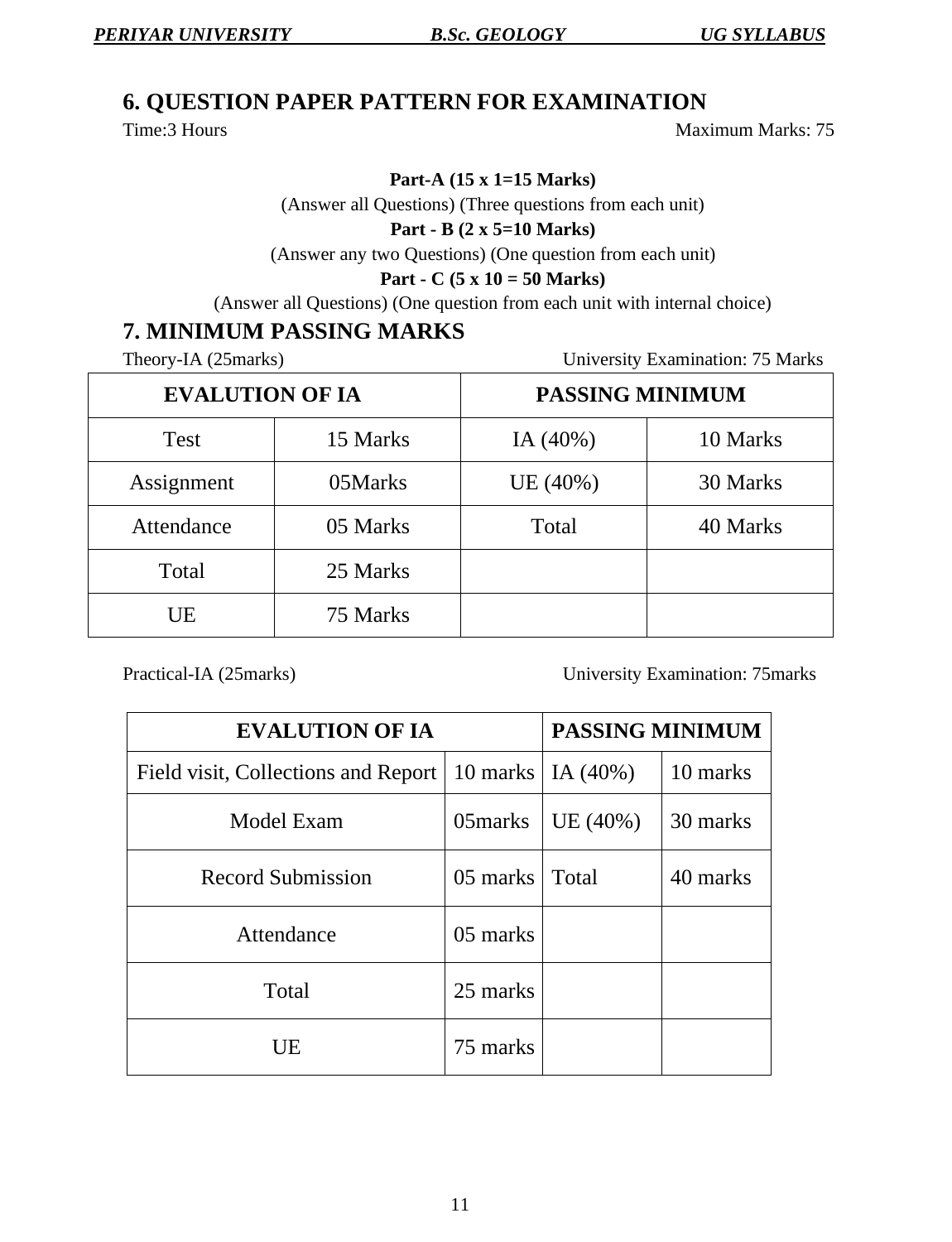#### **8.CLASSIFICATION OF SUCCESSFUL CANDIDATES**

Candidates who secure not less than 60% of the aggregate marks in the whole examination shall be declared to have passed in First Class. All other successful candidates shall be declared to have passed in Second Class. Candidates who obtain 75% of the marks in the aggregate shall be deemed to have passed in First Class with Distinction provide they pass all the examinations prescribed for the course at first appearance.

Candidates who pass all the examinations prescribed for the course in the first attempt and within a period of three academic years from the year of admission to the course alone are eligible for University Ranking.

| <b>LETTER GRADE</b> | <b>CUMULATIVE</b><br><b>GRADE</b><br><b>POINTS</b><br><b>AVERAGE</b> | <b>GRADE</b><br><b>DESCRIPTION</b> | <b>RANGE</b><br>OF<br><b>MARKS</b> |
|---------------------|----------------------------------------------------------------------|------------------------------------|------------------------------------|
| S                   | 10                                                                   | Outstanding                        | 90-100                             |
| A                   | Q                                                                    | Excellent                          | 80-89                              |
| B                   | 8                                                                    | Very Good                          | 70-89                              |
|                     |                                                                      | Good                               | 60-69                              |
|                     | 6                                                                    | Average                            | 50-59                              |
| E                   |                                                                      | Satisfactory                       | 40-49                              |
| RA                  |                                                                      | Re-Appear                          | $0 - 39$                           |

#### **EVALUATION OF CREDITS:**

 $GP =$ (Marks obtained in course  $\times$  credit)

$$
GPA = \frac{\text{Total grade points earned in a semester}}{\text{Total credits registered in a semester}}
$$
\n
$$
GPA = \frac{\text{Sum of grade points earned}}{\text{Sum of credits registered}}
$$

#### **CLASSIFICATION:**

| <b>CGPA</b> | 9 and above       | I Class with<br><b>Distinction</b> |
|-------------|-------------------|------------------------------------|
| CGPA        | Between 7 and 8.9 | [Class]                            |
| CGPA        | Between 5 and 6.9 | I Class                            |

The above classification shall be given for overall performance including Non-Major Electives and Skill based Courses. i.e., For Performance in the Part III only.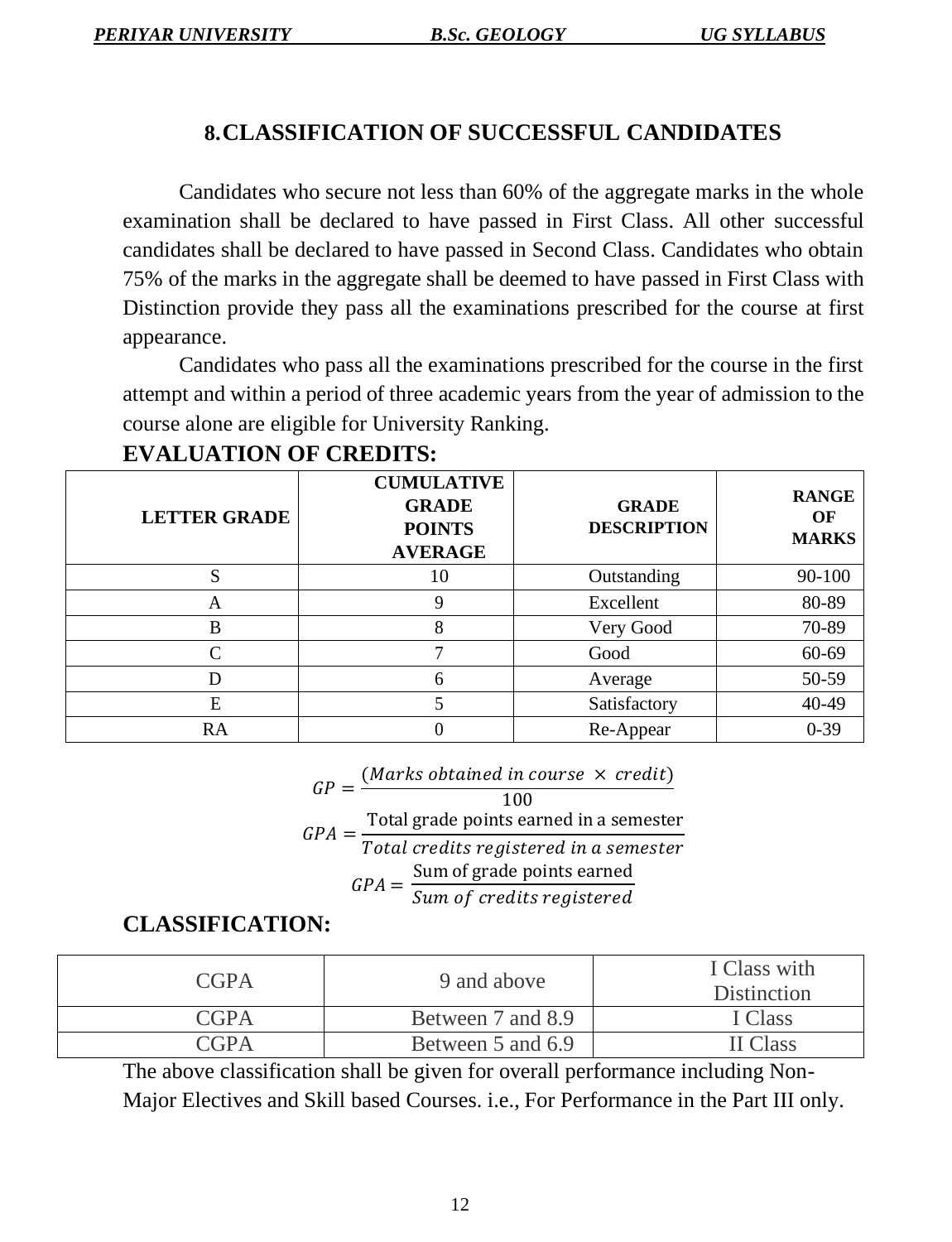## **9. MAXIMUM DURATION FOR THE COMPLETION OF UG PROGRAM**

The maximum duration for the completion of UG Program shall not exceed twelve semesters.

## **10. COMMENCEMENT OF THIS REGULATION**

These regulations shall take effect from the academic year 2017 - 2018 and thereafter.

## **11. TRANSITORY PROVISION**

Candidates who were admitted to the UG course of study before 2017 - 2018 shall be permitted to appear for the examinations under those regulations for a period for three years i.e. up to and inclusive of the examination of April/May 2021. Thereafter they will be permitted to appear only under regulations then inforce.

| <b>PAPER</b>                                             | <b>SUBJECT</b>                            | <b>PAPERCODE</b> |
|----------------------------------------------------------|-------------------------------------------|------------------|
| Core Paper-I                                             | Physical Geology and Geodynamics          | 21UGY01          |
| Geomorphology and Structural<br>Core Paper-II<br>Geology |                                           | 21UGY02          |
| Core Paper-III                                           | Palaeontology                             | 21UGY03          |
| Core Paper-IV                                            | Stratigraphy                              | 21UGY04          |
| Core Paper-V                                             | Crystallography                           | 21UGY05          |
| Core Paper-VI                                            | Mineralogy                                | 21UGY06          |
| Core Paper-VII                                           | Igneous Petrology                         | 21UGY07          |
| Core Paper-VIII                                          | Sedimentary and Metamorphic<br>Petrology  | 21UGY08          |
| Core Paper-IX                                            | <b>Economic Geology</b>                   | 21UGY09          |
| Core Paper-X                                             | Photogeology and Remote Sensing           | 21UGY10          |
| Core Paper-XI                                            | Mining and Engineering Geology            | 21UGY11          |
| Core Paper-XII                                           | Hydrogeology and Environmental<br>Geology | 21UGY12          |
| <b>Core Practical-I</b>                                  | <b>Structural Geology and Surveying</b>   | 21UGYP01         |
| <b>Core Practical-II</b>                                 | Palaeontology and Stratigraphy            | 21UGYP02         |
| <b>Core Practical-III</b>                                | Crystallography and Mineralogy            | 21UGYP03         |
| <b>Core Practical-IV</b>                                 | Economic Geology and Petrology            | 21UGYP04         |
| <b>Skill Based Elective</b><br>courses                   | <b>List of Courses</b>                    |                  |
|                                                          | Mapping Techniques in Geology             | 21UGYS01         |
|                                                          | Gemmology and Gemstone<br>Evaluation      | 21UGYS02         |
|                                                          | Field Hydrogeology and Techniques         | 21UGYS03         |
|                                                          | <b>Water Quality Analysis</b>             | 21UGYS04         |

## **12. SUBJECT AND PAPER CODES**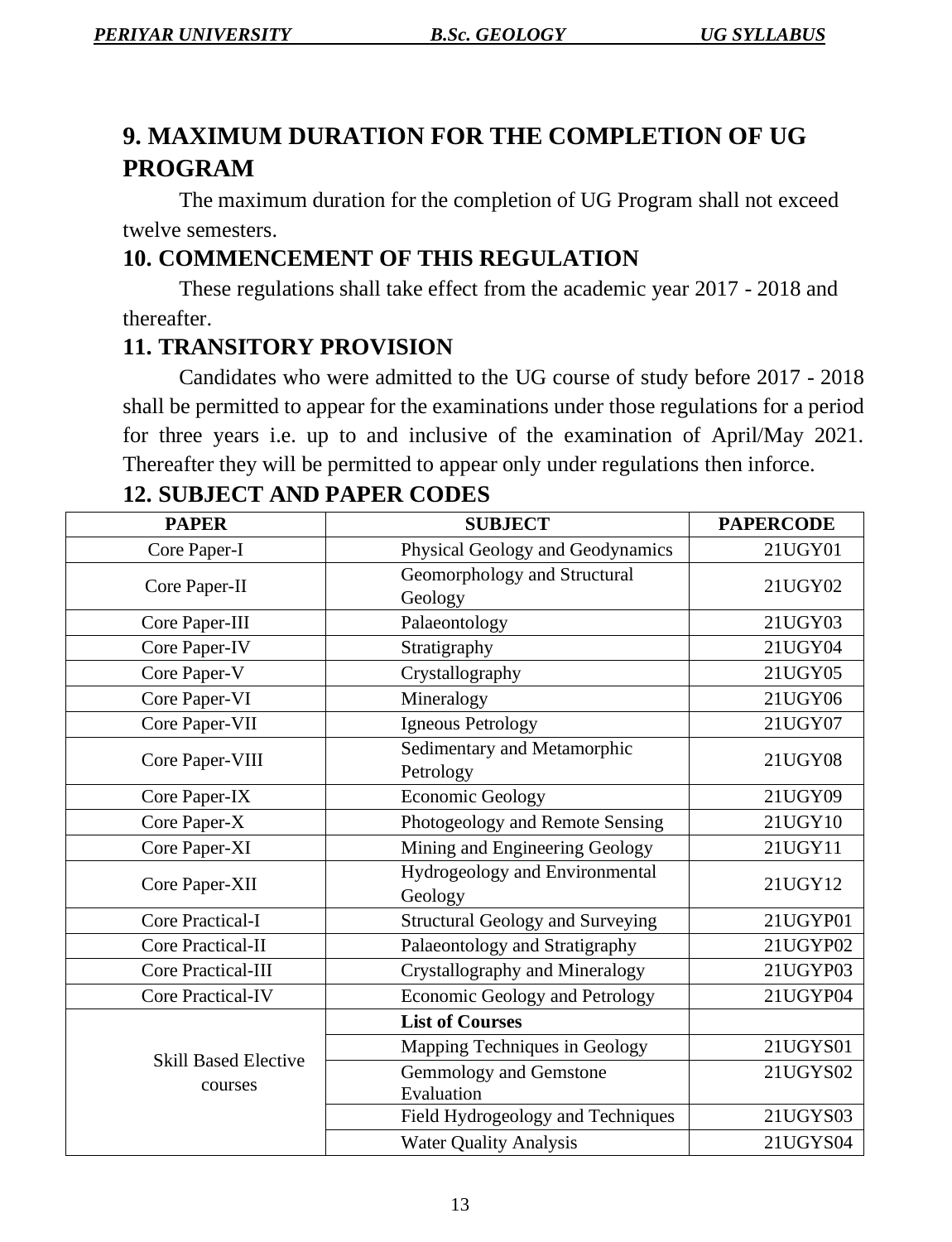|                                              | Granite Exploration and Exploitation                      | 21UGYS05 |  |
|----------------------------------------------|-----------------------------------------------------------|----------|--|
|                                              | Geostatistics and Computer                                | 21UGYS06 |  |
|                                              | Application                                               |          |  |
|                                              | Remote sensing and GIS                                    | 21UGYS07 |  |
|                                              | Mines and Mineral Legislation of<br>India                 | 21UGYS08 |  |
|                                              | Introduction to Geoinstrumentation                        | 21UGYS09 |  |
|                                              | Cartography                                               | 21UGYS10 |  |
|                                              | Geology for Competitive<br>Examination                    | 21UGYS11 |  |
|                                              | Principles of Surveying                                   | 21UGYS12 |  |
| List of Non major<br><b>Elective Courses</b> | <b>List of Courses</b>                                    |          |  |
|                                              | Oceanography                                              | 21UGYN01 |  |
|                                              | Climatology                                               | 21UGYN02 |  |
|                                              | <b>Basic Geochemistry</b>                                 | 21UGYN03 |  |
|                                              | <b>Basic Geophysics</b>                                   | 21UGYN04 |  |
|                                              | Geohazards                                                | 21UGYN05 |  |
|                                              | Groundwater Management and<br><b>Rainwater Harvesting</b> | 21UGYN06 |  |

## **ALLIED GEOLOGY PAPERS**

| <b>SUBJECT PAPER</b>     | <b>PAPER CODE</b> |
|--------------------------|-------------------|
| Allied Geology Paper - I | 21UGYA01          |
| Allied Geology Paper- I  | 21UGYA02          |
| <b>Allied Geology</b>    | 21UGYAP01         |
| Practical-I              |                   |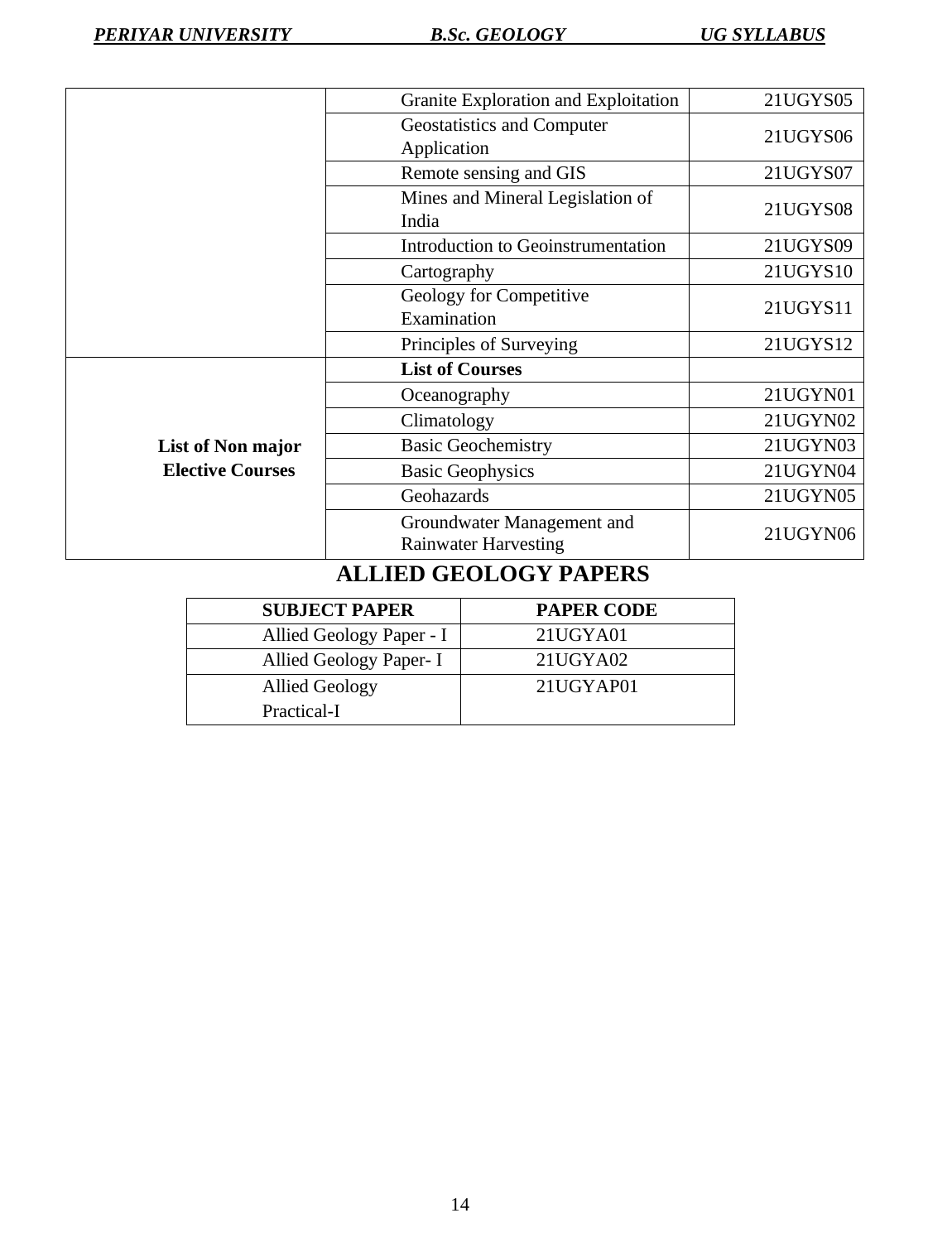## **B.Sc. GEOLOGY SEMESTER-I CORE I - PHYSICAL GEOLOGY AND GEODYNAMICS 21UGY01**

#### **COURSE OBJECTIVES**:

- 1. Geology is the study of the Earth as a whole.
- 2. Physical Geology introduces different topics which define geology as a branch of Physical Geology.
- 3. The teaching and learning methodology involves class lectures, practicals and laboratory demonstrations. To impart knowledge of various tectonic features and their evolution.
- 4. Understand the formation of continent and ocean and distribution of volcanoes and earthquakes.

#### **PHYSICAL GEOLOGY UNIT-I**

Geology: Scope and Importance, Branches of Geology. Steller System- Solar System: Planets, Satellites, Asteroids, Meteorites and Comets. Origin of the Earth: Theories of Origin - Nebular, Planetesimal, and Tidal Hypotheses – Earth in the Solar System: Size, Shape, Mass, Density, Rotational and Revolution parameters. Parts of the Earth - Lithosphere, Hydrosphere, Atmosphere, Biosphere and their Composition. **UNIT-II**

Age of the Earth: Age determination Methods:- Indirect method: Salinity method, Sedimentation Method, Tree-Ring or Growth rings, Lichenometric Method and Direct Method: Ur-Pb Method, K-Ar Method, Rb-Sr Method, C14 Method, Interior of the Earth: Structure and Composition of Crust, Mantle and Core.

## **UNIT-III**

Earthquake: Definition, Focus, Epicenter. Measurement of Earthquake: Seismograph, Seismogram- Richter's scale, Magnitude, Intensity. Earthquake belts of the world with a special reference to India. Volcanoes: Definition, Types, Causes and Effects, Volcanic Products, Volcanic Landforms, Distribution of Volcanoes, Volcanoes in India.

## **GEODYNAMICS**

## **UNIT-IV**

Dynamic Earth: Isostasy, Orogeny and Epeirogeny. Origin and Evolution of Oceans, Geosynclines, Profile of Continental Margins, Island Arcs. Sub-Marine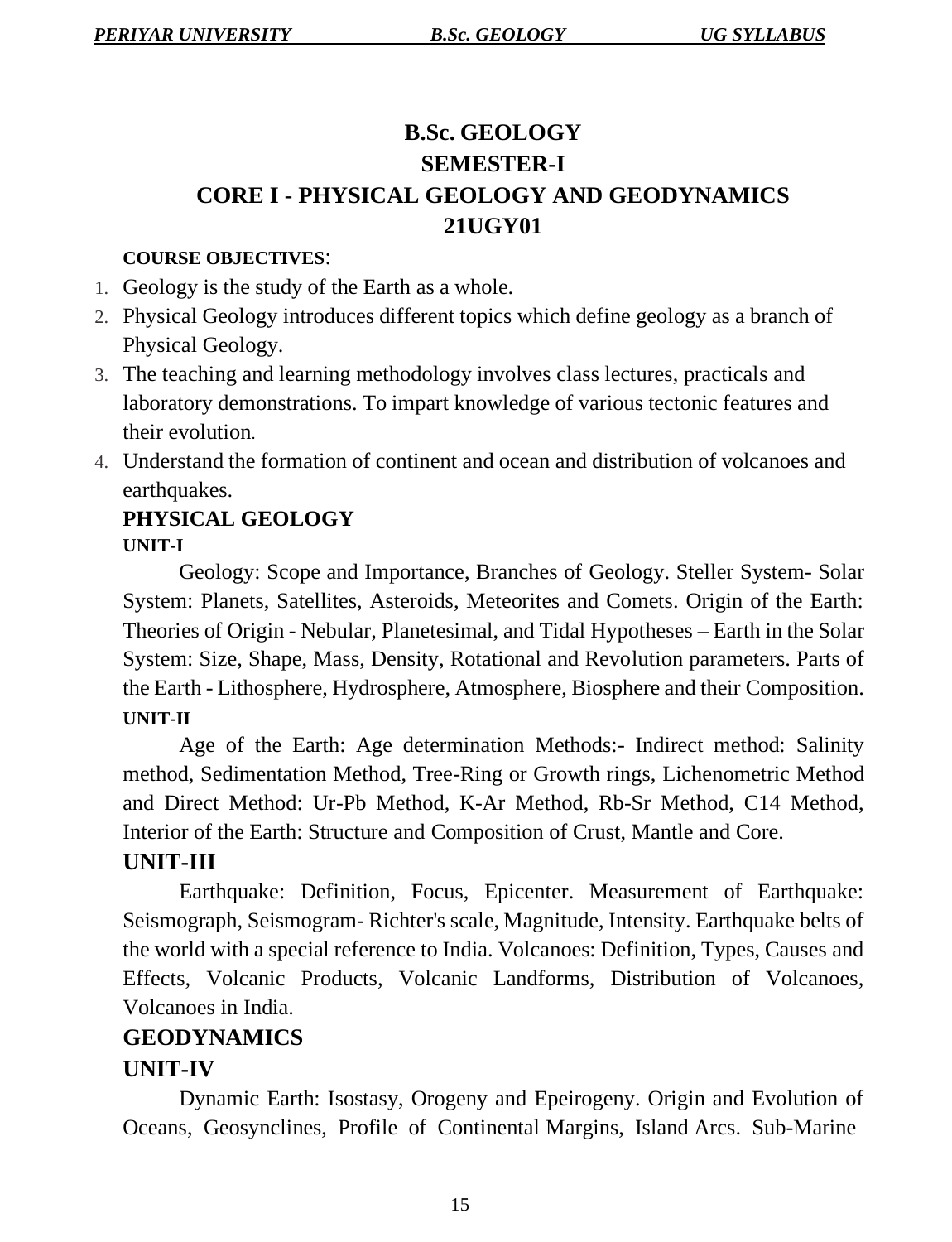Topography features, Principles of Geodesy, Neotectonics. **UNIT-V**

Continental Drift, Sea floor Spreading Theory and Evidences: Plate Tectonics – Convergent Boundaries, Divergent Boundaries, Transform Boundaries. Oceanic Trenches, Volcanic Arcs, Mid-Ocean Ridges, Paleomagnetism and its application.

## **TEXT BOOKS:**

- 1. Porter and Skinner (1992), Principles of Physical Geology, John Wiley.
- 2. Arthur Holmes (1992), Principles of Physical Geology, Vol.1, Chapman and Hall, London
- 3. Mahabathra, G.B. (1994), Text book of Physical Geology, C.B.S publishers, Delhi.
- 4. V. Radhakrishnan (1996), General Geology, V.V.P. Publishers, Tuticorin.
- 5. Parbin Singh (2000), A text book of Engineering and General Geology, S.K. Kataria and sons, Delhi.
- 6. P.C. Sanjeeva Rao and D. Bhaskara Rao, Text book of Geology 2004, Discovery Publishing House, New Delhi.
- 7. P.K. Mukerjee (1997), Text book of Geology, World Press.

#### **REFERENCE BOOKS**

1.Porter and Skinner 1992 Principle of Physical Geology, IV John Wiley & sons.

## **B.Sc. GEOLOGY SEMESTER II**

## **CORE II - GEOMORPHOLOGY AND STRUCTURAL GEOLOGY 21UGY02**

## **COURSE OBJECTIVE:**

1. The dynamic instability of the lithosphere, continuous and discontinuous deformation takes place within the rocks in solid or semi-solid state.

2. To decipher the fundamentals of structures and the underlying physical processes of rock deformation and geotectonics to understand landforms and their evolution.

3. To educate the students about the concept rock deformation.

4. To understand qualitative aspects of brittle and ductile deformation processes, and descriptive analysis.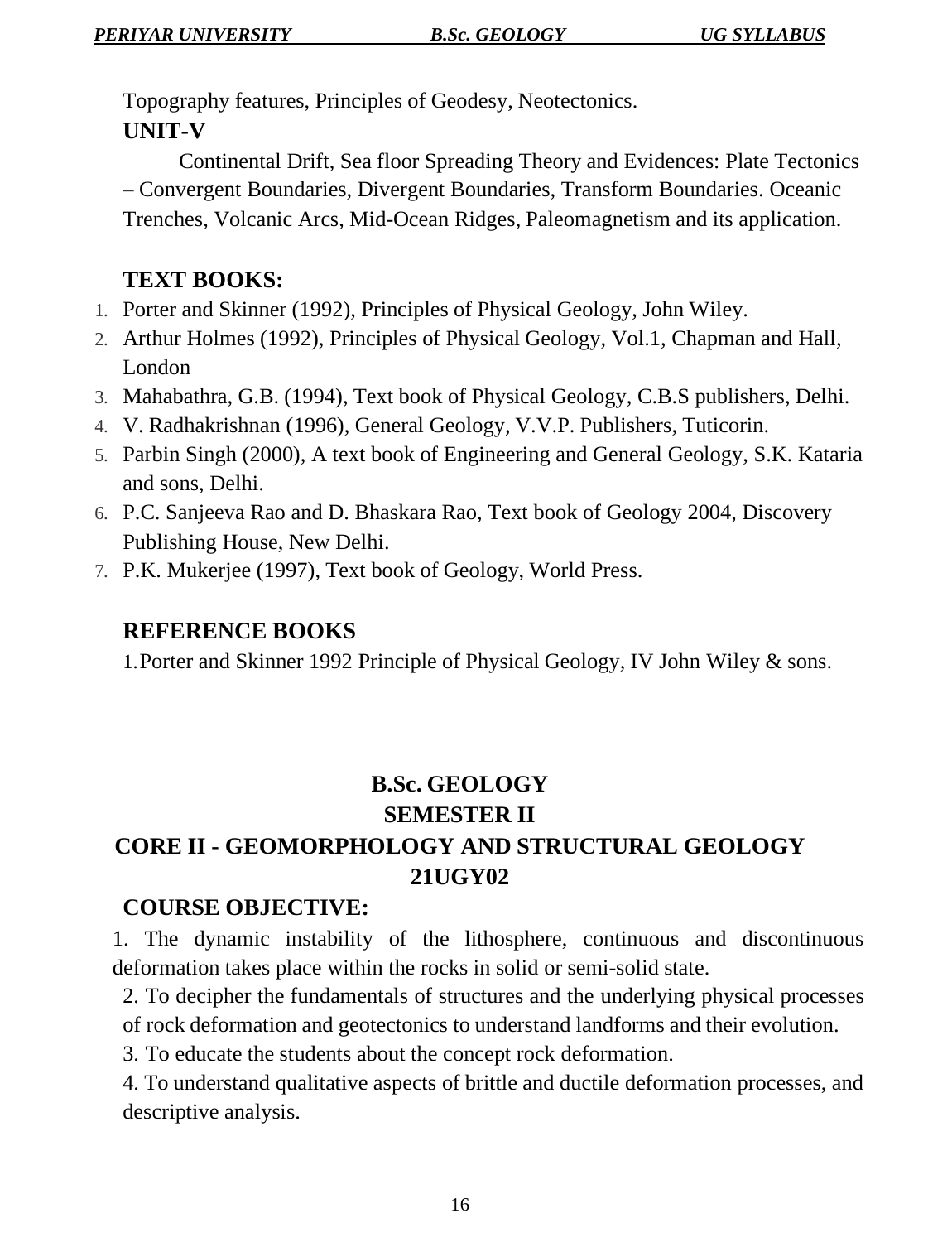## **GEOMORPHOLOGY**

## **UNIT-I**

Meaning - Scope - Geomorphic Processes: Internal and External Processes - Diastrophism and Denudation, Internal Process - Faults, Folds and Cracks, Volcanism and Earthquakes: Types and Distribution. External Processes-Weathering: Physical, Chemical and Biological. Mass Wasting: Soil Creep, Landslide, Rock fall, Rock slip and Mudflow.

#### **UNIT-II**

**Geological Work of River:** Sources of Stream Water – River Profile – Geological work – Methods of river Erosion – Rate of River Erosion – Features of Stream Erosion –Sediment Transport by River, Deposition by River. Drainage Patterns and its types. Major Rivers in India. **Lakes:** Description, classification, Origin, Geological function, Distribution and Indian lakes.

**Geological Work of Groundwater:** Description, Chemical Work of Groundwater, Deposition by Groundwater, Mechanical work of Groundwater.

**Geological Work of Wind:** Wind Erosion and its Landforms, Sediment Transport by Wind and its Landforms, Deposition by Wind and its Landforms - Sand Dunes and their Types.

#### **UNIT-III**

 **Geological Work of Glaciers:** Glacial Morphology – Types of Glaciers

– Geological Work of Glaciers – Glacial Erosion – Rate of Glacial Erosion – Features of Glacial Erosion – Glacial Transport and Glacial Deposits – Morphological notes on Glacial Deposits.

**Geological Work of Sea:** Definition of Continental Shelf, Continental Slope, Abyssal Plain, Continental Rise and Sub-Marine Canyons. Marine Erosion and Features of Marine Erosion – Marine Deposition – Coral Reefs. Applied Geomorphology: Application in various fields of Earth Science Mineral Prospecting, Geohydrology, Civil Engineering and Environmental Studies, Geomorphology of India.

## **STRUCTURAL GEOLOGY UNIT -IV**

Introduction and Scope of Structural Geology. Introduction of Topographical and Geological Map and Map Scale, Outcrop, Configuration of Rocks – Igneous Sedimentary Rocks - Principle of Geological Mapping, Map Reading, Projection Diagrams. Shear Zones: Brittle and Ductile Shear zones, Geometry and Products of Shear Zones; Stress-Strain Relationships for Elastic, Plastic and Viscous Materials.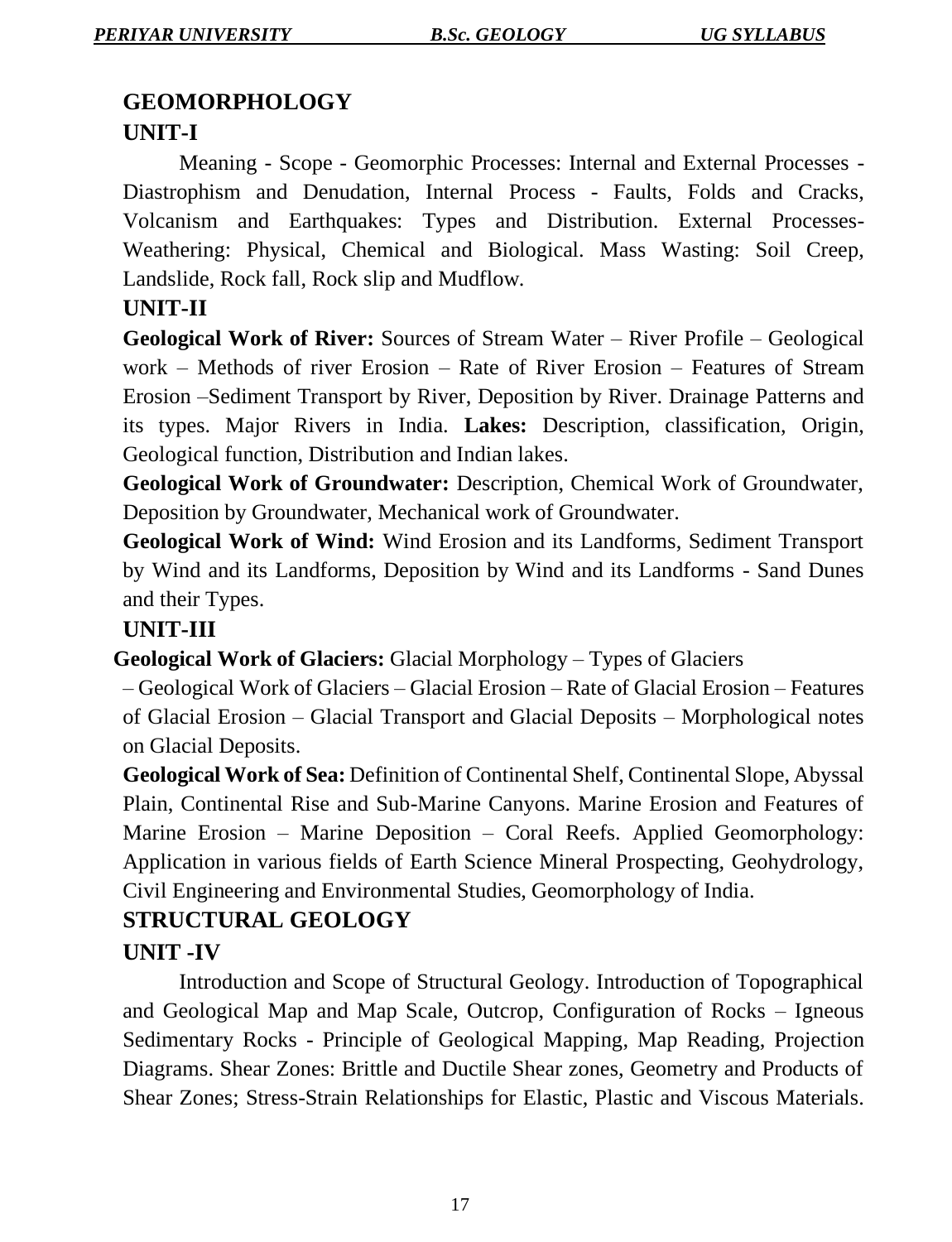Measurement of Strain in Deformed Rocks. Behaviour of Minerals and Rocks under Deformation Conditions.

#### **UNIT- V**

**Folds:** Definition- Parts of Folds -Types of Folds-Classification of Folds-Recognition of Folds.

**Faults:** Definition- Types of Faults-Classification of Faults-Recognition of Faults.

**Joints:** Definition- Types of Joints-Classification of Joints.

**Unconformity:** Definition-Types-Recognition of Unconformities-Distinguishing Faults from Unconformity. Superposed Deformation. Mechanism of Folding, Faulting and Progressive Deformation. Origin of Lineation and Foliation.

## **TEXT BOOK:**

- **1.** Richard Huggett, (2007), Fundamentals of Geomorphology. IIEdition. Routledge N.Y.
- **2.** Ritter, D.F., Kochel, R.C., Miller, J.R., (2002), Process Geomorphology, Waveland press.
- **3.** H.S. Sharma (1990). Indian Geomorphology. Concept Pub. Co., New Delhi.
- **4.** Robert, S.A. and Suzanne, P.A. (2010), Geomorphology The mechanics and chemistry of landscapes. Cambridge University Press.
- **5.** Thornbury, W.D., (2004), Principles of Geomorphology, II Ed. Wiley Eastern Ltd. New Delhi.

6.Billings, M.P. Structural Geology: Prentice Hall, Englewood Clifts, U.S.A. 7.Novin, C. M. Principles of structural Geology John Willey, New York.

- 8. Gokhale, N. W. Theory of Structural Geology, CBS Publishers. **REFERENCE BOOK:**
- 1. V.V. Belousov-Structural Geology, Moscow
- 2. P.C. Bedgley-Structural and Tectonic, Principles: Harper & Row, New York.
- 3. E.W. Spencer-An Introduction to structural Geology: Mc Graw Hill, New York.
- 4. Park, P.G.-Fundamentals of structural Geology, John Willey & Sons.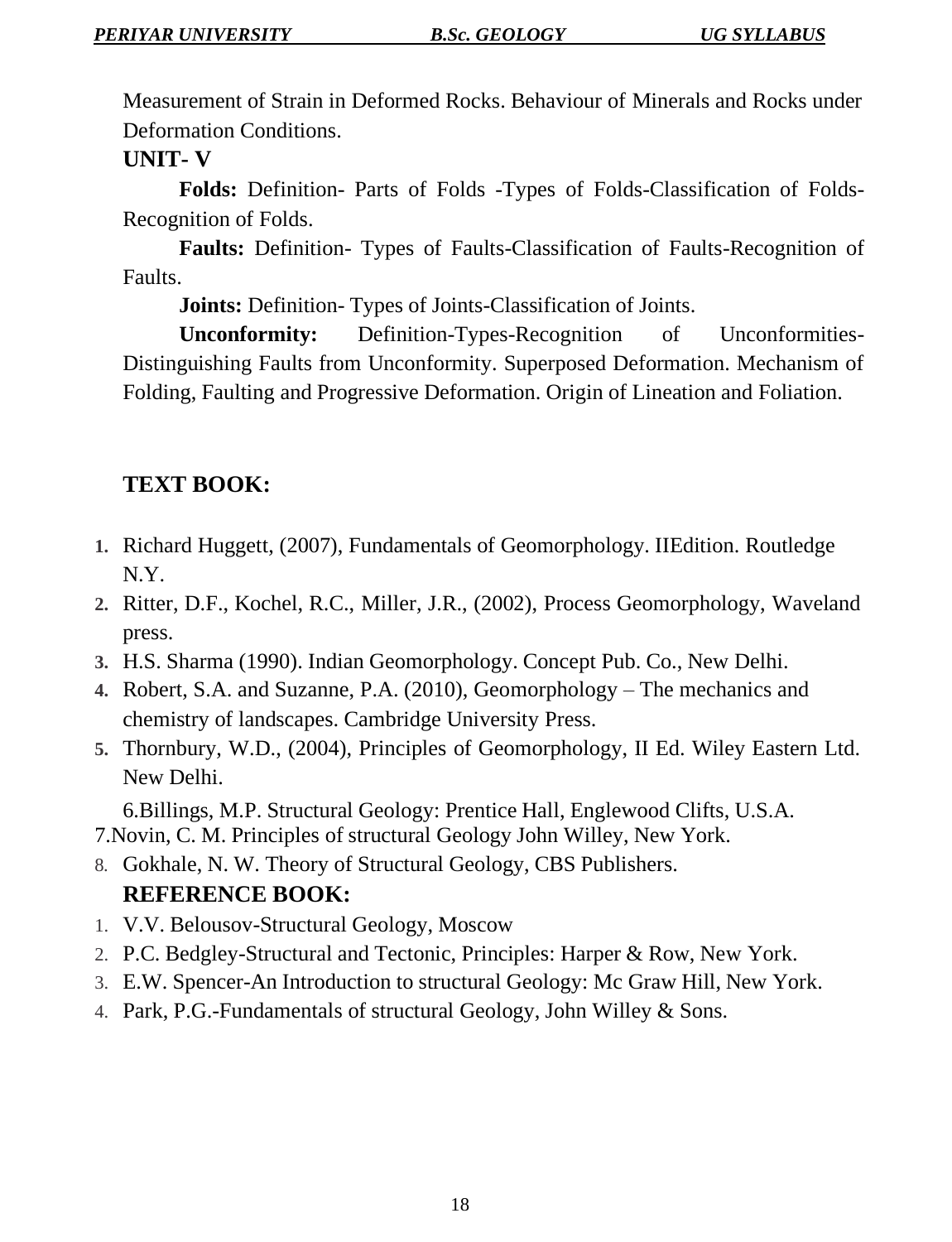## **B.Sc. GEOLOGY SEMESTER II CORE PRACTICAL I - STRUCTURAL GEOLOGY AND SURVEYING 21UGYP01**

#### **STRUCTURAL GEOLOGY**

Contour Maps and their Interpretation. Exercises to Predict Trends of the Outcrop of Horizontal, Vertical an Incline Beds with Respect to Topography – Reading of solid conformable maps – Deciphering Dip and Strike of Outcrops – Construction of map when three points over a bedding plane are given - Construction of vertical sections order of superposition – Vertical thickness of formations.

Reading of solid fold and fault maps construction of vertical sections – Determination of throw of vertical faults. Reading of unconformable solid maps – Construction of sections. Reading of solid maps of areas when more than one structure is involved – Determination of comparative ages of structures and intrusions – Geological history.

Determination of true dip & apparent dip and thickness by calculation and graphical method.

Description of features in Survey of India's (SOI) Topo sheet: Extra marginal, marginal, intra marginal information, major conventional signs and symbols, physical and socio-cultural features.

#### **SURVEYING**

Chain surveying: Open traverse and closed traverse. Prismatic compass surveying: Determination of the distance between two inaccessible stations. Radiation method, method of Intersection– Plane table surveying: Determination of the distance between two inaccessible stations. Radiation method, method of Intersection – Leveling: Rise and fall method -Clinometer Compass and Brunton Compass: To find out dip and strike of the beds. GPS: Fundamentals and applications.

## **B.SC. GEOLOGY SEMESTER-III CORE III - PALAEONTOLOGY 21UGY03 COURSE OBJECTIVES:**

**1.**To make the participant to acquire knowledge on ancient life, skills on identification and documentation of paleontology.

**2.**The knowledge in palaeontology is to equip the students for understanding.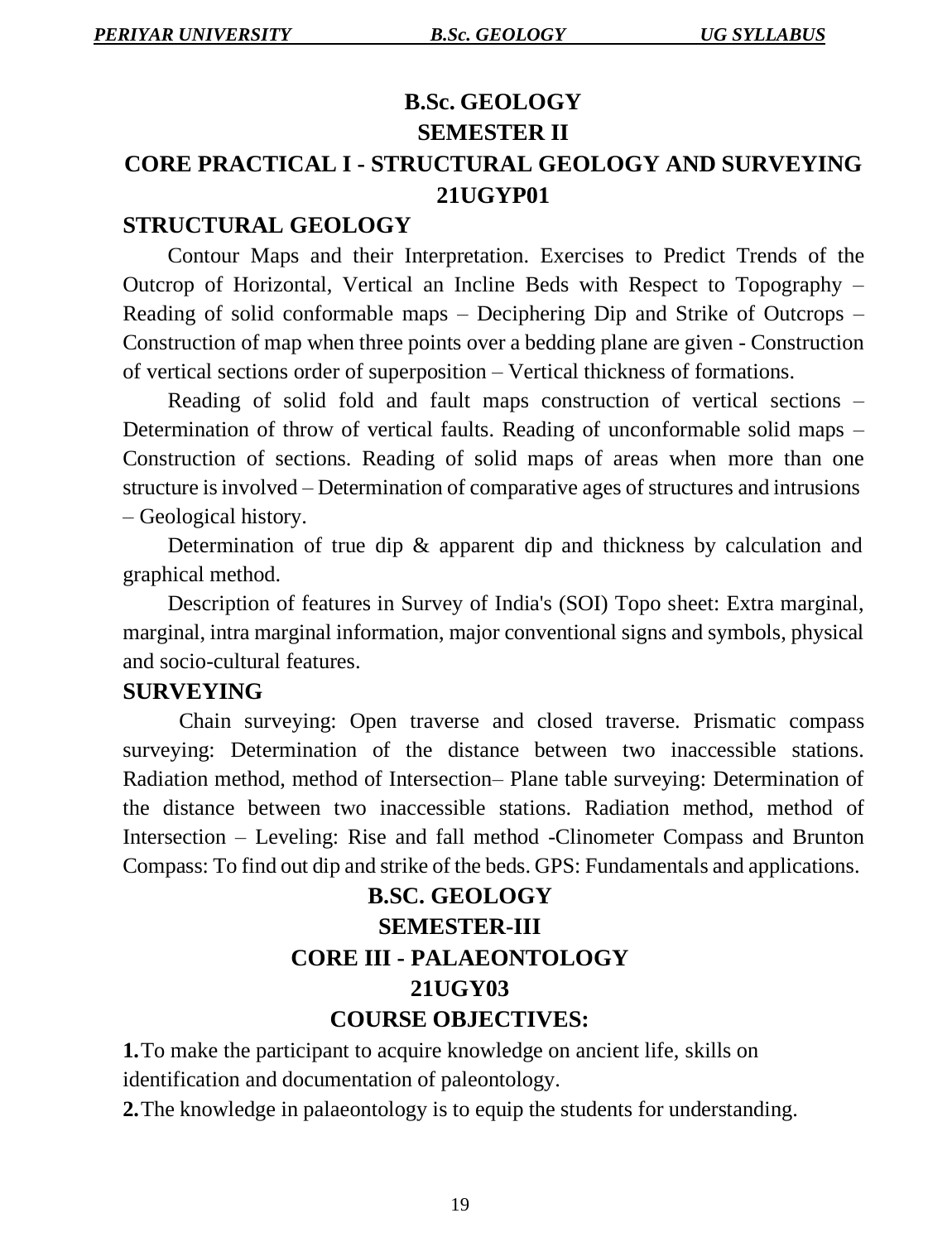**3.**To educate various aspects biological events such as origin of life, evolution, mass extinctions, radiations, paleo-ecology, exceptional preservation, and functional morphology.

**4.**To prepare the students for professional job perspective in the field of basic paleontological research, to benefit them in the preparation of various exam.

#### **UNIT-I**

Definition of Palaeontology –Scope of Palaeontology- Geological Time Scale. Definition of fossils – Types of fossils -Nature and Modes of Preservation of fossils: Body fossils and Unaltered hard parts, Altered hard parts,Petrification, Permineralisation, Carbonization, Mould and Casts, Tracks, Trails, Borings. Uses of fossils – Stratigraphic Indicators –Climatic Indicators- Indicators of Paleogeography – Indicators of Evolution and Migration of life forms –Indicators of New deposits of Coal and Petroleum – Life through ages. Significance of Fossils-Introduction to Chronostratigraphy - Lithostratigraphy – Biostratigraphy.

#### **UNIT-II**

**Invertebrate Palaeontology: Phylum Mollusca:** Class **Pelecypoda** - General morphology – Dentition - Shell form - Ornamentation, Classification, Geological history. Class **Gastropoda:** General morphology -Types of coiling – Dextral and Sinistral – Shell form- Ornamentation, Classification, Geological history. Class **Cephalopoda**: Sub Class: Nautiloidea, Ammonoidea - General morphology - Patterns: Nautilitic, Goniotitic, Ceratitic and Ammonitic – Shell forms – Ornamentation – Classification, Geological history and Coleoidea – Morphology and Geological history of a Belemnite shell.

## **UNIT -III**

**Phylum Arthropoda:** Class – **Trilobita**- General Morphology: Classification – Geological history and. Phylum Porifera – A short account of sponges.

Phylum **Coelentrata** – Class **Anthozoa** –General Morphology- Shapes of Corals - Classification– Geological distribution.

Phylum **Hemichordata** – Class **Graptozoa**– General Morphology, Classification, Geological distribution.

## **UNIT- IV**

**Phylum Brachiopoda:** General morphology – Shell forms - Ornamentation, Classification, Geological history Distinguish between Lamellibranches and Brachiopods.

**Phylum Echinodermata:** Class **Echinoidea**: General morphology: Periproct, Corona, Peristome. Classification – Regular and Irregular Echinoids and Geological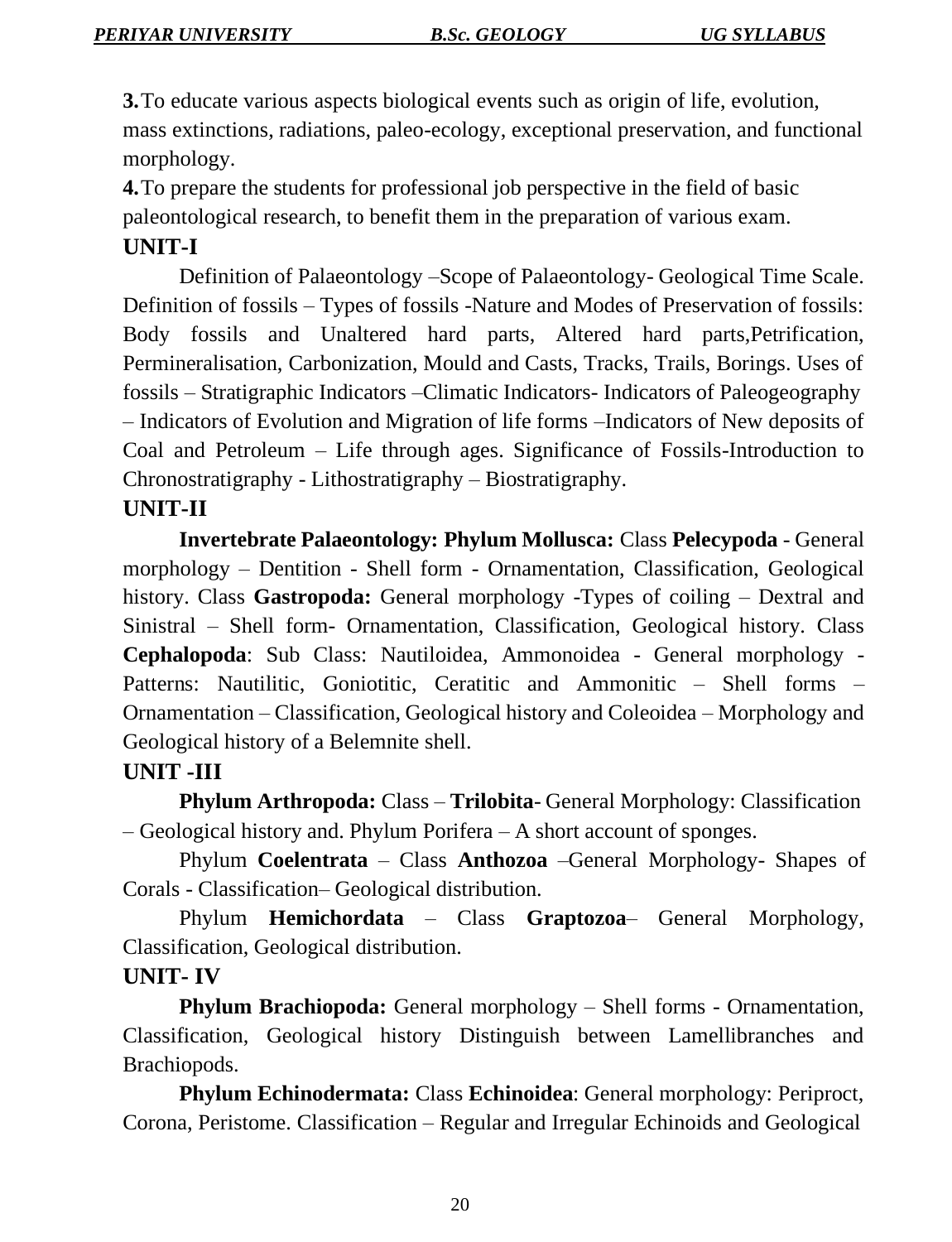history. Class **Crinoidea-** Morphology- Geological history. Class **Blastoidea**-Morphology- Geological history.

#### **UNIT-V**

**Phylum Protozoa** –Class **Sarcodina:** Order **Foraminifera**: General morphology – Dimorphism-Forms of Foraminiferal tests - Ornamentation-Geological history.

**Phylum Arthropoda -** Class **Crustacea:** Sub-Class: **Ostracoda** – Morphology –Classification and Geological history.

**Vertebrate Palaeontology**: Classification of Animal kingdom - Habitats and Habits of animals-A brief outline of the Classification of Vertebrates – Evolution of Fishes, Horses, Elephants and Man. Dinosaurs – Evolution and Extinction of Dinosaurs.

**Paleobotany:** General classification of Plant kingdom – Gondwana Indian Plant fossils – A brief account of the following Plant fossils: Glossopteris, Gangamopteris, Ptilophyllum, Calamites, Lepidodendron and Sigillaria. Introduction to Spores and Pollens. Significance and Paleoclimatic conditions of Gondwana flora. Applications of Micropalaeontology.

#### **TEXT BOOKS**

- 1. Henry Woods Invertebrate palaeontolgy Cambridge.
- 2. Romer, A.S. Vertebrate palaeontology, Chicagopress.
- 3. Arnold, C.A. An introduction to Palaeobotany., MC-Graw Hill.
- 4. B.U. Hag and A. Boersma (1978), Introduction to marine Micropalaeontology, Elsevier, Netherlands
- 5. Jain, P.C. and Anatharaman, M.S. An introduction to Paleontology, Vishal Publications.

#### **REFERENCE BOOKS**

- 1. Raup, D.M. and Stanely, M.S. Principles of Palaeontology, CBS Publishers.
- 2. Moore, R.C., Laliker, C.G.& Fishcher, A.G. Invertebrate Fossils, Harperbrothers
- 3. Shrock, R.R. and Twenhofel, W.H. (1953), Principles of invertebrate Palaeontology, Amold publication Easton.

## **B.SC. GEOLOGY SEMESTER-IV**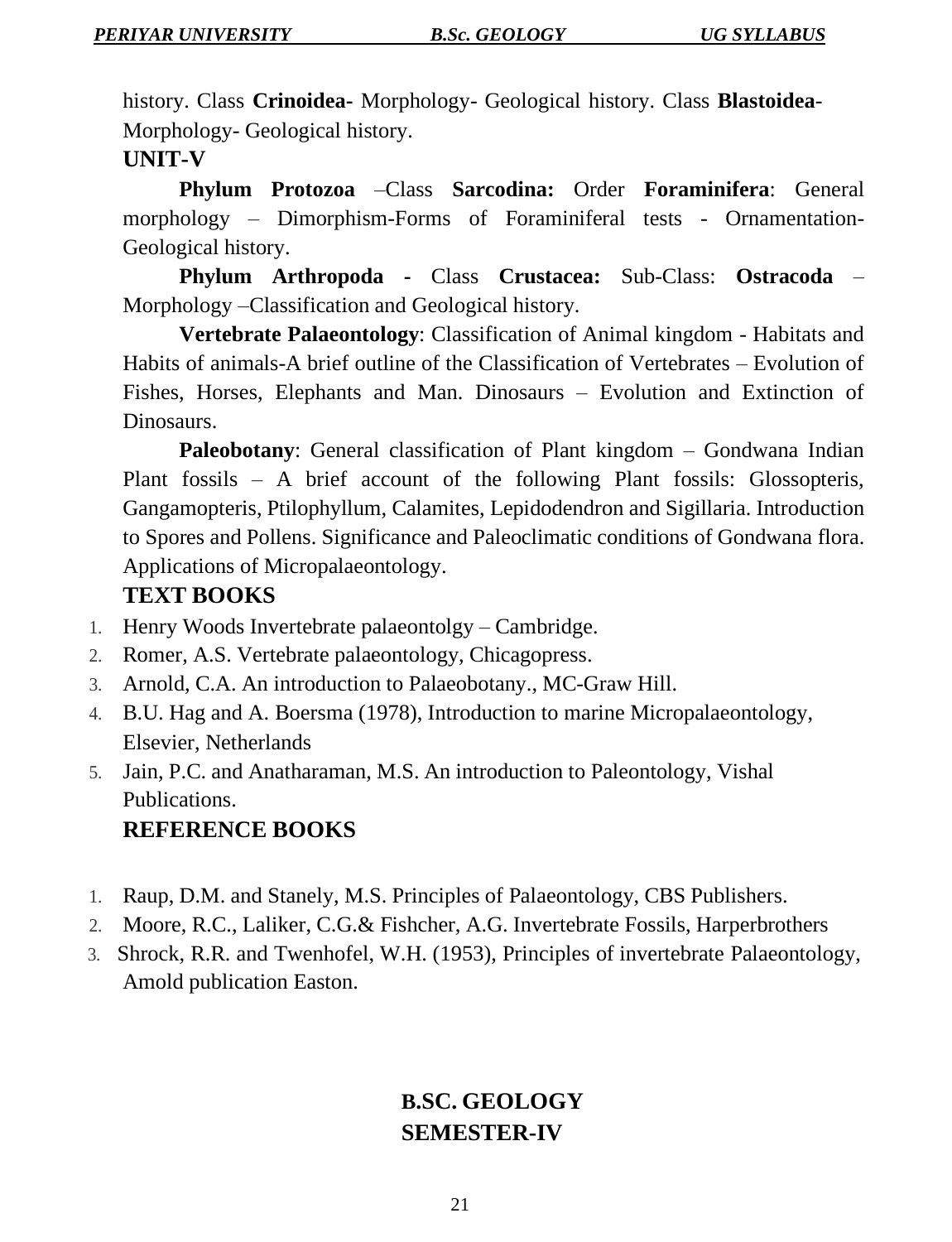## **CORE IV – INDIAN STRATIGRAPHY 21UGY04**

## **COURSE OBJECTIVE**:

1. To impart basic knowledge about Indian Stratigraphy.

2.To train the students to understand the processes of formations of timescale stratigraphy and significance of fossils.

## **UNIT-I**

Stratigraphy-Definition-Principles of Stratigraphy: Law of Superposition, Uniformitarianism,Faunal succession,Correlation and Contemporaneous.Geological Timescale and their Divisions. Stratigraphic Unit: Homotaxis, Homotaxial and Synchronous Beds. Physiographic divisions of India, i) Peninsular India, ii) Extra - Peninsular India, iii) Indo - Gangetic Plains.

## **UNIT- II**

**Precambrian Stratigraphy:** Archean of Dharwar Province, Archean of Singbhum - Orissa, Archean of Eastern Ghats, Archean of Aravalli, Archean of Tamil Nadu – Sathyamangalam Group, Bhavani Gneissic Complex, Anorthosite Complex. Mineral Wealth of Archean India, The Eparchean unconformity, Stratigraphy of Cuddapah -Economic minerals of Cuddapah System and Vindhyan System – Kurnool Group– Economic minerals of Vindhyan System.

## **UNIT- III**

**Palaeozoic Stratigraphy:** Distribution of Palaeozoic rock in India, Cambrian, Carboniferous and Permian of Salt Range, Palaeozoic of Kashmir Valley. Palaeozoic of Spiti Valley and Paleozoic rocks of Peninsular India.

## **UNIT- IV**

**Mesozoic Stratigraphy:** Importance of Gondwana Super Group and Gondwana Plant beds in Tamilnadu. Triassic of Spiti, Kashmir- Salt range-Jurassic of Cutch,Cretaceous of Tiruchirappalli and Narmada Valley–Thiruvakkarai Wood Fossil, Pondicherry. Age of Deccan traps – Bagh Beds – Lameta Beds.

#### **UNIT- V**

**Cenozoic Stratigraphy:** Geological Event during Cenozoic Era, Rise of Himalaya, Neogene of Siwalik System. Tertiary of Assam-Karewa formation, Tertiary rocks of Tamil Nadu - Cuddalore Sandstone, Importance of Sivapithecus, Ramapithecus Apes. Pleistocene Glaciations - Mineral Wealth of Tertiary rocks of India.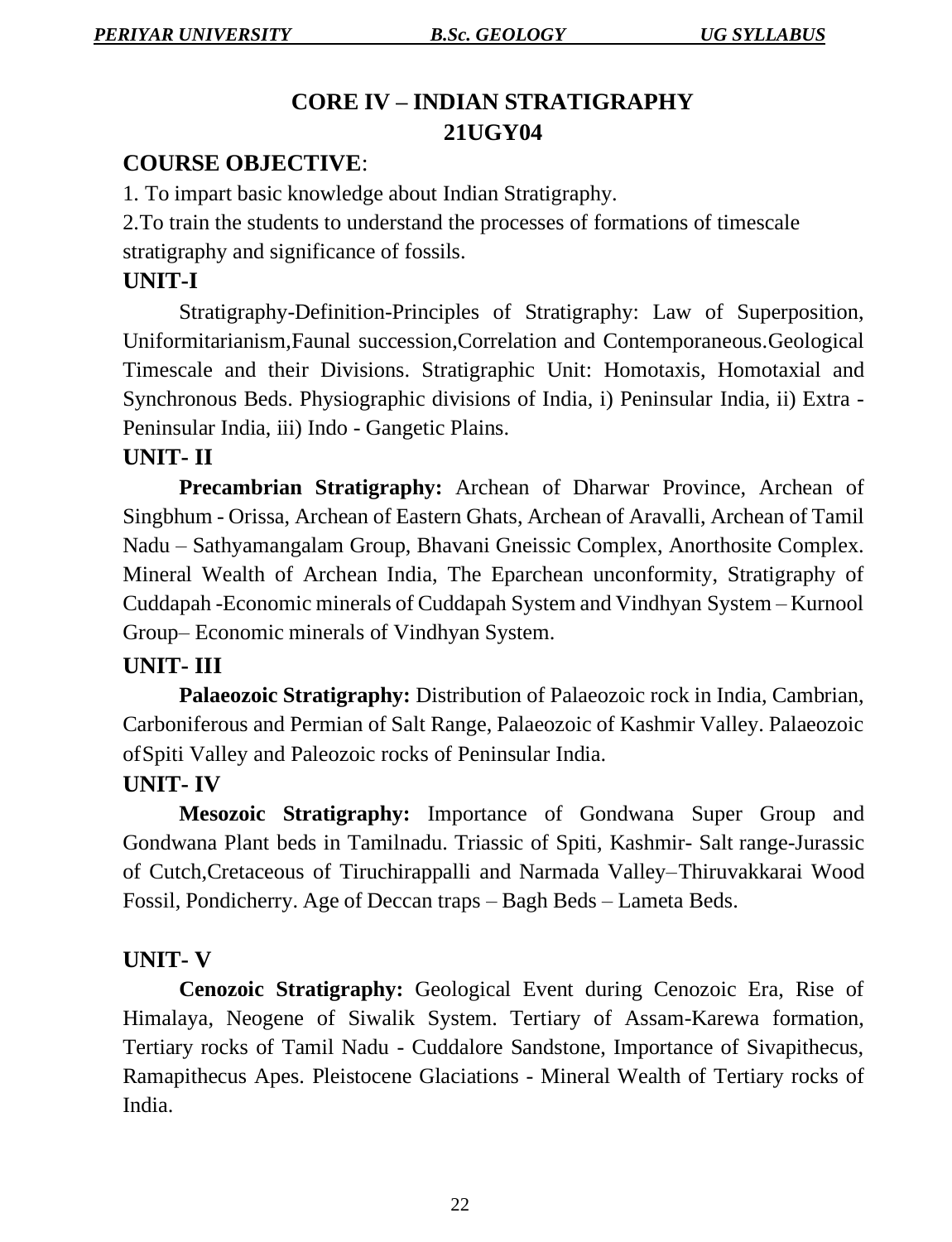## **TEXT BOOKS**

- 1. Krishnan, M.S. (2003), Geology of India and Burma, 6th Edition, CBS.
- 2. Wadia, D.N. (1953), Geology of India, TATA McGraw –Hill.
- 3. Ravindrakumar, K.R. Stratigraphy of India.
- 4. Lemon, R.Y. (1990), Principles of Stratigraphy, Merrill Publishing Co. **REFERENCE BOOKS**
- 1. Pascoe, E.H. (1968) A manual of the Geology India and Burma, Govt of India Publications.
- 2. Gregory, J.W. and Barret B.H- General Stratigraphy

## **B.SC. GEOLOGY**

## **SEMESTER-IV**

## **CORE PRACTICAL PAPER-II PALAEONTOLOGY AND STRATIGRAPHY 21UGYP02**

## **PALAEONTOLOGY**

**Megascopic identification and description of the following fossils:** 

**Pelecypoda:** Arca, Meretrix, Pecten, Cardita, Alectryonia, Spondylus, Inoceramas, Gryphaea, Exogyra, Radiolites, Ostrea, Unio, Venus, Cardium.

**Gasteropoda**: Natica, Turbo, Trochus, Turritella, Cerethium, Conus, Voluta, Murex, Fusus, Physa, Bellerophon.

**Cephalopoda**: Nautilus, Goniatites, Ceratites, Acanthoceras, Scholenbachia, Perispinctus, Hamites, Scaphites, Baculites, Turrilites and Belemnites. **Echinodermata**: Pentrimites, Cidaris, Hemicidaris, Micraster, Holaster, Hemiaster, Stygmatophygus.

**Arthropoda**: Trilobita: Paradoxides, Calymene, Phacops. Trinucleus. **Brachiopoda**: Spirifer, Productus, Terebratula, Rhynconella, Atrypa, Athyris, Orthis.

**Graptolites**: - Phyllograptus, Tetragraptus, Didymograptus, Diplograptus, Monograptus.

**Corals**: Calceola, Zaphrenitis, Favosites, Halysites**.**

**Plant fossils:** Glossopteris, Gangamopteris, Ptillophyllum, Lepidodendron, Sigillaria and Calamites.

**Micro Fossils:** Lagena, Nodosaria, Textularia, Operculina, Elphidium, Ammonia.

**Diagrams:** Paradoxides, Pentremites, Trigonia, Arca, Meretrix, Murex, Turritella, Nautilus, Spirifer.

## **STRATIGRAPHY**

**Stratigraphy -** Arranging the different Indian Stratigraphic horizons in accordance with age, Stratigraphic position, Fossil content and Order of Superposition.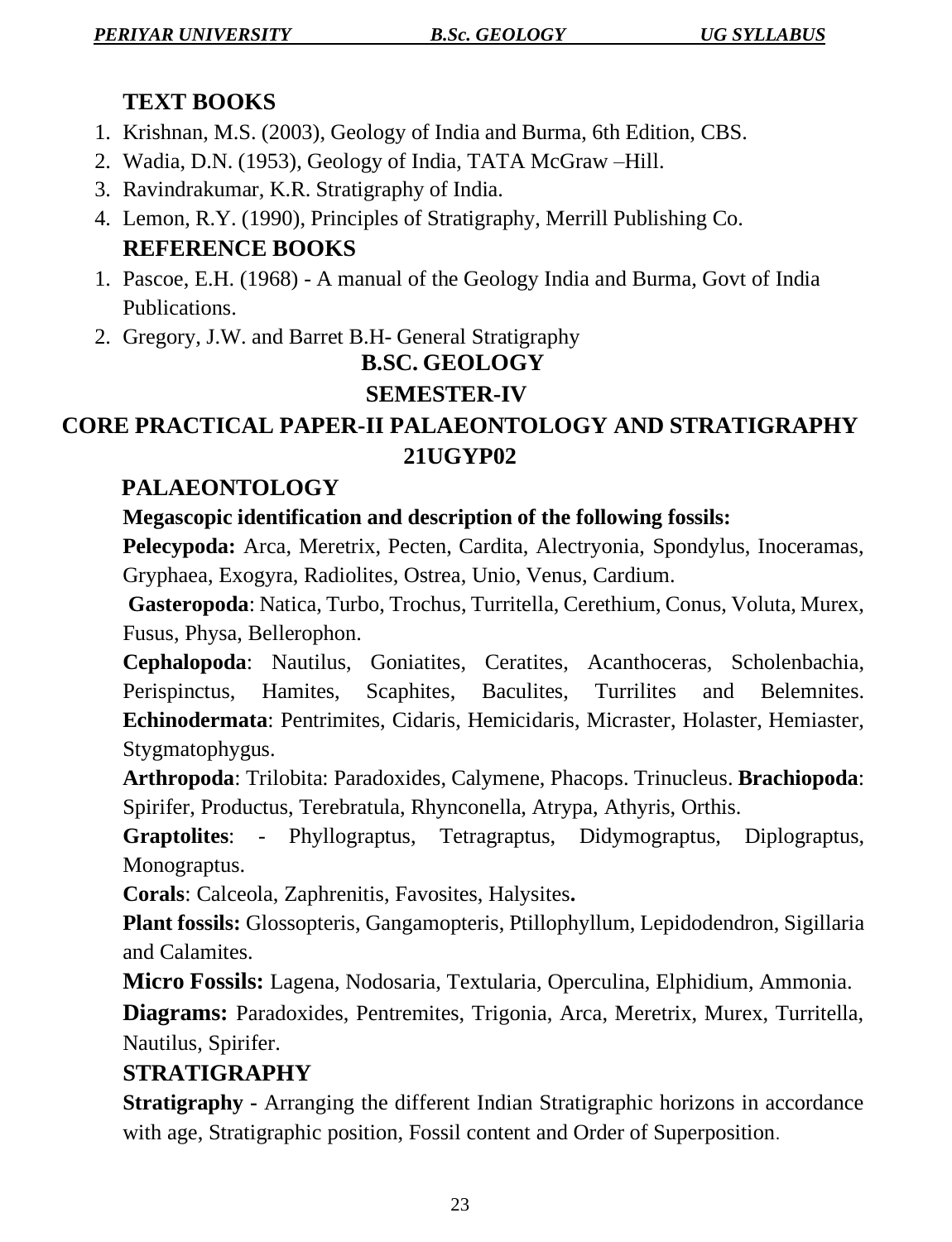**B.SC. GEOLOGY**

24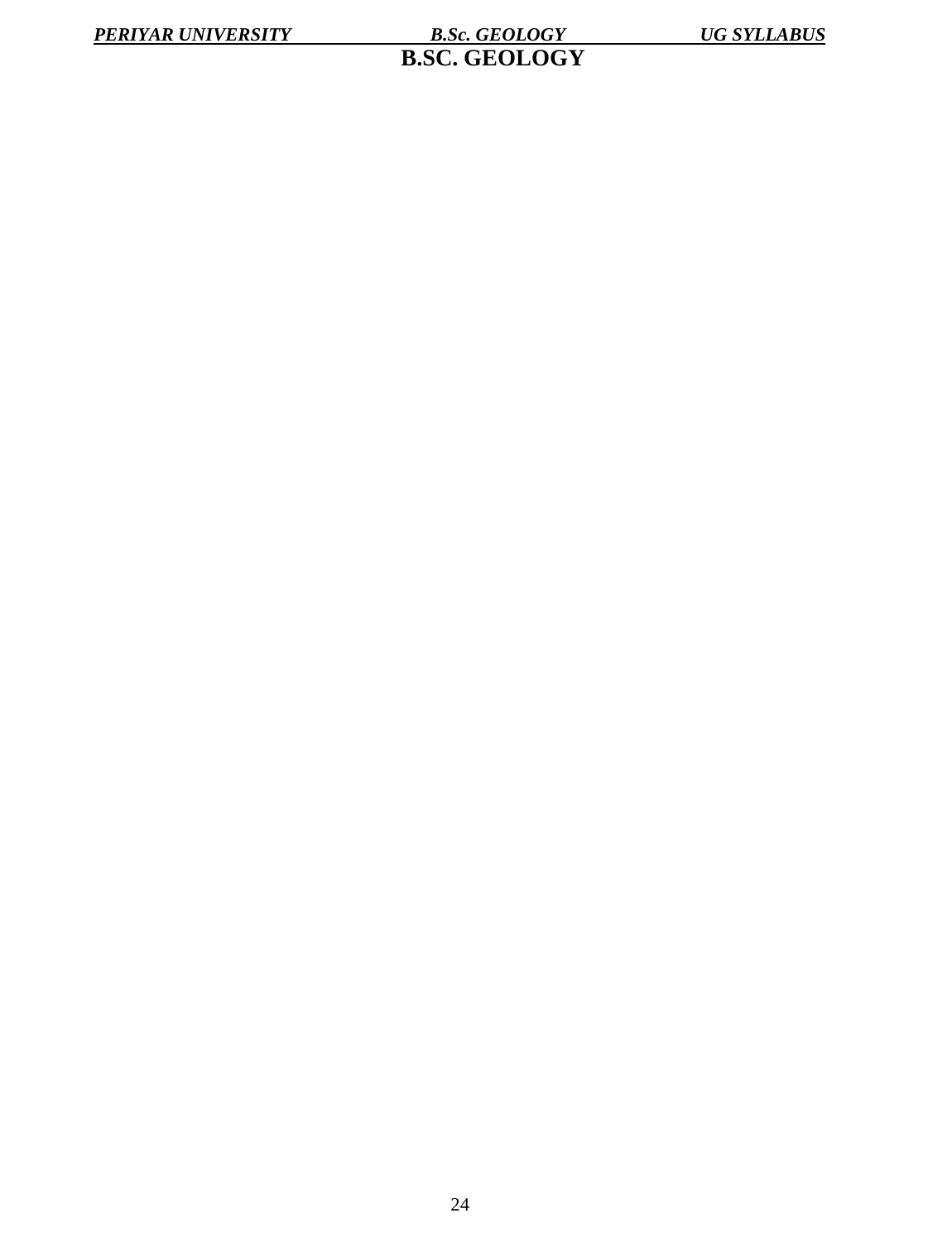## **SEMESTER-V CORE V – CRYSTALLOGRAPHY 21UGY05**

## **COURSE OBJECTIVE:**

**1.**The course's specific aim is to acquaint students about Crystal structures and their classification into unit systems and symmetry classes.

**2.**To acquaint students about various laws of crystallography governing the consistency of Crystal structures with respect to specific chemical composition. **3.**To introduce how do minerals form. To explain chemical composition, bonding and internal structure of minerals

## **UNIT-I**

Definition of Crystal – Morphological Characters of Crystal – Faces –Forms – Edges, Solid angles – Interfacial angle. Contact Goniometer and its uses. Symmetry Elements– Crystallographic axes –Crystal notation – Parameter system of Weiss and Miller indices – axial ratio – laws of crystallography – The law of constancy of symmetry, the law of constancy of interfacial angles and the law of rational indices. Symmetry in General - Planes of Symmetry - Axes of Symmetry -Centre of Symmetry – Relation of Geometrical to Crystallographic symmetry - Pseudo symmetry -

Crystallographic axes - Systems of crystallization.

## **UNIT- II**

**Crystals Forms**-Introduction of Holohedral, Hemihedral, Hemimorphic and Enantiomorphic.

**Isometric System**:Normal, Pyritohedral, Tetrahedral, Plagiohedral classes with references to well-developed crystals of Galena, Spinel, Garnet, Fluorite, Diamond, Pyrite, Tetrahedrite, Boracite,ad Cuprite.

**Tetragonal System**: Normal,Hemimorphic,Tripyramidal,Pyramidal - Hemimorphic Sphenoidal, Trapezohedral ,Tetratohedral classes with references to well-developed crystals of Zircon, Rutile, Casseterite, Vesuviante, Apophyllite, Shellie, Melonite, Wulfenite and Chalcopyrite.

## **UNIT- III**

 **Hexagonal System**: **Hexagonal Division:** Normal, Hemimorphic,

Tripyramidal, Pyramidal, Hemimorphic ,Trapezohedral classes with references to well-developed crystals: Beryl, Zincite, Apatite Calcite, Corundum, Tourmaline, Phenacite and Quartz.

**Rhombohedral Division:** Rhombohedral ,Rhombohedral-hemimorphic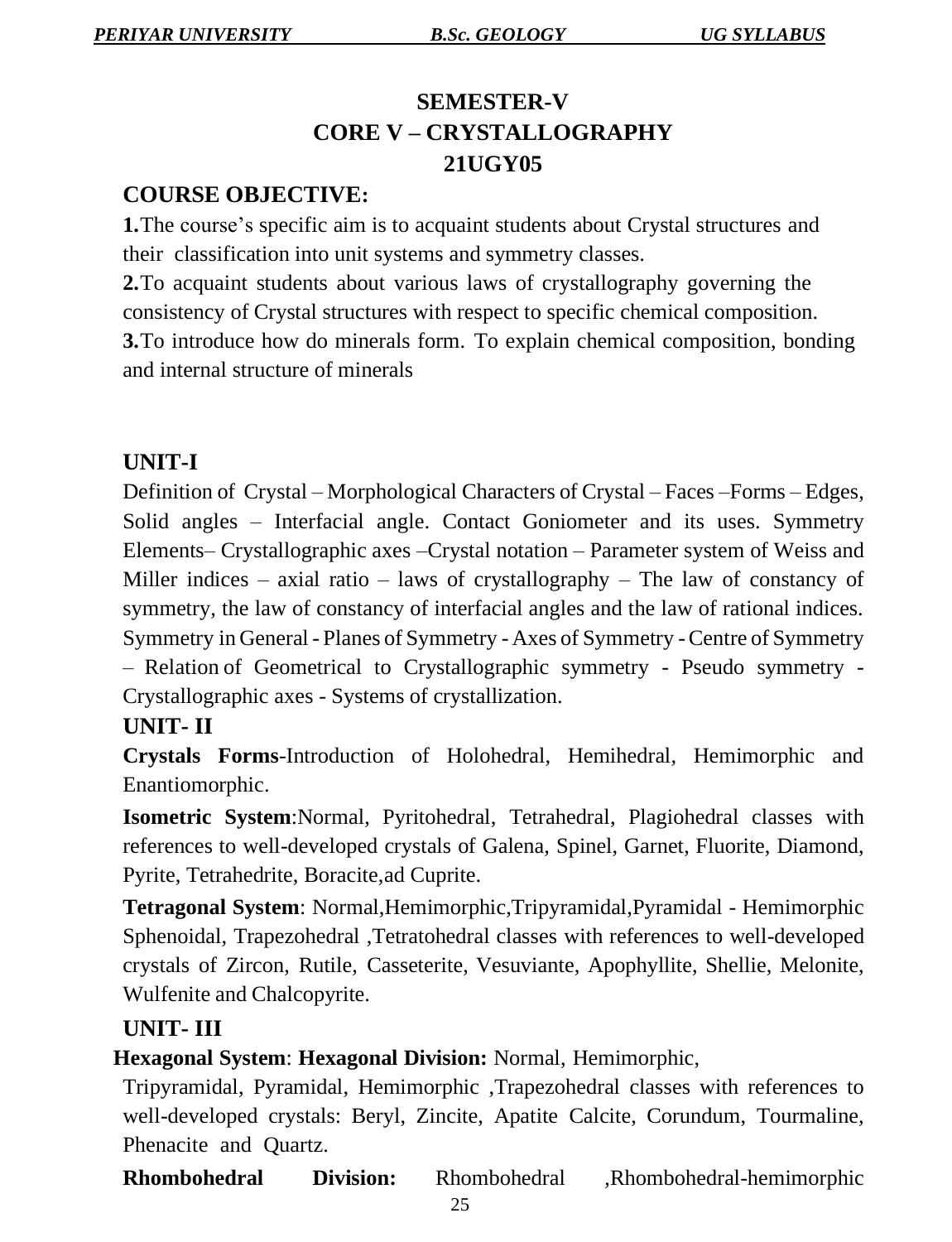#### *PERIYAR UNIVERSITY B.Sc. GEOLOGY UG SYLLABUS*

Trirhombohedral ,Trapezohedral classes.

## **UNIT-IV**

**Orthorhombic System:** Study of the Symmetry elements, Forms and typical minerals of Normal, Hemimorphic and Sphenoidal classes with special reference to well-developed crystals of Barite, Olivine Topaz, Staurolite, Sulphur, Calamine, Struvite and Epsomite.

**Monoclinic System:** Study of the Symmetry elements and Forms of the Normal class. **Triclinic System**.: Study of the Symmetry elements and Forms of the Normal class.

## **UNIT- V**

Twinning : Definition – Evidence of Twinning- Laws of Twinning-Composition plane-Twinning plane - Twinning axis –Types of twinning - Simple Repeated (Polysynthetic) Contact and Penetration twinning – Secondary Twinning .

## **TEXT BOOKS**

- 1. Dana, F.S. (1955), A text book of mineralogy Asia Publishing House -Willey.
- 2. Wade, F.A. & Mattox, R.B. Elements of crystallography and mineralogy, Harper Bros (1960).
- 3. Phillips, P.C. (1956), An introduction to crystallography Longmans green &co.,
- 4. Kerr. P.F. Optical Mineralogy. **REFERENCE BOOKS**
- 1. Phillips, W.R. Optical Minerlogy, Griffen D.T. (1986).
- 2. Walhstrom, E.F. (1960), Optical crystallography John Wiley.
- 3. Winchel, A.N. (1968), Elements of optical mineralogy, part 1 & 2 Wiley Eastern.
- 4. Smith H.G. Minerals under microscopy Murby.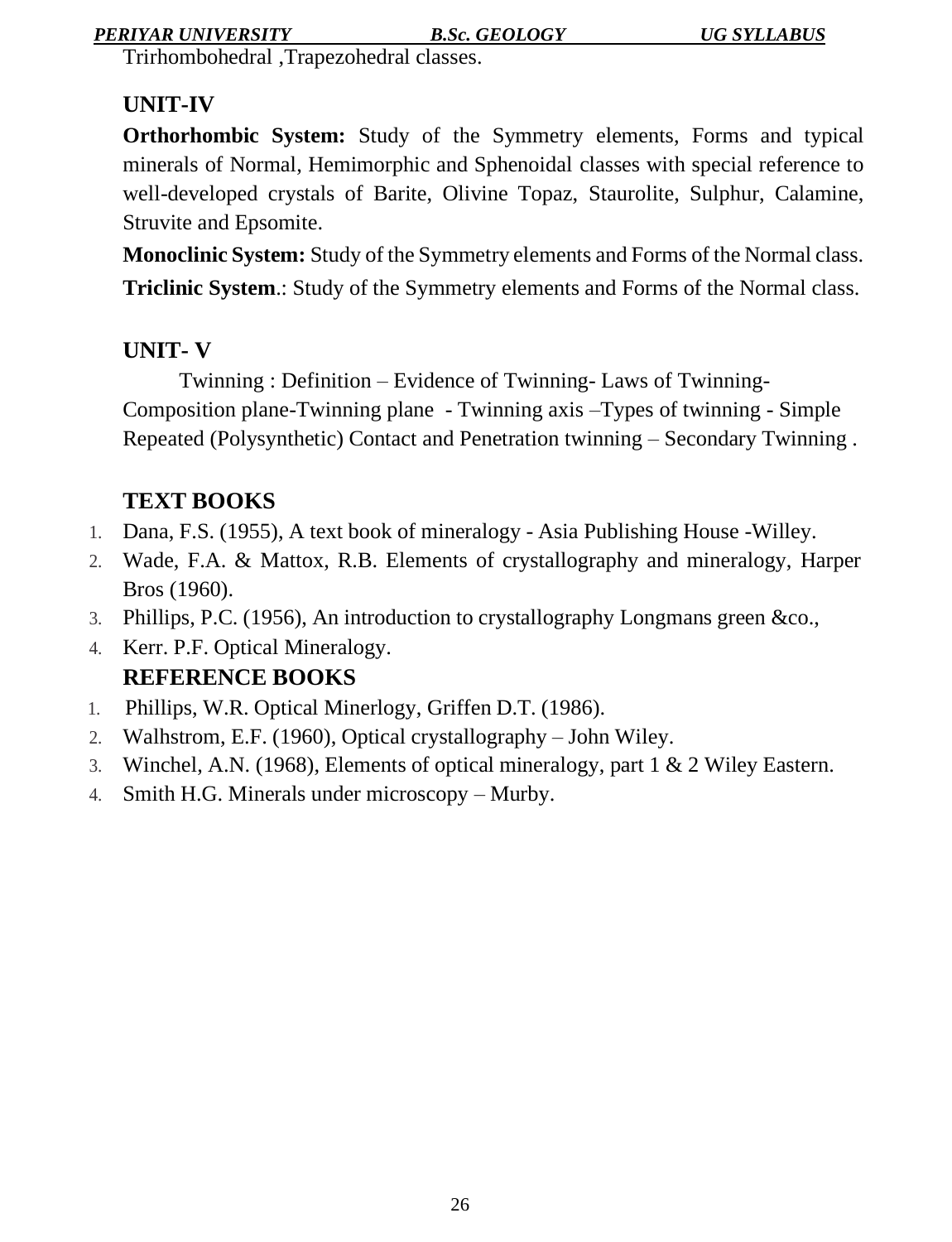## **B.SC. GEOLOGY SEMESTER-V**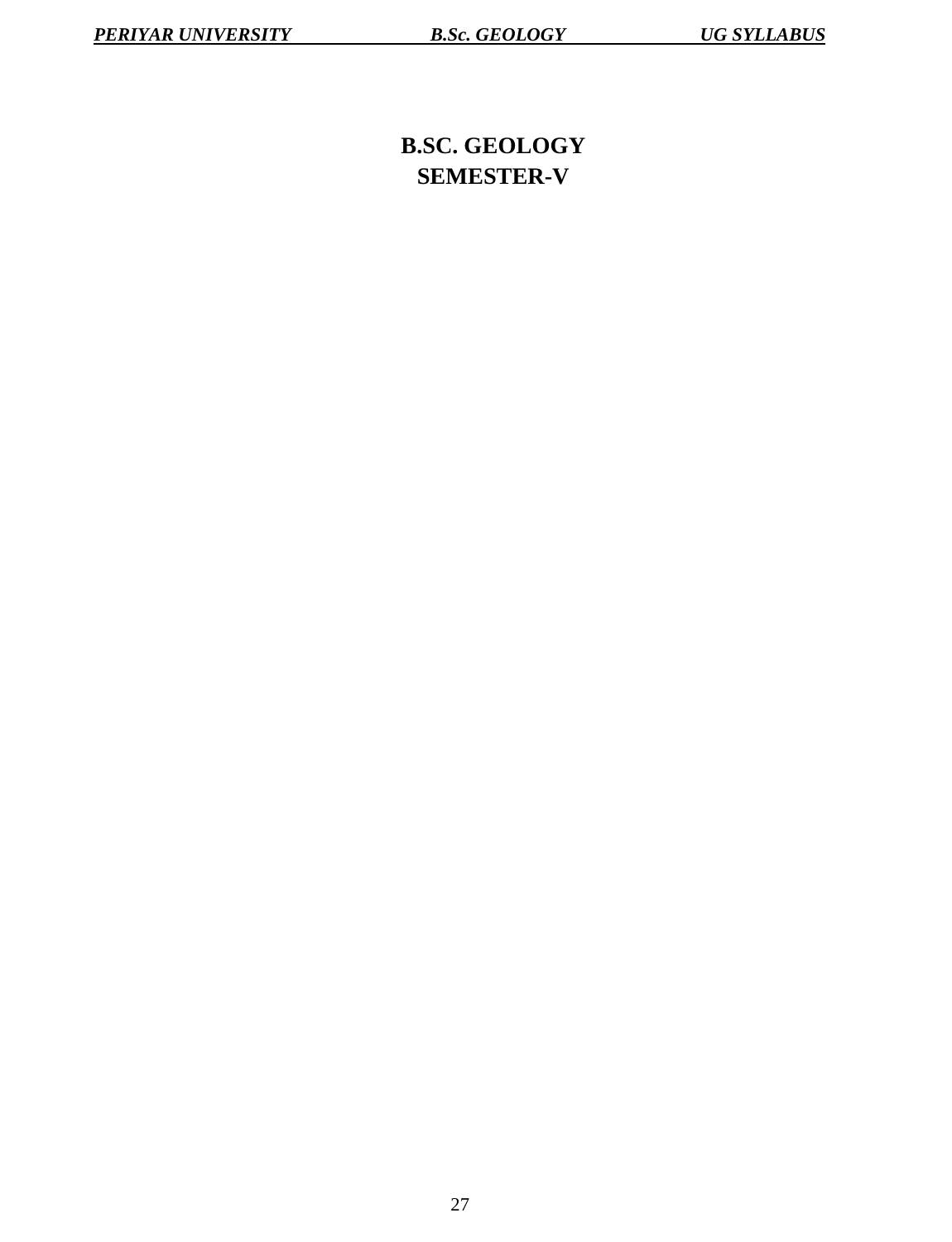## **CORE VI –MINERALOGY 21UGY06**

## **COURSE OBJECTIVES**:

**1.**To study the physical chemical and optical properties of rock forming minerals. The course will lay the foundation for the broader understanding of the geology by imparting the basic knowledge about the rock forming minerals.

**2.**To learn about minerals their formation, complexity, association, identification of the basic idea of mineral interaction.

#### **UNIT- I**

Definition of Mineral and Mineraloid, Scope of Mineralogy, Properties of minerals: Physical, Chemical, Optical.

**Physical Properties of minerals:** Based on cohesion: Form, structure, Cleavage, Hardness, Fracture, Tenacity, Specific gravity.Jolly balance and beam balance.

**Based on Light:** Colour, Streak, Lustre, Transparency, Fluorescence, Phosphorescence.

**Based on Heat:** Electricity, and Magnetism.

 **Based on Senses:** Taste, Odour, feel.

**Chemical Properties of minerals:** Isomorphism, Polymorphism and Pseudomorphism. Outline of blow pipe tests.

#### **UNIT- II**

Mineralogy, Structure, Chemical Composition, Optical and Physical Properties, Modes of Occurrence and Industrial uses of the following group of minerals: **Quartz Group -** Description, General Characteristics, Crystalline Varieties, Cryptocrystalline Varieties, Amorphous Varieties.

**Feldspar Group**: Introduction, Crystal System. **Alkali Feldspar**: Orthoclase,Microcline, Perthite. **Plagioclase Feldspar:** Plagioclase Series**.**

#### **UNIT- III**

Mineralogy, Structure, Chemical composition, Optical and Physical properties, Modes of Occurrence and Industrial uses of the following group of minerals: **Feldspathoid Group:** Leucite, Nepheline, Cancrinite, Sodalite, Hauynite, Noselite, Lazurite.

**Pyroxene Group:** Orthopyroxene, Clinopyroxene, Clinoenstatites, Pigeonite, Diopside-Hedenbergite, Augite, Wollastonite, Agerite, Jadeite, Spodumene, Rhodonite.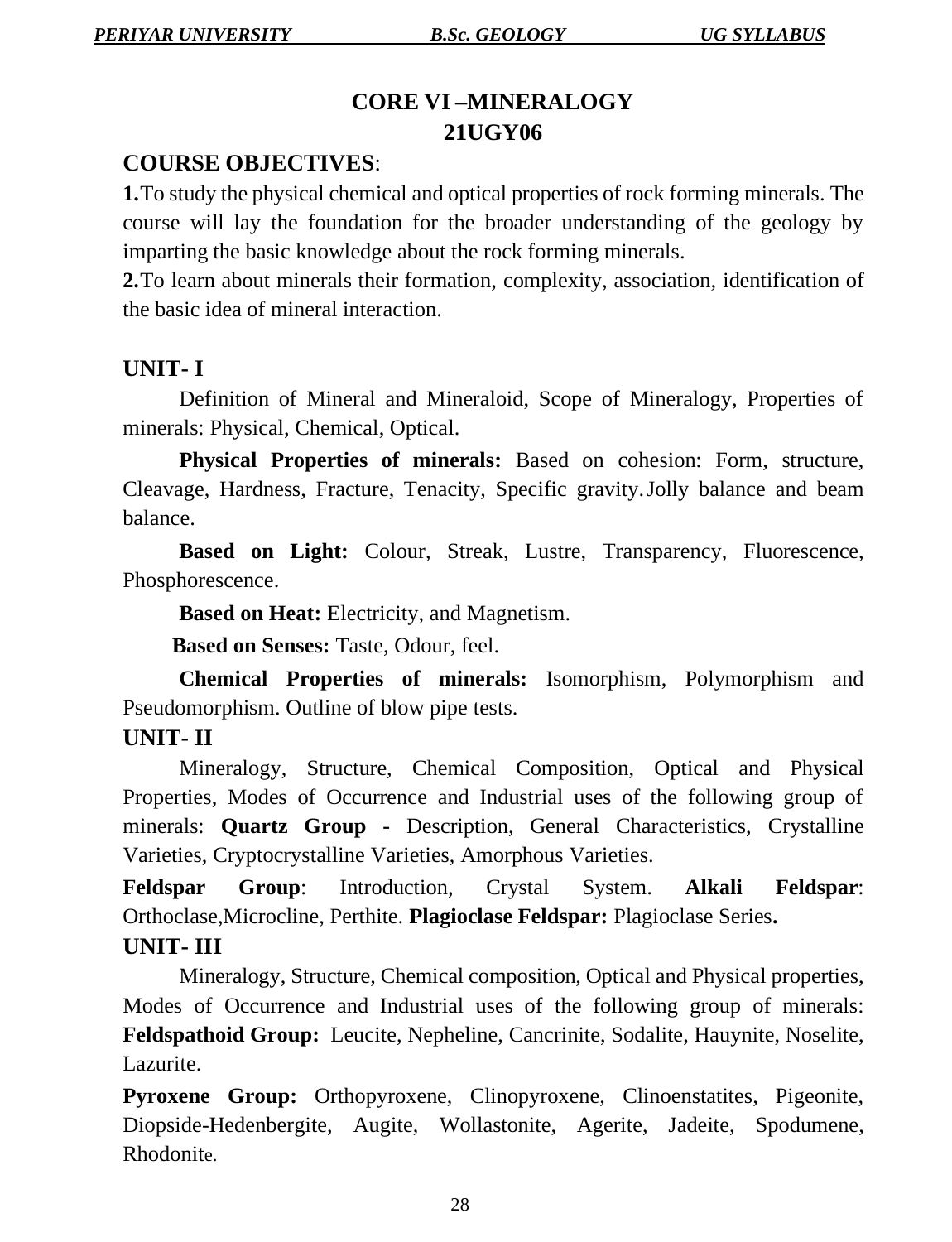#### **UNIT-IV**

Mineralogy, Structure, Chemical composition, Optical and Physical Properties, Modes of occurrence and Industrial uses of the following group of minerals: **Amphibole Group:** Anthophyllite, Cummingtonite, Tremolite, Actinolite, Hornblende, Barkevekite, Glaucophane, Ribeckite, Arfvedsonite.

Mineralogy, Structure, Chemical composition, Optical and Physical Properties, Modes of occurrence and Industrial uses of the following group of minerals: Olivine Group , Mica group, Garnet Group and Zeolite Group.

#### **UNIT- V**

**Optical Mineralogy:** Optical system-light –ordinary light, polarised light. The parts of Polarizing Microscope. Refraction: Snell's law. Optical properties of minerals: Refractive index (RI)Dispersion-total reflection-birefringence, Isotropic and Anisotropic, Double Refraction, Uniaxial and Biaxial Minerals, Optical Indicators- Optic axis –Optical sign.

#### **TEXT AND REFERENCE BOOKS**

- 1. Berry, L.G., Mason, B.H. and R.V. Dietrich (1983), Mineralogy: Concepts, Descriptions, Determinations. W.H. Freeman & Co.,612p.
- 2. Dana, E.S. (2011), A Text-Book of Mineralogy, Read Books Design Publishers, London.
- 3. Dana, J.D. (2012), Manual of Mineralogy, Merchant Books Publishers, New York.
- 4. Erni, H. (2010), Mineralogy Simplified, Forgotten Books Publishers, London,436
- 5. Mason, B. and Berry, L.G (1978), Elements of Mineralogy, W.H. Freeman &Co.
- 6. Nesse, W.D. (2014), Introduction to Mineralogy, Oxford University Press, USA.
- 7. Paul F. Kerr (1984), Optical Mineralogy, Mc Graw-hill book company New York.

## **B.SC. GEOLOGY**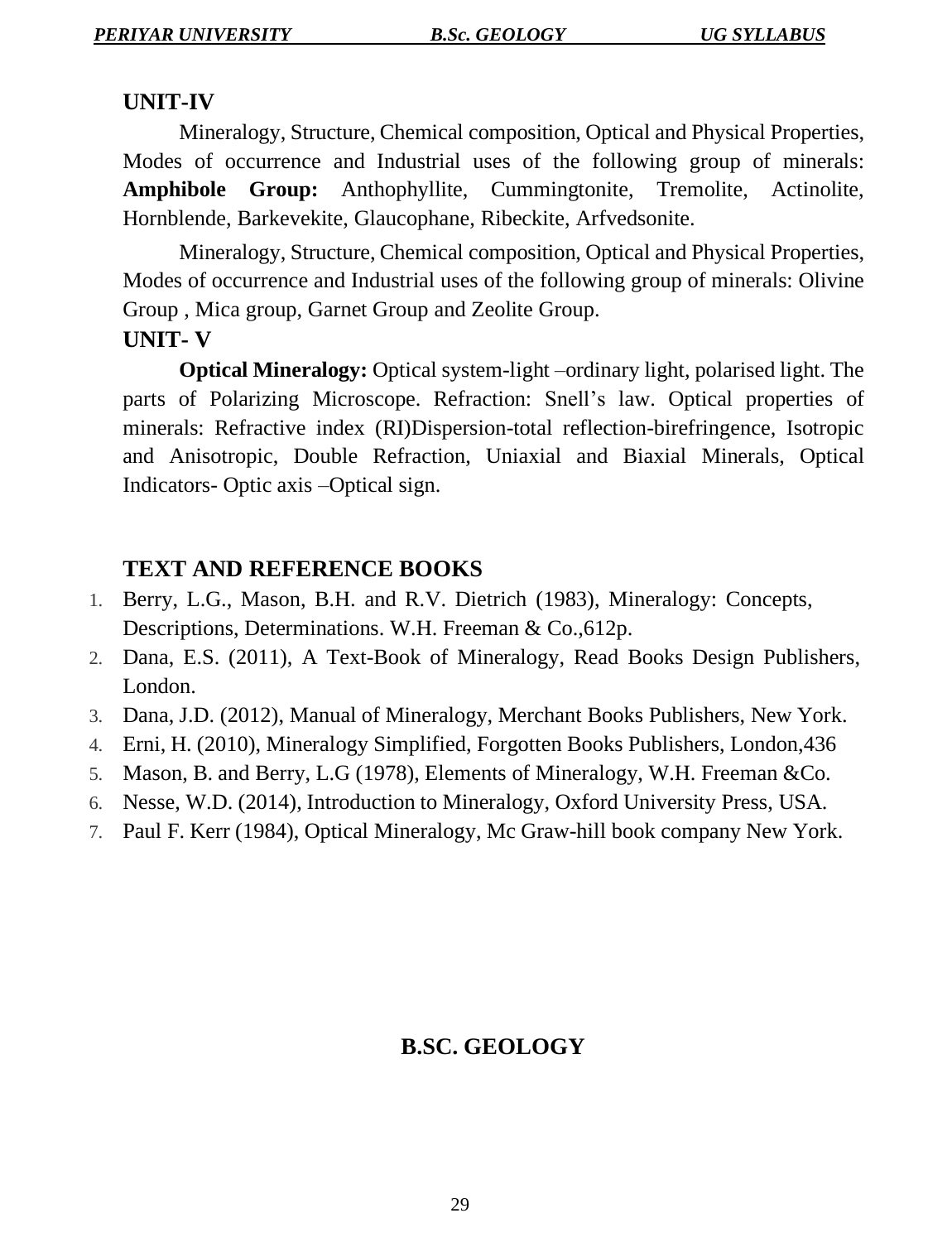## **SEMESTER-V CORE VII - IGNEOUS PETROLOGY 21UGY07**

## **COURSE OBJECTIVE**:

**1.**To understand characteristics and genesis of Igneous rocks.

**2.**To understand igneous processes, physical and chemical characteristics of magma and various rock types its geological setting, petrogenesis, classification, and natural characteristics, textures and structures.

**3.**To identify mineral assemblages, textural and chemical composition of mineral. **UNIT-I**

Introduction to Petrology – Igneous Rocks-Magma- Definition, Types and Origin: Basaltic, Andesitic, Rhyolitic magma –Rock Cycle - Plutonic, Hypabyssal and Volcanic rocks formation - Composition and Constitution of magma- Primary and Parental magma. Forms of Intrusive igneous rocks: Concordant and Discordant forms-Forms of Extrusive igneous rocks.

## **UNIT -II**

**Textures:** Definition -Types: Crystallinity, Crystallites, Microlites, Devitrification, Granularity.

**Shape of Crystals** – **Equigranular Texture**: Allotriomorphic, Hypidiomorphic, Panidiomorphic, Microgranular, Orthophyric, Felsitic texture. **Inequigranular Texture**: Porphyritic, Poikilitic, Ophitic, Intergrowth, Directive overgrowth, Reaction texture.

**Structures:** Definition- Types: Vesicular and Amygdaloidal, Blocky lava, Ropy lava, Pillow structure, Flow structure, Sheet joints, Mural joints, Columnar joints, Rift and Grain, Reaction Rims, Xenolithic structure.

## **UNIT- III**

Physical properties of magma: Crystallization of Unicomponent magma-Binary magma: (Di-An) Eutectic system, (Al-An) Solid solution system – Ternary system (Ab-An-Di). Bowen reaction series, Diversity of Igneous rocks – Magmatic differentiation: Fractional crystallisation, Liquid immiscibility, Assimilation. **UNIT- IV**

**Classification of Igneous Rocks:** CIPW classification, Mineralogical classification, Megascopic (or) field classification, Tyrrell tabular classification, - Classification based on the Alkali to Plagioclase feldspar.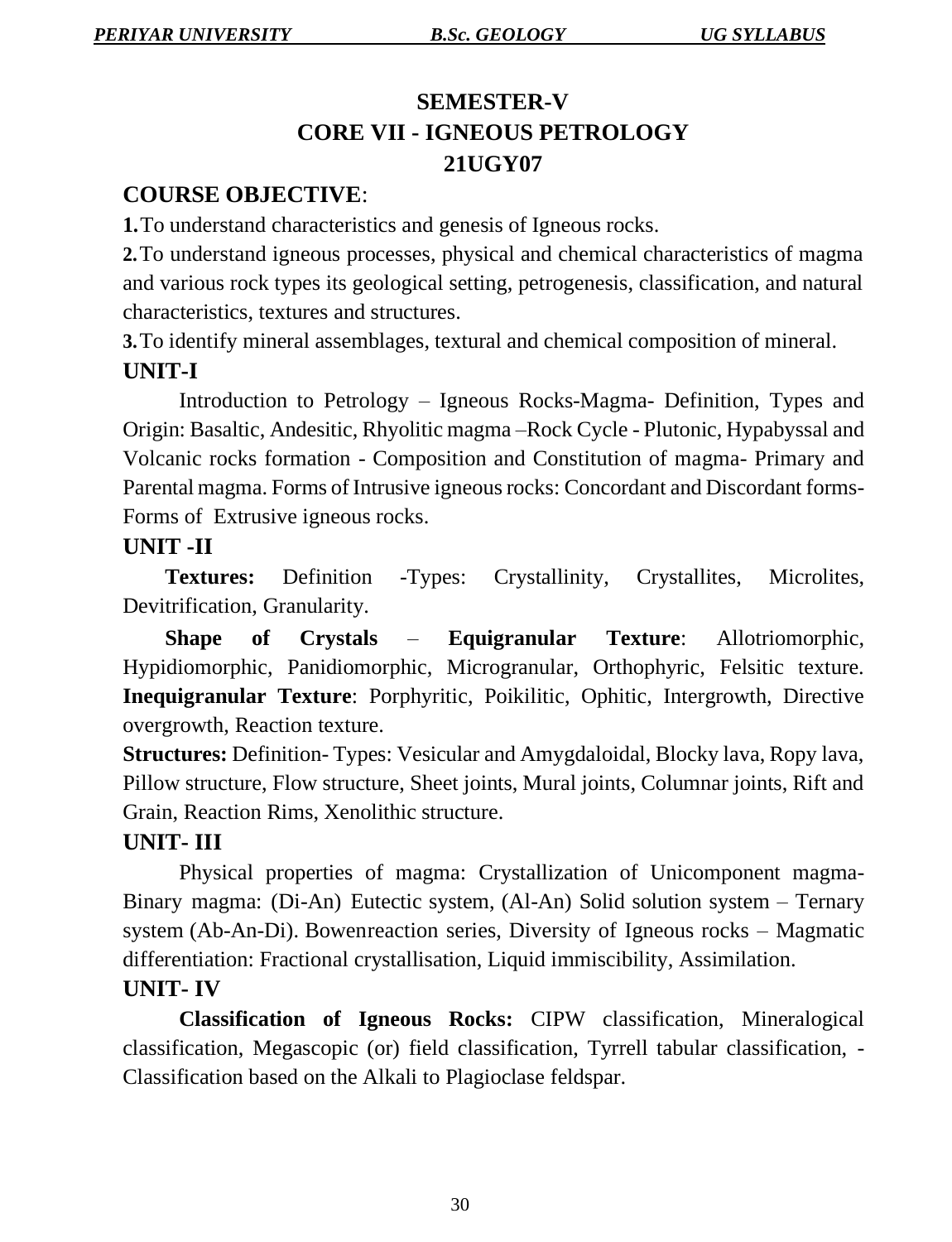#### **UNIT- V**

Petrography and Petrogenesis of the following Acid and Intermediate rocks: Granite, Granodiorite, Syenite, Diorite, Rhyolite, Dacite, Trachyte, Andesite, Pegmatite and Aplite. Basic, Ultrabasic and Ultramafic rocks: Gabbro, Dolerite, Basalt – Monomineralic rocks: Dunite, Pyroxenite, Anorthosite.

## **TEXT AND REFERENCE BOOKS**

- 1. Tyrrell, G.W. (1978), The principles of petrology Chapman and Hall Ltd., London.
- 2. Bowen, N.L. The Evolution of the Igneous Rocks Dover publication, Inc, New York.
- 3. Barth, FW. (1962), Theoritical petrology -Wiley.
- 4. Walstrom, E.E. (1961), Theoritical Igneous petrology, Wiley.
- 5. Turner, F.J. and Verhoogen. J (1960), Igneous and Metamorphic petrology McGraw Hill.
- 6. Hatch, F.H. Wells, A.K. (1949), Petrology of Igneous Rocks, Thomas Murby & Wells,
- 7. Johannesen, A (1962) Descriptive petrography of Igneous Rock

## **B.Sc. GEOLOGY CORE-VIII SEDIMENTARY AND METAMORPHIC PETROLOGY 21UGY08**

## **SEDIMENTARY PETROLOGY: COURSE OBJECTIVE:**

1. To impart knowledge of formation of sedimentary rocks.

2.To train the students to understand the mode of formations, transportation and deposition of the sediments and also about the processes modifying the sediments after their burial.

3.To infer the metamorphic agents, kinds and formation of metamorphic rocks.

4. To understand implications of various physic-chemical parameters in formulating metamorphic history of rocks

## **SEDIMENTARY PETROLOGY UNIT-I**

**Sedimentary Formation:** Description and formation of Sedimentary Rocks-Mechanical deposits, Chemical deposits, Organic deposits and Pelitic deposits **Environmental Formation**:Facies-Continental-Transitional-Marine. Sedimentary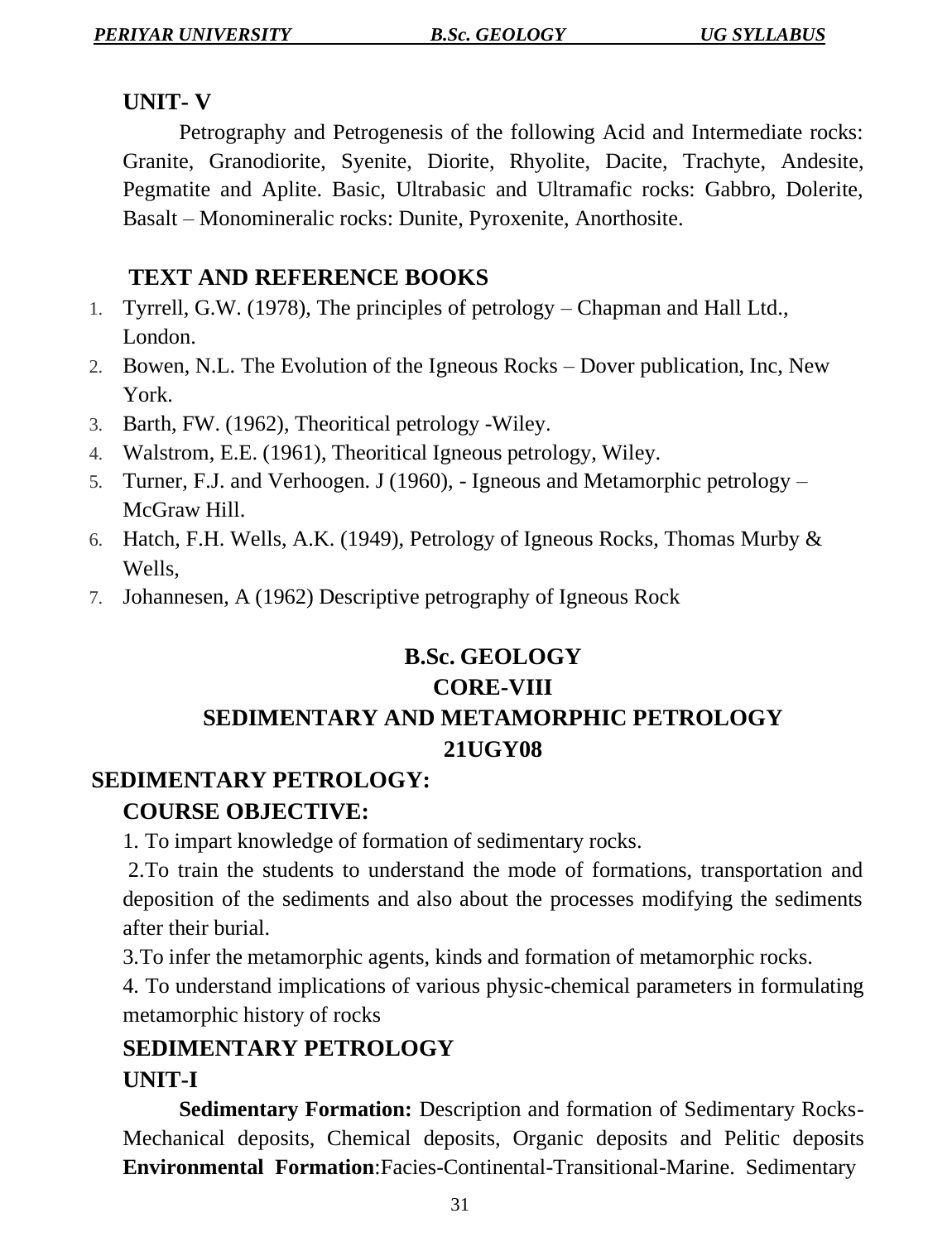Process: Weathering-Disintegration and Decomposition, Erosion, Transportation, Deposition, Lithification and Diagenesis.

## **UNIT- II**

**Sedimentary Classifications:** Brief study of F.J. Pettijhon and Tyrell classification of sedimentary rocks into Residual, Mechanical, Chemical and Organic deposits. **Textures of Sedimentary Rocks:** Origin of grains, Size, Shape, Packing, Fabric and Crystallization of grains. **Structures of Sedimentary Rocks:** Mechanical, Chemical, Organical.

## **UNIT- III**

Petrographic details of important Silicic and Carbonate rocks such as-Conglomerate, Breccia, Shale, Sandstone, Clay, Limestone, Dolomite, Coal-Iron ores of Sedimentary Origin-Gypsum-Rocksalt-Flint-Chert and Phyllite. Sedimentary Basins of India and Tamilnadu.

## **METAMORPHIC PETROLOGY UNIT- IV**

Definition, Agents and Kinds of Metamorphism –Metamorphic Grade, Zone, Facies. Textures and Structures of Metamorphism. Classsification of Metamorphic Rocks. Cataclastic Metamorphism and its Products. Retrograde Metamorphism. Thermal Metamorphism of Pelitic Sediments, Pure and Impure Calcareous rocks. A brief study of Flaser, Mylonite, Hornfels, Marble, Ophicalcite.

## **UNIT- V**

Dynamo Thermal Metamorphism of Pelitic Sediments. Plutonic Metamorphism. Petrography and Origin of Charnockites – Metamorphic Differentiation –Pneumatolytic Injection Metamorphism – Anataxis and Palingenesis. Brief study of Slate, Phyllite, Quartzite, Schist. Gneiss, Granulite, Leptynite, Charnockite, Eclogite, Amphibolite, Schorl, Adinole, Lit- Par- Lit – gneiss and Migmatite.

## **TEXT AND REFERENCE BOOKS**

- 1. Tyrrel, G.W- Principles of petrology, Asia Publishing House.
- 2. Huang, W.T.-Petrology, MC Graw Hill
- 3. Pettijhon, F.J.-Sedimentary Rocks, Harper &Bros.
- 4. Harker, A. -Petrology for Students, Cambridge,
- 5. Turner. F.J. & Verhogen. J. -Igneous and Metamorphic Petrology, McGraw Hill.
- 6. Williams, H, Turner, F.j. & Gillibert, C.M. Petrography, Freeman.
- 7. Winkler, A. G.F.- Petrogenesis of Metamorphic Rocks, McGraw Hill.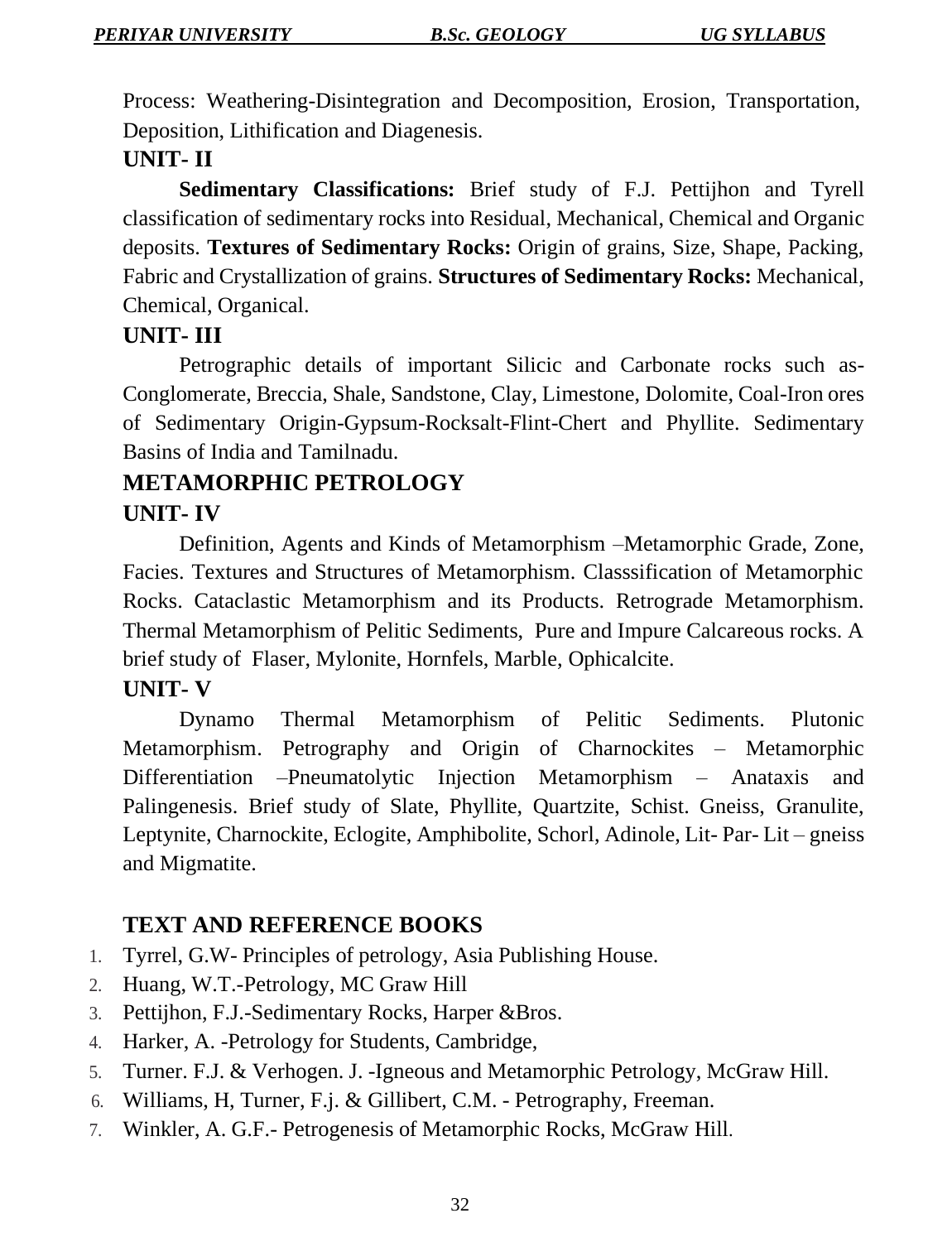## **B.SC. GEOLOGY SEMESTER-VI CORE IX - ECONOMIC GEOLOGY 21UGY09**

#### **COURSE OBJECTIVES:**

**1.**To study mineral deposits and processes of formation of deposits and the nature of different mineral deposits, its genesis and distribution of major ore minerals.

**2.** To understand the genetic controls of physical and chemical processes of ore formation in various geological settings.

**3.**To provide the knowledge on geological processes responsible for mineral and ore formation, weathering and other secondary mineralization processes.

**4.**To familiarize mode of occurrence of economic minerals, metallic and non-metallic minerals.

#### **UNIT-I**

**Economic Geology -**Definition and Scope. Concept of Ore minerals, Gangue minerals. Tenor, Grade and Ores. Classification of Mineral Deposits. Outline of Lindgren's and Bateman's Classifications. Controls of Ore Localization – Structural Controls-Stratigraphic, Physical and Chemical – Brief study of Metallogenetic Epochs and Provinces – Geologic Thermometers.

#### **UNIT- II**

Magmatic processes. – Mode of formation – Early magmatic processes and Deposits, Disseminations. Segregations and Injections – Late magmatic processes and deposits – Residual liquid segregation and Injection – Immiscible liquid segregation and Injection – Sublimation. Contact Metasomatic processes– Effects – Resulting mineral deposits. Hydrothermal processes – Principles – Factors affecting deposition – Wall rock alteration – Minerals Sequence-Cavity filling deposits, Fissure veins, Shearzone, Stock-work, Saddle reef,Ladder vein, Fold cracks, Breccia filling, Solution cavities, Ore space and Vesicular filling – Replacement deposits, The process and Deposits – Criteria of replacement.

#### **UNIT- III**

Sedimentary processes and Cycles – Principles involved in Sedimentation – Cycles of Iron and Manganese, Weathering Processes-Principles-Concentration Process andDeposits – Mechanical Concentration Principles – Eluvial,Alluvial, Beach and Aeolian placers. Oxidation and Supergene Sulphide Enrichment –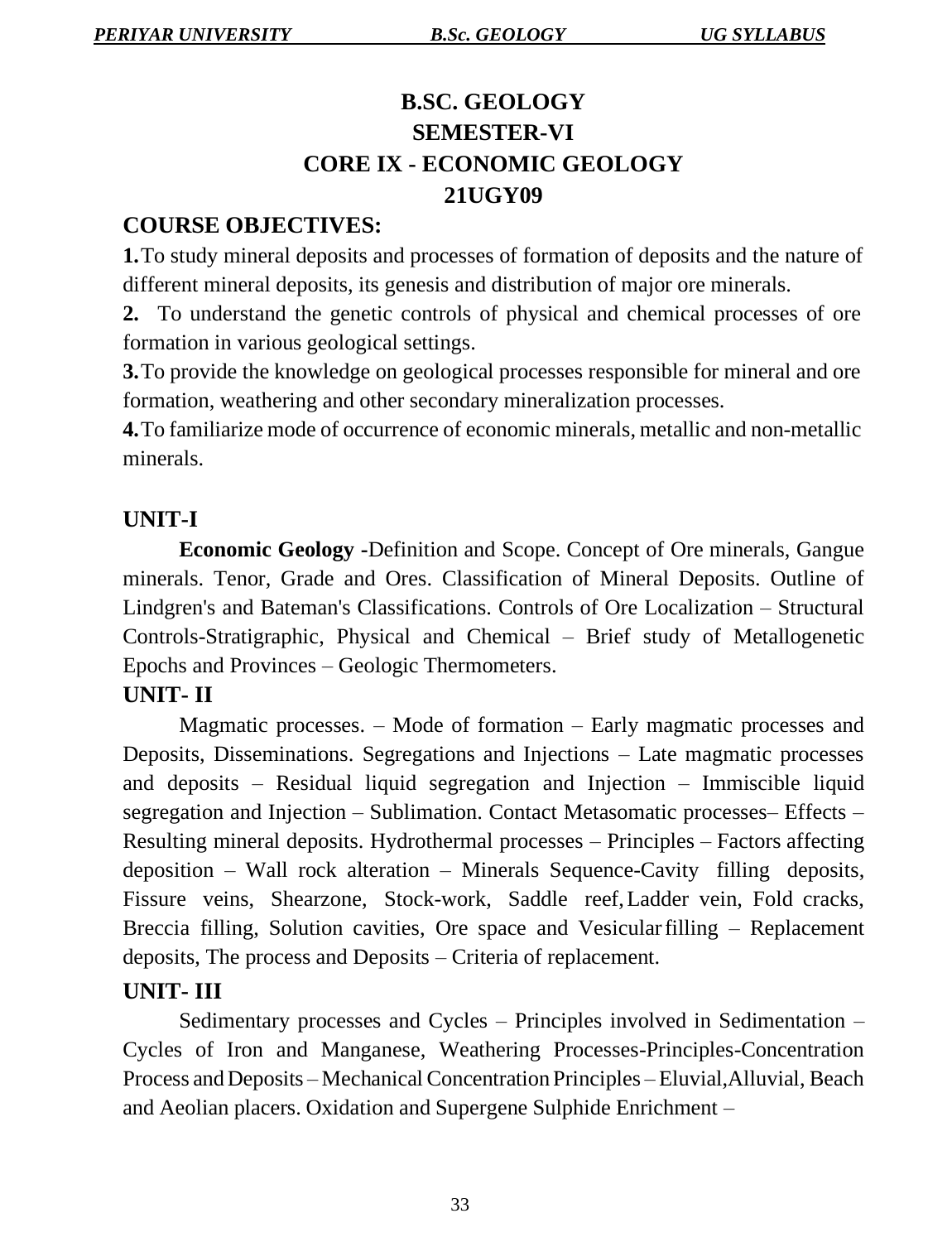Solution and deposition in the Zone of Oxidation – Secondary Sulphide Enrichments – Gossans and Capping. Metamorphic processes – Formation of Graphite, Asbestos, Talc, Soapstone and Sillimanite group of minerals.

#### **UNIT- IV**

**Mineral Resources of India**– Ore mineralogy, Association, Genesis, Modes of occurrence, origin and Indian Distribution of the following Metallic Ore Deposits-Copper, Gold, Silver, Uranium, Thorium, Beryllium, Zirconium, Tin, Lead and Zinc. **UNIT- V**

Mineralogy, mode of occurrences, uses and distribution in India of the following Metalliferous deposits –Iron, Manganese, Molybdenum, Titanium, Aluminum, Chromium. Refectory minerals, Industrial minerals, Abrassive minerals, Ceramic mineral and Fertilize, Pigments minerals. Fossil fuels – Coal – Uses, Classification, Constitution, Origin and Distribution in India. Petroleum- Composition, Uses, Theories of Origin, Oil Traps and Important Oil fields of India.

**Mineral Economics:** Concepts-Strategic-Critical and Essential Minerals-Demand and supply – Mineral Conservation and substitution. Outline of National Mineral Policy (NMP) and Mineral Concession Rules. (MCR).

## **TEXT AND REFERENCE BOOKS**

- 1. Bateman Allan (1962), M. Economic Mineral Deposits, Asian Publishing House, 2<sup>nd</sup>Edition
- 2. Lindgren, W. (1993), Mineral Deposits, McGraw Hill.
- 3. Coggin, B. and Dey, A.K. (1955), India's Mineral Wealth.
- 4. Park, C.F. and Mac diarmid, R.A (1970), Ore deposits, Freeman.
- 5. Krishnaswamy, S. India's Mineral Resources, Oxford and IBH.
- 6. Deb, S. (1980), Industrial Minerals and Rocks of India, Allied. Gokhale, K.V.G.K. & Rao, T.C. (1978), Ore deposits of India, their distribution and processing, Thosmson.

## **B.SC. GEOLOGY SEMESTER-VI**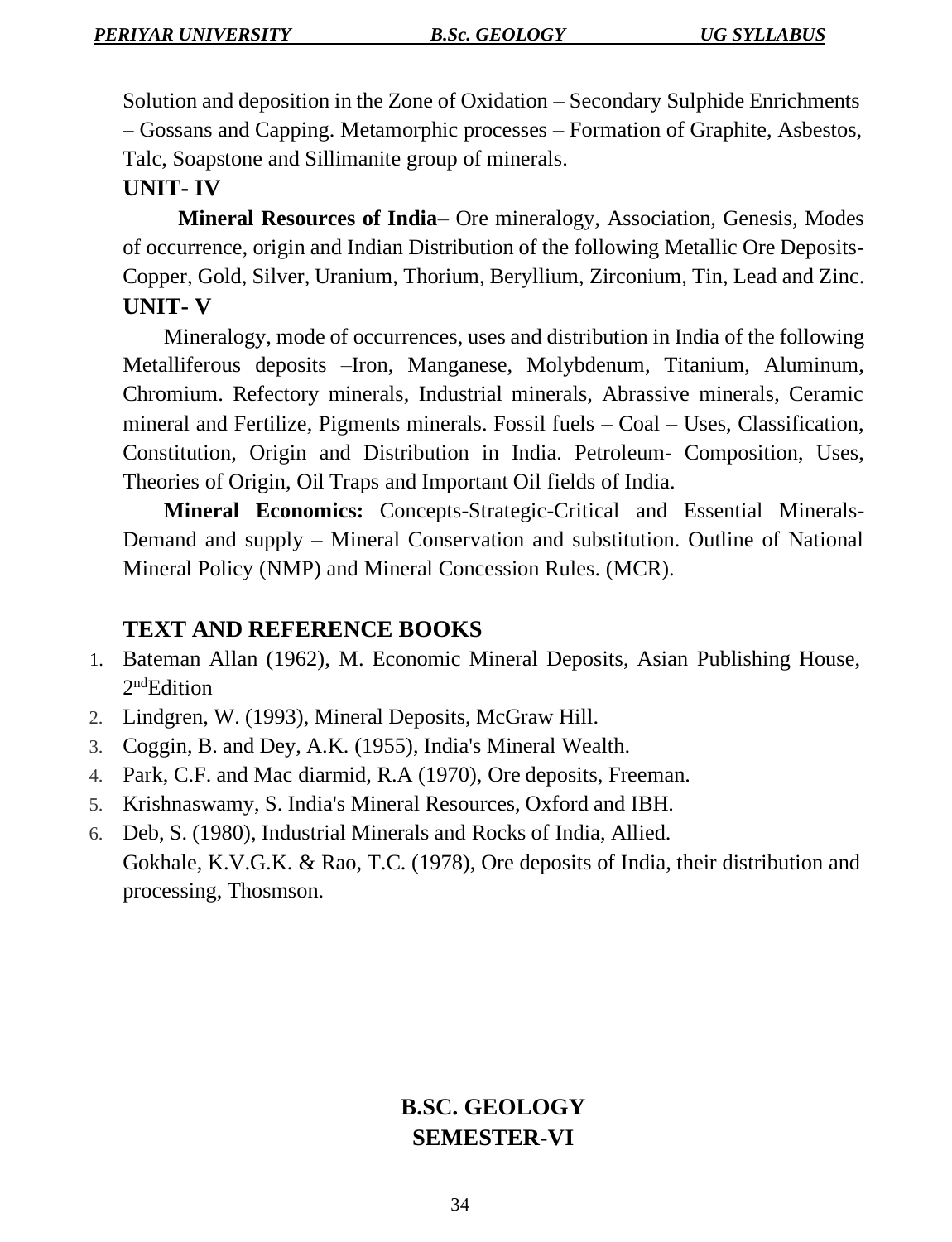## **CORE X - PHOTOGEOLOGY AND REMOTE SENSING 21UGY10**

## **COURSE OBJECTIVE:**

**1.** To understand the aerial photography and Preparation of Photo-geologic Maps. Mosaic controlling factors of aerial photograph.

**2.** To know about Electro-Magnetic Spectrum, Space platforms and Elementary idea about active and passive sensors.

**3.**Application of photo-geology and remote sensing in geological studies**.**

**4.**To impart knowledge of environmental geology, natural hazards and basic concepts of remote sensing and GIS.

## **PHOTOGEOLOGY**

## **UNIT- I**

Definition and Scope of Remote Sensing in Geology. Electromagnetic Spectrum – Definition and Components. Energy sources and radiation – Outline of Interaction of Electromagnetic Spectrum with Atmosphere and Earth surface features – Spectral Signatures – Atmospheric Windows.

## **UNIT- II**

Types of Remote Sensing: Based on 1) Energy sources: Active and Passive. 2) Platforms: Aerial and Satellite and 3) Sensors: Optical, Thermal, and Microwaves. 4) RADAR. Aerial Remote Sensing-Types of Aerial Photographs: Vertical and Oblique. Scale of Aerial Photographs – Flight Procedures. Stereoscopes: Pocket and Mirror Stereoscopes.

#### **UNIT- III**

Photo Interpretation Elements. Mosaics: Controlled and Uncontrolled Mosaics – Advantage and Disadvantages – Application of Mosaics in Geology Studies. Satellite Remote Sensing: Principles of Optical Remote Sensing: Satellite Orbiting Mechanisms – Brief account of Multi Spectral Scanning – Along track and across track scannings. Types of Resolution – Data Acquisition and Interpretation.

## **REMOTE SENSING**

## **UNIT -IV**

 **Aerial Photography**: Types of Aerial Photographs, Geometry of Aerial Photographs:Oblique, Vertical and Stereopair. Scale of Photograph: Determination of scale-Relief displacement –Stereoscopes-Parallax bar.

## **UNIT- V**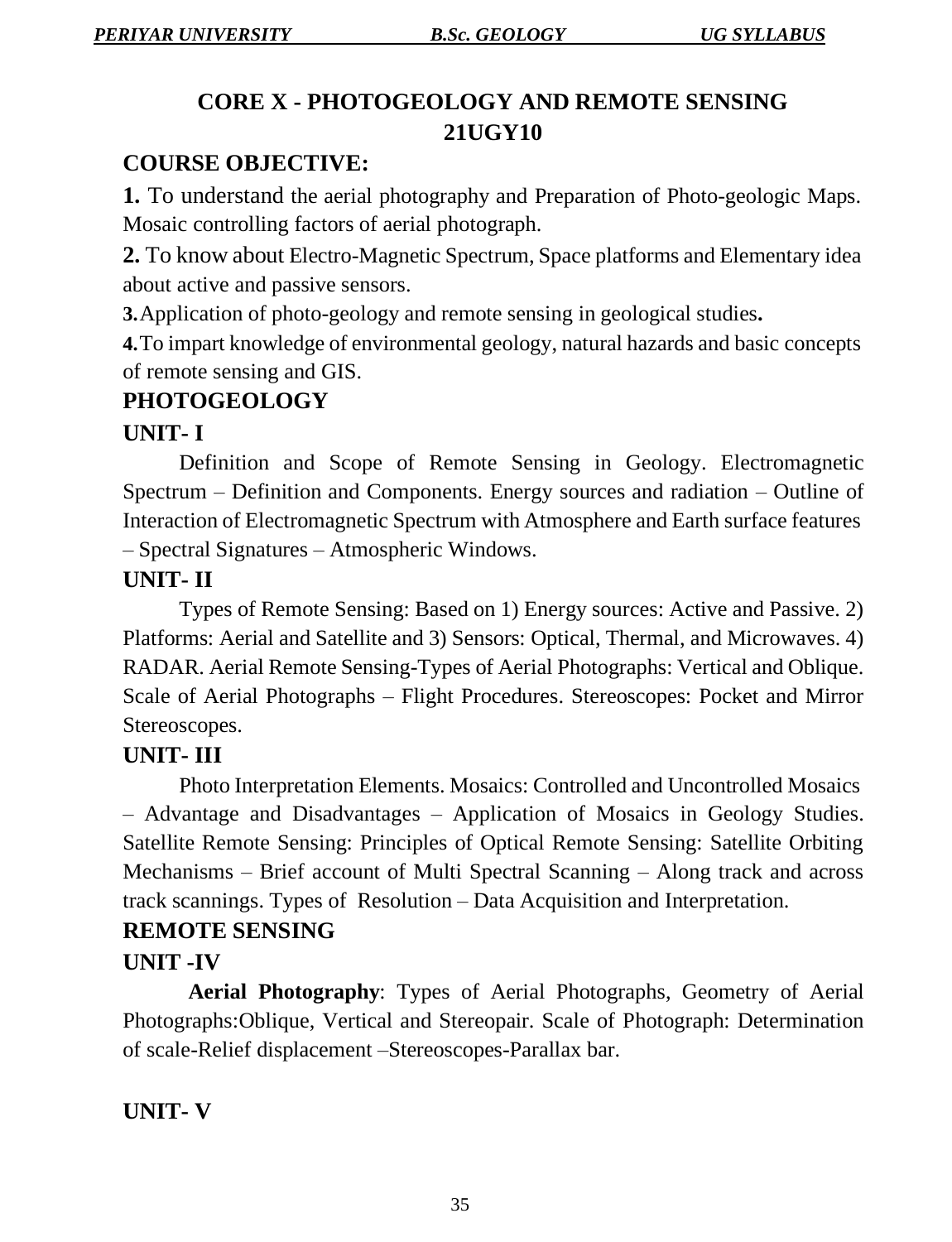Thermal Remote Sensing: Thermal Radiation Principles – Atmospheric Windows – Advantages and Disadvantages. SLAR – Principle and Applications. A short account of LANDSAT, SPOT,India Remote Sensing Satellites and Indian Space Missions.

## **TEXT AND REFERENCE BOOKS**

- 1. Curran, P.B. (1985), Principles of Remote Sensing, ELBS, London.
- 2. Drury, S.D. (1993), Image Interpretation in Geology, Allen &Unwin, London.
- 3. Miller, V.C. (1961), Photogeology McGraw Hill, New York.
- 4. Pandey, S.N. (1989), Principles and Applications of Photogeology, Wiley Eastern, Delhi.
- 5. Sabins, F.F. (1974), Remote Sensing Principles and Interpretation, Freeman, New York.
- 6. Reddy, A. (2010), Principles of Remote Sensing and GIS, CBS, Delhi.
- 7. Gupta, R.P. (2003), Remote Sensing Geology, Springer, New Delhi.
- 8. Lillisand, T.M. & R.W. Kiefer (2000), Remote Sensing and Image Interpretation, Wiley.

## **B.SC. GEOLOGY**

## **SEMESTER-VI**

## **CORE XI - MINING AND ENGINEERING GEOLOGY 21UGY11**

## **COURSE OBJECTIVES:**

**1.**To understand the basic fundamental concepts of various mining methods, their terminologies, and the type of sampling adopted, explosives used in the mine, and to have a basic knowledge about mine machineries.

**2.** To provide the knowledge of geological investigation for site selection of engineering projects.

**3.**To understand the rock type and their engineering properties, suitability of site conditions for Dam, tunnel, roads and highways.

**4.**To develop concept and applied aspect of geology in various civil or geo engineering projects.

## **MINING GEOLOGY**

## **UNIT- I**

Sampling-Principles - Types- Collection of sample-Core Sample and their Preservation. Mining Terminology: Exploitation-Development-Shaft, Level, Adit, Hanging Wall, Foot wall, Drive, Cross-Cut, Tunnel, Raise, Winze and Chute**.**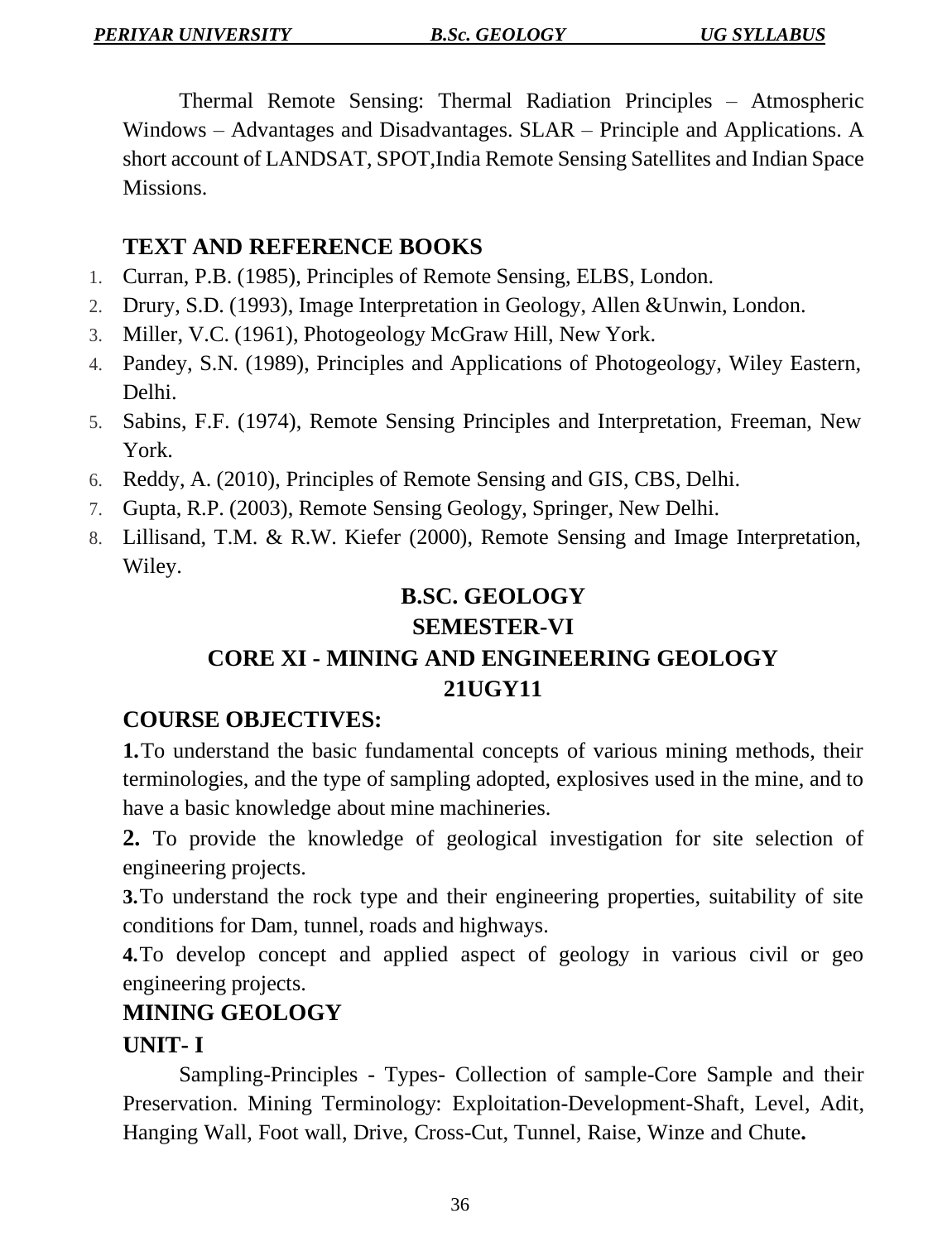**Drilling:** Percussion-Rotary-Miscellaneous drilling methods-GeologicalLogging of Borehole samples. **Methods of breaking rocks – Explosives:** Low, High,Sheathed, Permitted, Liquid Oxygen and Miscellaneous.

## **UNIT- II**

 **Mining Methods:Opencast Mining-**Loading by Manual,Machines,GloryHole and Kaoline Mining.**Underground Mining: Stoping-**OpenStopes,Overhand:Timbered, Filled, Shrinkage, Mitchell Slicing System and Caving Methods.

#### **UNIT-III**

**Alluvial Mining –** Pan and Batea-Rocker-Longtom-Sluicing-Derrick and Cable way -Hydraulicking-Drift and Dredging. **Coal Mining:** Pillar methods- Longwall advancing- Longwallretreating-Horizon mining and Miscellaneous: Underground hydraulic mining -Strip mining.

# **ENGINEERING GEOLOGY UNIT-IV**

**Introduction to Engineering Geology:** Scope, Engineering properties of rocks, Rock Discontinuity. Physical characters of Building, Decorative stones and Concrete aggregates and Road materials.

**Soils**-Physical and Engineering Properties.Soil Formation,Profile and Classification. Soil erosion and Its control. An account on Soil Group of India..

**Dams**: Definition,Types, Geological conditions,Site investigations and Dam foundations. A short note on Important IndianDams.

**Reservoirs** - Definition, Selection of Reservoir sites and Groundwater conditions. Problems in Reservoirs:Sedimentations, Slope control, Leakage and Seismicity. Short account of Indian and Tamilnadu reservoirs.

#### **UNIT- V**

**Tunnels** - Definition, Parts of a Tunnel, Tunneling in hard and soft rocks, Geological investigation and Ground water conditions.

**Roads**- Complicated regions for Roads, Geological problems after road construction. Improvement of Sites- Soil stabilization.

**Foundations**-Definition,geological investigations and groundwater problems.

**Landslides-**Definition, Slope stability, Slope failure and Safety. Slope Control, Geological factors, Groundwater conditions and Remedial measures.

**Mass Movements-**Causes, Types, Monitoring and Controls of mass movements.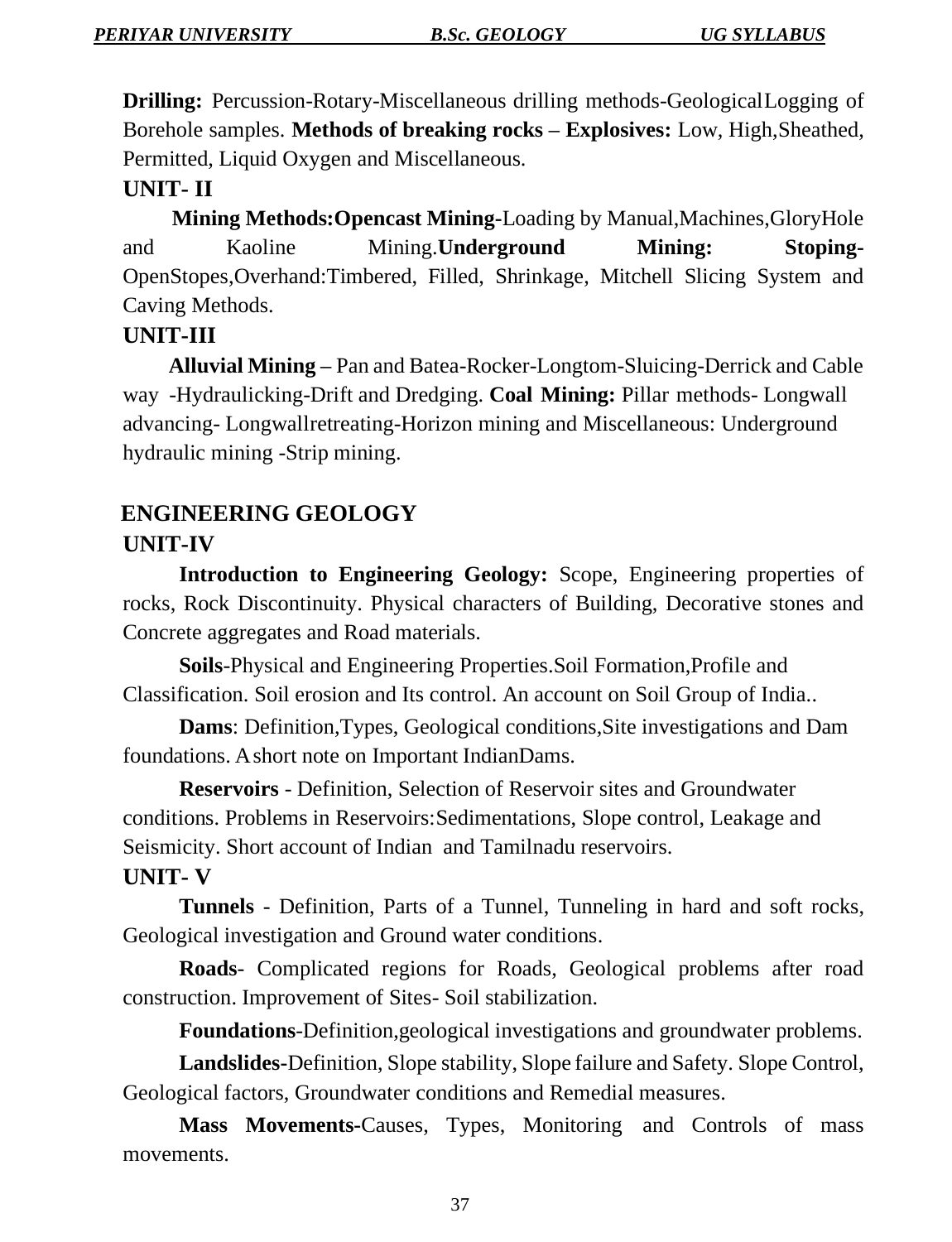# **TEXT BOOKS**

- 1. R.N.P. Arogyasamy, Courses in mining Geology, Oxford & IBH Publishing Co.
- 2. Mckinstry- Mining Geology.
- 3. K.K. Chatterjee -An Introduction to Mineral Economics.
- 4. R.K. Sinha & N.L. Sharma- Mineral Economics.
- 5. Thomas R.T. (1979) An Introduction to Mining –Methun. **REFERENCE BOOKS**
- 1. Bell, F.G. (2005), Fundamentals of Engineering Geology, B.S. Publications Hyderabad.
- 2. Krynine, P.D.& W.R.Judd (1956), Principles of Engineering Geology& Geotechnics, CBS, Delhi.
- 3. Legget, R.F.& A.W. Hatheway (1988), Geology and Engineering. 3rdEd. McGraw Hill, New York.

# **B.SC. GEOLOGY SEMESTER-VI CORE XII HYDROGEOLOGY AND ENVIRONMENTAL GEOLOGY**

# **21UGY12**

# **COURSE OBJECTIVE:**

1.To impart knowledge of basic hydrogeology including groundwater origin, occurrence and distribution.

2. To train students on basics of well hydraulics, method of exploration, water budget and management.

3.To impart theoretical, practical and field knowledge pertaining to Hydrogeological domain.

4.To understand the relationship in between water and rock interaction and salt water intrusion and its remedial measures in the coastal aquifers.

# **HYDROGEOLOGY**

# **UNIT-I**

Definition of Hydrology and Hydrogeology – Hydrological cycle -Origin of Groundwater- Water bearing formations: Aquifers, Aquiclude, Aquifuge and Aquitards.Types of Aquifers: Unconfined, Semi-confined, Confined and Perched – Vertical distribution of groundwater – **Springs**: Types, Geological conditions favoring development of springs.Artesian wells and Piezometric surface. Rock properties affecting groundwater.Types of Openings, Porosity, Specific yield, Specific retention and Permeability. Determination of permeability in field and lab.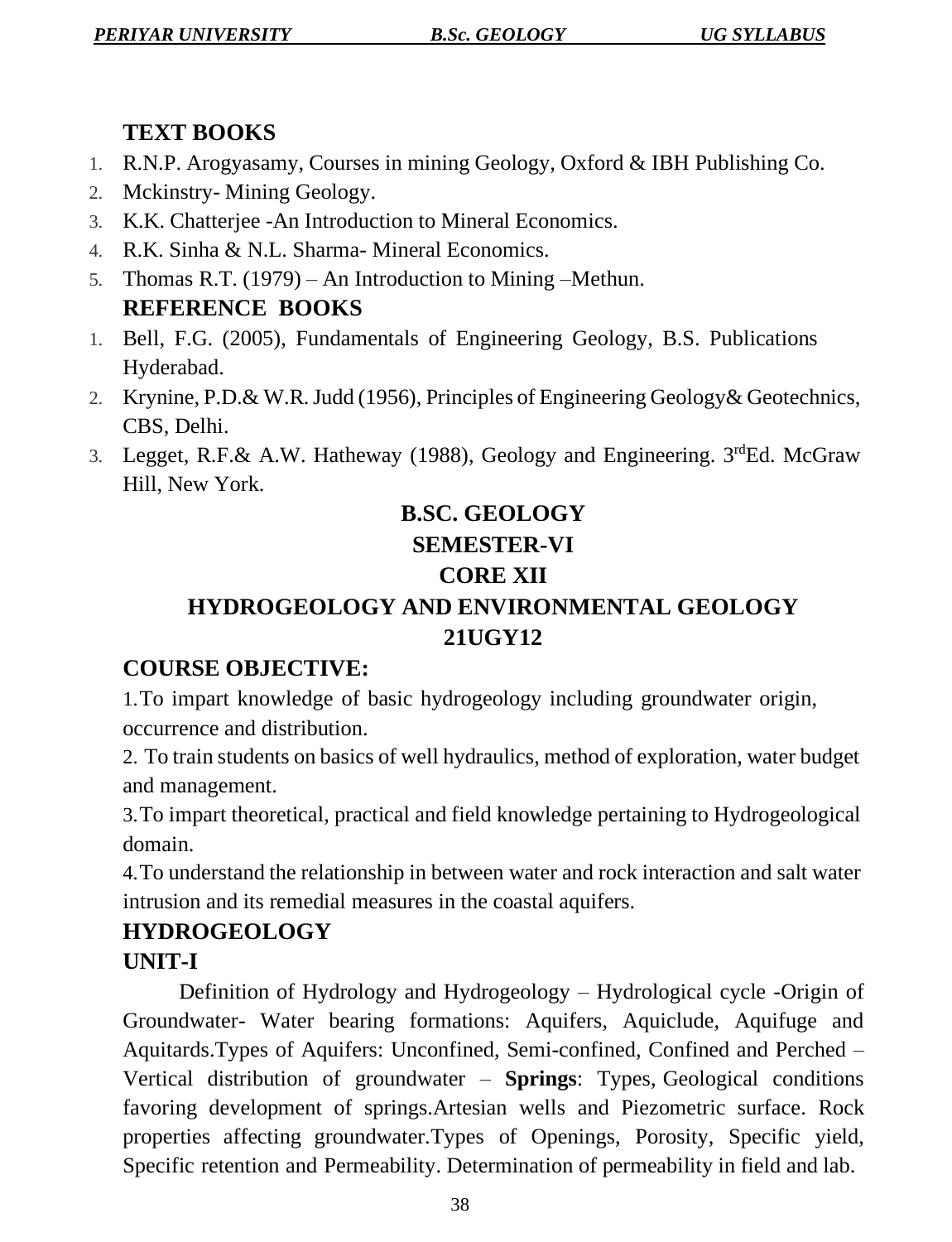Groundwater movement – Darcy's law and its applications – Groundwater occurrence in Igneous, Sedimentary and Metamorphic rocks.

### **UNIT-II**

Groundwater investigation-Electrical Resistivity Methods: Wenner's and Schlumberger's electrode arrangements. **Wells:** Outline of Dug wells, Tube wells, Jetted wells, Infiltration galleries and Collector wells – Well design and development – Fluctuations of groundwater – Groundwater recharge methods. Suitability for drinking and irrigation purposes – Seawater intrusion: Causes, Consequences and Preventive and Control measures.

#### **UNIT-III**

**Groundwater Quality:** Analysis of p H -TDS-TSS-Specific Conductance-Hardness-Mineral characteristics-Expression of Analysis: Cations, Anions. Groundwater resources of Tamilnadu including its quality. The latest drinking and irrigation water standards of WHO and BIS – Waterborne diseases. Groundwater Recharge:- Recharge Methods - Basin method, Stream channel method, Ditch or Furrow method, Flooding method, Irrigation method, Pit method and Recharge well method. Rainwater Harvesting Systems.

# **ENVIRONMENTAL GEOLOGY**

#### **UNIT- IV**

Introduction to Environmental Sciences-A brief account of Energy System. Classification of Natural Resources -Renewable and Non-Renewable resources.

 **Water Resources:** Surface and Groundwater-Uses and Exploitation. Flood, Drought,Dams, Benefits and Problems.

**Mineral Resources:** Resource and Exploitation, Effects of Extraction on Environment.

**Land Resources:** Land as a resource, Land degradation, Man induced landslides, Soil erosion and Desertification. Role of Individual in Conservation Natural Resources, Equitable use of resources for sustainable lifestyle.

#### **UNIT- V**

**Ecosystem:** Concept of an ecosystem, Structure and function of an ecosystem. Forest, Grassland, Desert, Aquatic Ecosystem. Cause, effects and control measuresof Water pollution,Air pollution and Mine pollution- Marine pollution- Noise pollution. Cause, Effects and Control measures of Thermal pollution- Nuclear hazards- Solid and Radioactive waste management. Role of individual in prevention of pollution. Disaster Management: Floods, Earthquakes, Landslides and Soil erosion.

# **TEXTBOOKS**

1. Todd, D.K. and L.W. Mays (2004), Groundwater Hydrology, John Wiley &Sons.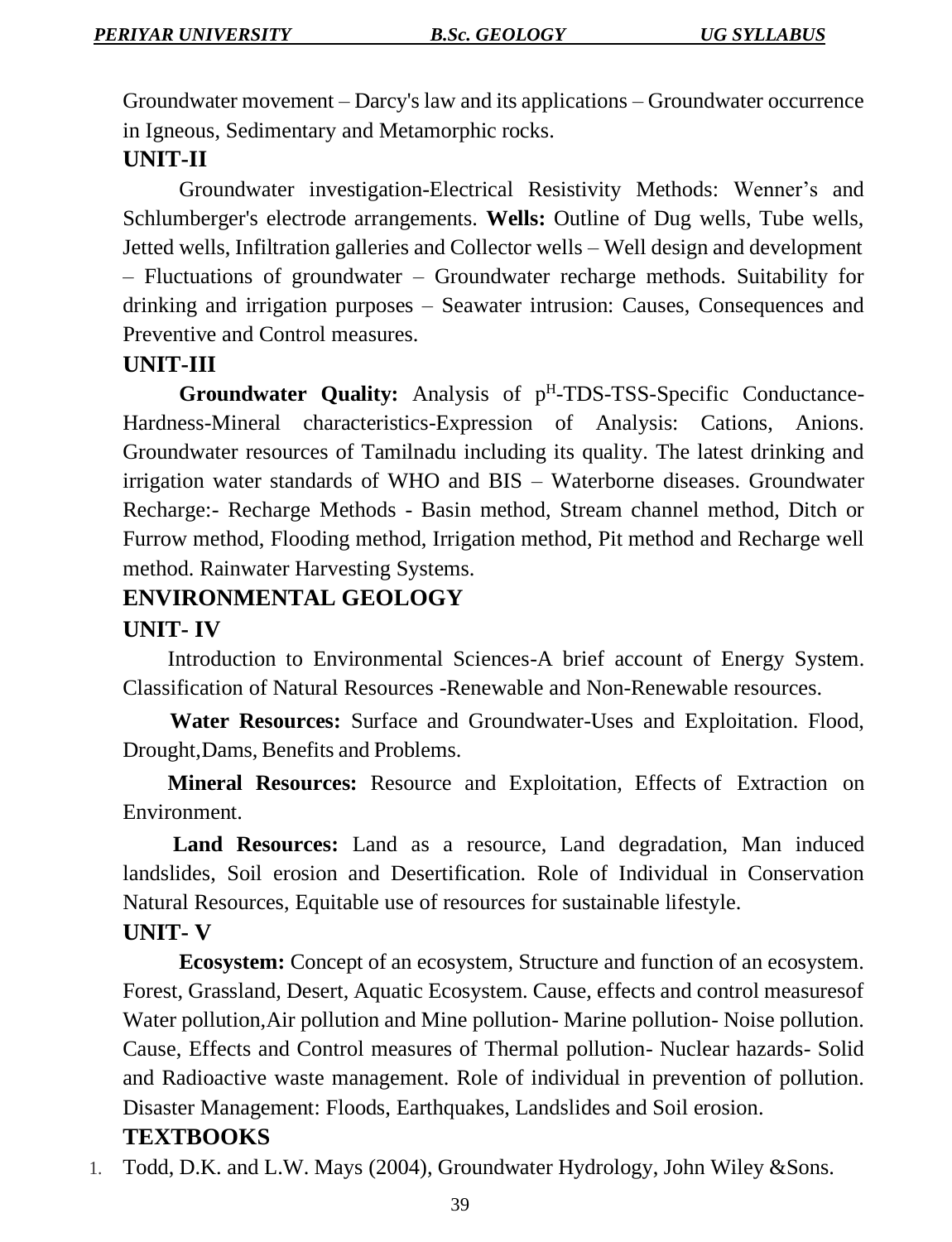*PERIYAR UNIVERSITY B.Sc. GEOLOGY UG SYLLABUS*

- 2. Davis, S.N. & Deweist., R.J.M. (1966), Hydrogeology, John Wiley & Sons, New York
- 3. Ragunath, H.M. (2007), Groundwater, New Age International Publishers, Delhi
- 4. Karanath, K.R. (1987), Groundwater Assessment, Development & Management, Tata McGraw Hill.
- 5. Ramakrishnan, S. (1998), Groundwater, K.G. Graph Arts, Chennai. **REFERENCES BOOKS**
- 1. Valdiya, K.S (1987), Environmental Geology Indian Context. Tata McGraw-Hill., Delhi.
- 2. Kellar, E.A. (1979), Environmental Geology, Charles. Merrill Publishing Co. ohio.
- 3. Lundgren, I. (1986), Environmental Geology, Prentice Hall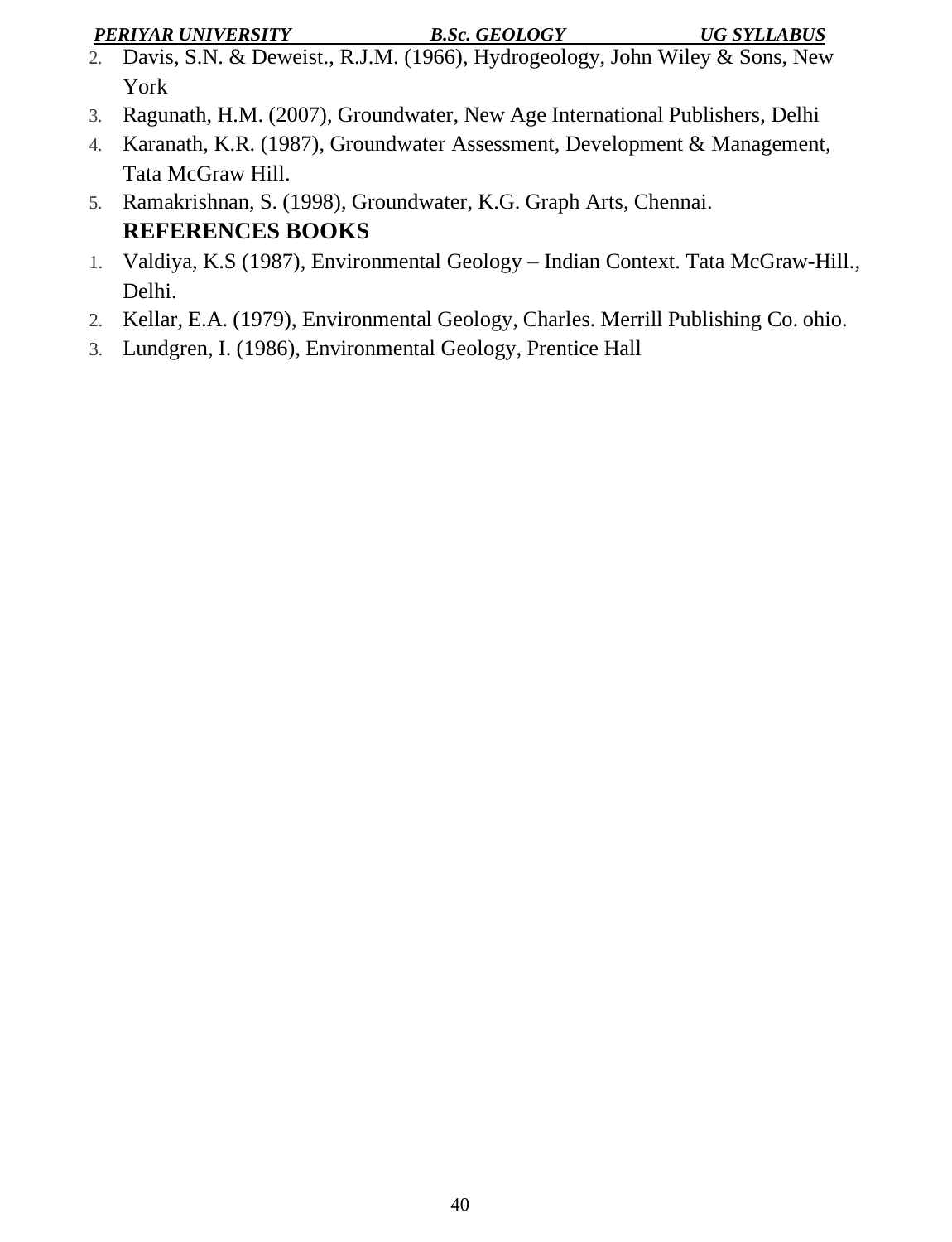# **B.Sc. GEOLOGY SEMESTER-VI CORE PRACTICAL - III CRYSTALLOGRAPHY AND MINERALOGY 21UGYP03**

# **CRYSTALLOGRAPHY**

**Description of forms present and determination of Miller indices of the following:**

## **CRYSTAL MODELS:**

- 1. **Isometric System:** Normal Class Galena, Fluorite, Magnetite, Garnet, and Leucite, Copper-Pyritohedral class – Pyrite, Tetrahedral Class – Tetrahedrite.
- 2. **Tetragonal System**: Normal Class Zircon, Vesuvianite, Cassiterite, and Rutile. Tripyramidal – Scheelite, Meionite Sphenoidal Class – Chalcopyrite.
- 3. **Hexagonal System**: Normal Class Beryl, Tripyramidal Apatite, Hemimorphic Zincite, Rhombohedral Normal – Calcite, Trapezohedral Class – Quartz.
- 4. **Orthorhombic System**: Normal Barite, Sulphur, Stibnite, Topaz, Staurolite, and Aragonite. Hemimorphic – Calymene, Sphenoidal Class – Epsomite.
- 5. **Monoclinic System**: Normal Gypsum, Pyroxenes and Amphiboles.
- 6. **Triclinic System**: Normal Axinite, Albite, and Rhodonite.
- 7. **Twin Crystals**: Contact and Penetration twins of Fluorite, Iron Cross Twin of Pyrite, Knee type twin of Cassiterite, Polysynthetic twin of Aragonite, Cyclic twin of Cerussite, Swallow Tail of Gypsum, Twins of Carlsbad, Baveno, Manebach, Albite law of Albite.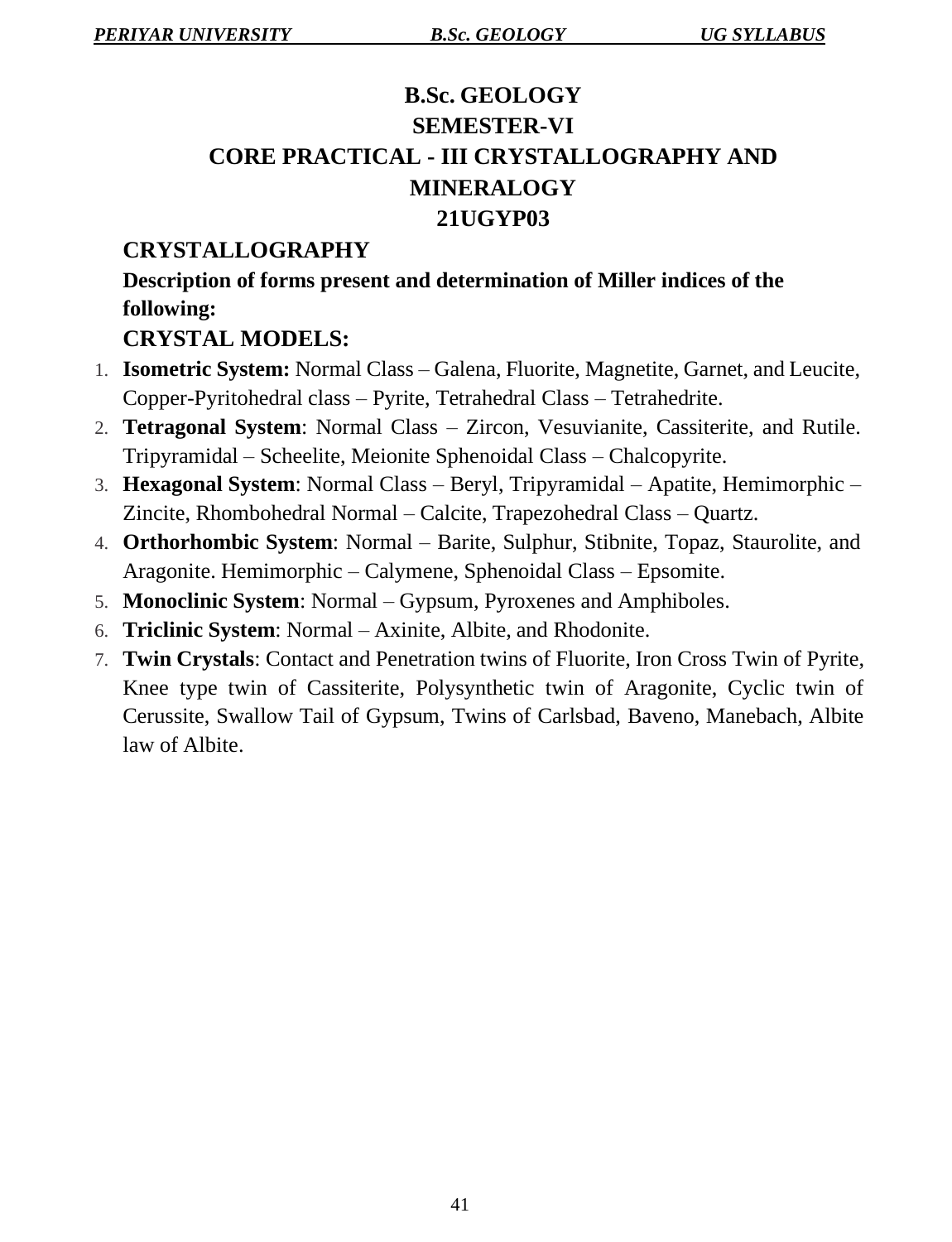#### **MINERALOGY**

#### **Megascopic identification and description of the following:**

 **Quartz Group**: Quartz, Chalcedony, Opal, Agate, Flint, Jasper, Amethyst, Rose quartz, Chert.

 **Feldspar Group**: Orthoclase, Microcline, Albite, Oligoclase, Labradorite.

**Feldspathoid Group**: Adularia, Sanidine, Nepheline, Sodalite, llapislazul.

**Pyroxene Group:** Enstatite, Bronzite, Hypersthene, Augite.

**Amphibole Group**: Hornblende, Actinolite, Tremolite.

 **Olivine Group:** Olivine, Serpentine.

**Mica Group**: Muscovite, Biotite, Phlogopite, Lepidolite, Vermiculite.

 **Other Minerals**: Chlorite, Epidote, Garnet, Apophyllite, Stilbite, Heulandite, Talc, Steatite, Beryl, Kaolin, Cordierite, Apatite, Andalusite, Staurolite, Sillimanite, kyanite, Tourmaline, Topaz, Calcite, Dolomite Fluorspar.

#### **Optical Mineralogy:**

Microscopic identification and description of the following: Quartz, Orthoclase, Albite, Oligoclase, Andesine, Labradorite, Anorthite, Nepheline, leucite, Sodalite, Hypersthene, Augite, Diopside, Aegirine, Hornblende, Tremolite, Actinolite, Glaucophane, Riebeckite, Muscovite, Biotite, Phlogopite, Olivine, Serpentine, Chlorite, Epidote, Garnet, Apatite, Zircon, Sphene, Magnetite, Tourmaline, Calcite, Dolomite, Andalusite, Staurolite, Sillimaniteand Cordierite **Geochemistry:**

Identification of the following mineral powders by simple blow pipe tests: Apatite, Barite, Calcite, Celestite, Cerusite, Chalcopyrite, Galena, Gypsum, Chromite, Haematite, Magnesite, Magnetite, Psilomelane, Pyrolusite, Siderite, Sphalerite, Strontianite, Witherite, Stibnite, Ilmenite and Wolframite.

# **B.Sc. GEOLOGY SEMESTER-VI CORE PRACTICAL PAPER – IV ECONOMIC GEOLOGY AND PETROLOGY 21UGYP04**

# **ECONOMIC GEOLOGY:**

#### **Industrial Minerals:**

# **Megascopic identification and description, Indian occurrences and uses of the following:**

Magnesite, Gypsum, Asbestos, Fluorite, Calcite, Graphite, Barite, Talc, Witherite, Strontianite, Anhydrite, Bauxite, Halite, Dolomite, Aragonite, Kaolin, Garnet,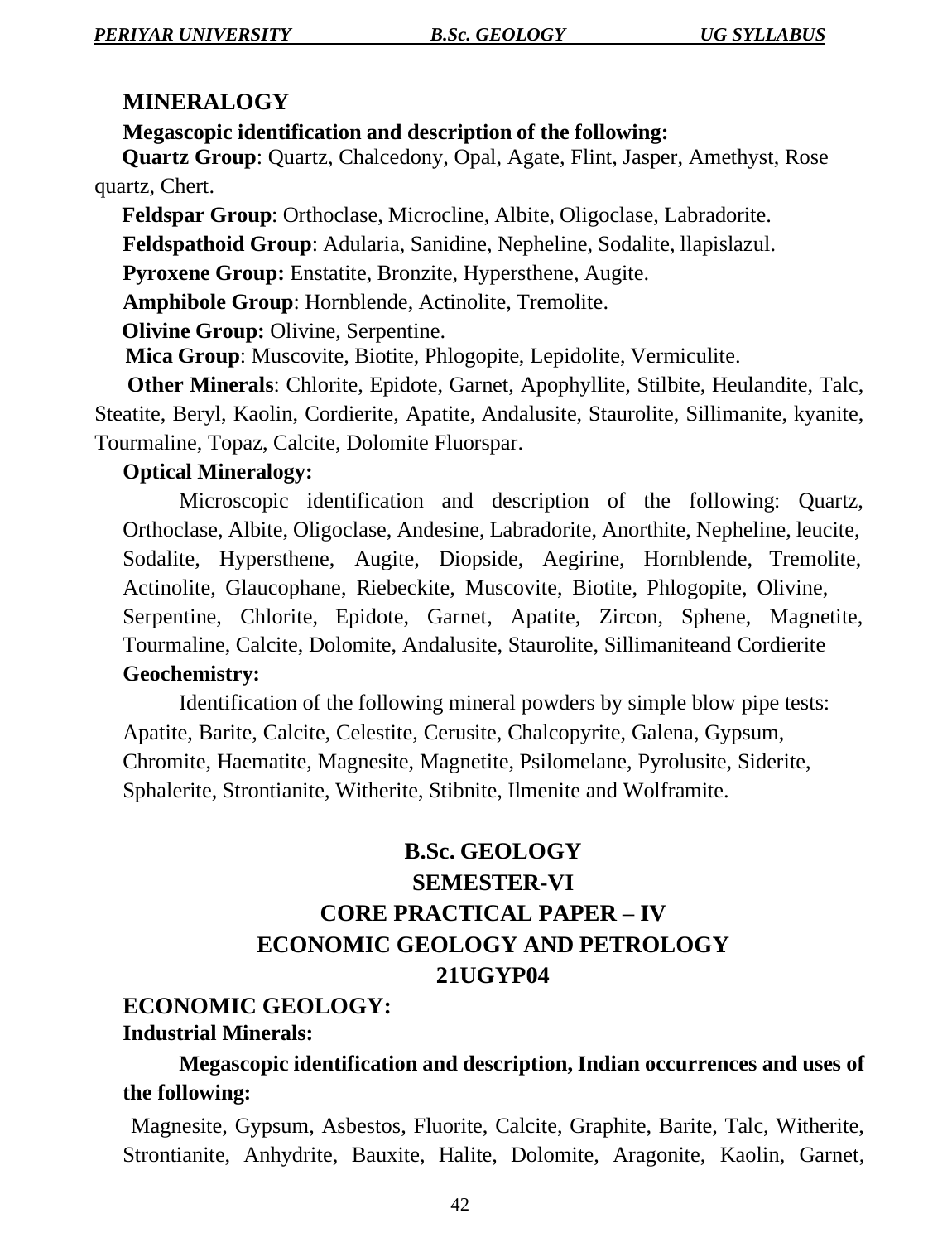#### *PERIYAR UNIVERSITY B.Sc. GEOLOGY UG SYLLABUS*

Corundum, Phosphate Nodule**,** Coal and its varieties.

**Fe Ores:** Magnetite, Hematite, Limonite, Pyrite, Marcasite and Siderite.

**Cu Ores:** Chalcopyrite, Cuprite, Bornite, Malachite, Azurite, Native Copper.

**Mn Ores:** Pyrolusite, Psilomelane,Rhodochrosite, and Rhodonite.

**Pb Ores:** Galena, Cerussite, Anglesite.

**Zn Ores:**Smithsonite, Sphalerite.

**Sn Ore:** Cassiterite.

**As and Sb Ores:** Realgar, Orpiment, Stibnite.

**Miscellaneous Ores:** Wolframite, Molybdenite, Bauxite, Chromite, Ilmenite, Rutile, Cinnabar.

**Radioactive Ores:** Monazite, Zircon, Pitchblende, and Pyrochlore.

## **PETROLOGY:**

# **Megascopic identification of the following rocks:**

## **IGNEOUS ROCKS:**

Granite, Graphic granite, Pegmatite, Aplite, Schorl Rock, Granite Porphyry, Syenite, Syenite porphyry, Diorite, Gabbro, Anorthosite, Dunite, Pyroxenite, Dolerite, Dolerite Porphyry, Basalt, Trachyte, Rhyolite, Obsidian, Pumice, Scoria.

# **SEDIMENTARY ROCKS:**

Conglomerate, Breccia, Sandstone, Arkose, Shale, Limestone, Laterite, Peat, Lignite.

# **METAMORPHIC ROCKS:**

Slate, Phyllite, Schists,Gneisses, Quartzite, Marble, Amphibolite, Ecologite, Leptynite, Charnockite, Khondalite, and Basic Granulite.

# **Microscopic identification and description of the following rocks: IGNEOUS ROCKS:**

Mica Granite, Hornblende Granite, Tourmaline Granite, Schorl Rock, Aplite, Graphic Granite, Mica Syenite, Hornblende Syenite, Nepheline Syenite, Diorite, Gabbro, Norite, Dunite, Peridotite, Granite – porphyry. Syenite –

Porphyry, Diorite – Porphyry, Dolerite, Minette, Vogasite, Anorthosite,

Trachyte, Andesite, Basalt, Phonolite, Volcanic Breccia, Vitrophyre.

# **SEDIMENTARY ROCKS:**

Conglomerate, Breccia, Sandstone, Arkose,Shale Limestone. **METAMORPHIC ROCKS:**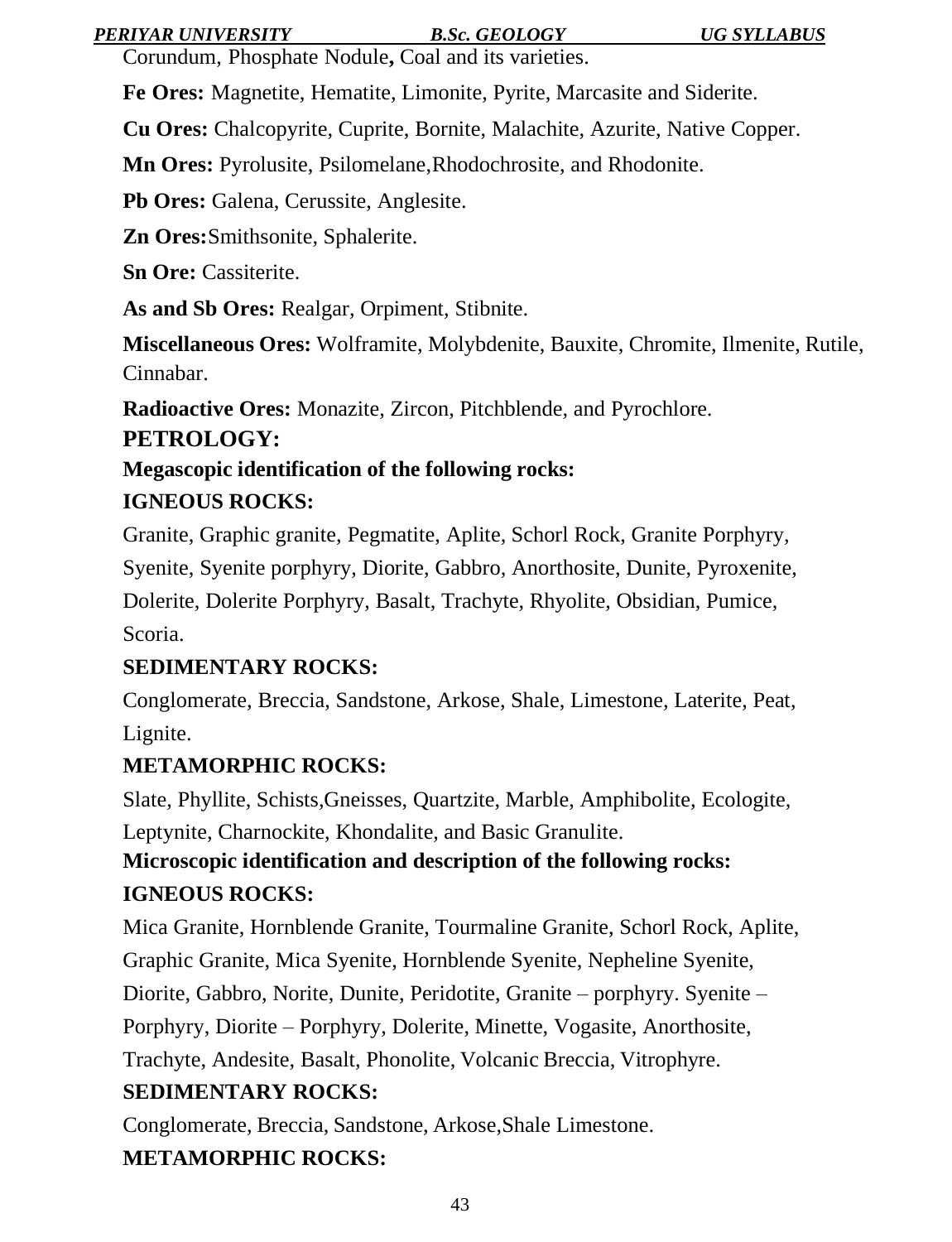| PERIYAR UNIVERSITY |  |
|--------------------|--|
|--------------------|--|

*PERIYAR UNIVERSITY B.Sc. GEOLOGY UG SYLLABUS*

Slate, Chlorite Schist, Mica Schist, Kyanite Schist, Staurolite Schist, Garnetiferous Schist, Glaucophane Schist, Granulite, Charnockite, Ecologite Amphibolite, Leptynite, Khondalite, Cordierite, Gneiss, Garnet – Sillimanite Gneiss,Calc Granulite.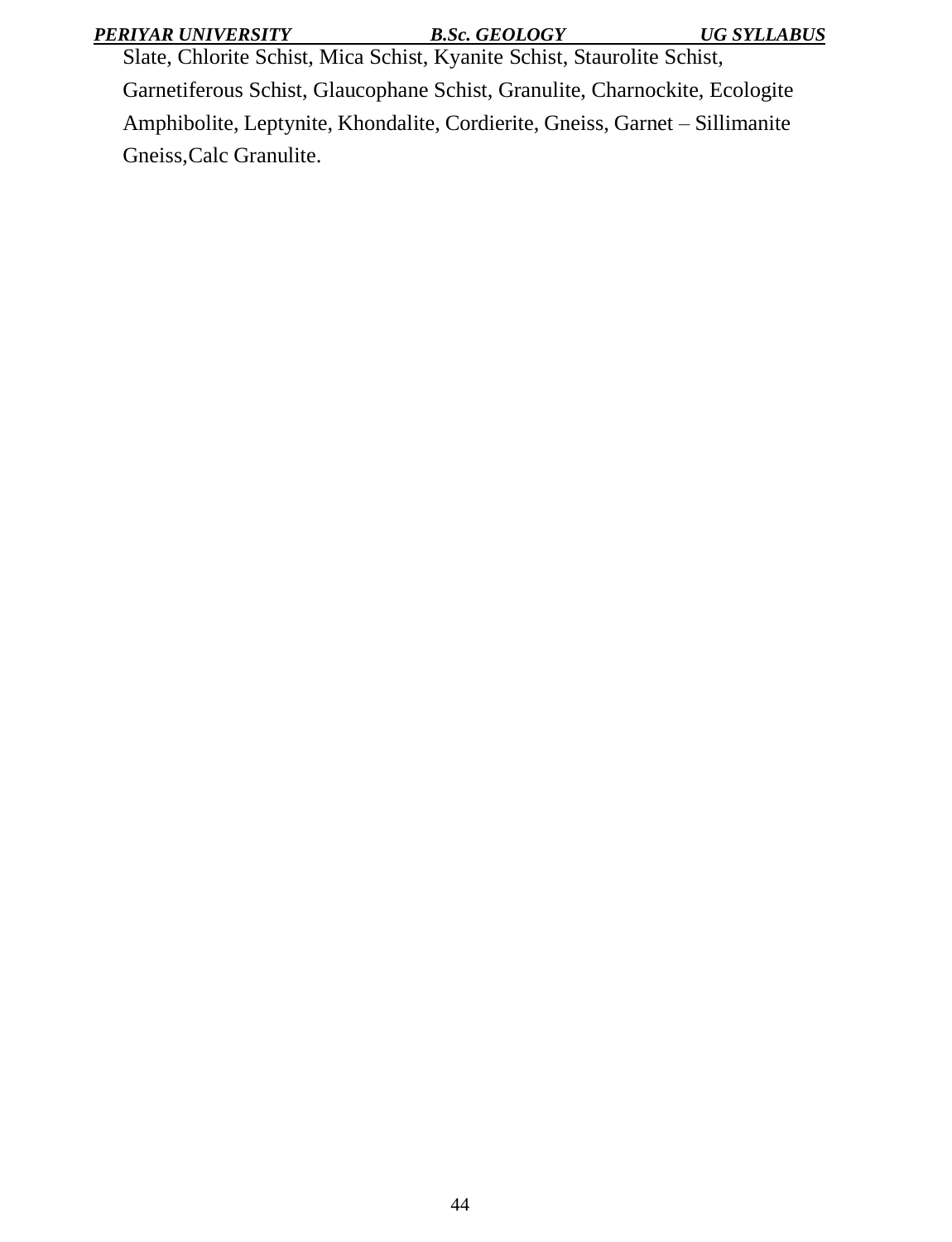# **B.SC. GEOLOGY LIST OF SKILL BASED ELECTIVE COURSES PAPER I - MAPPING TECHNIQUES IN GEOLOGY 21UGYS01**

# **COURSE OBJECTIVE**:

1. To impart knowledge of geological field survey.

2. To train the students to understand functioning of necessary instruments required during geological field survey.

# **UNIT- I**

 Definition and Scope of Mapping in Geology. Geologic Field Notes: Field Equipments: Clinometer andBruntonCompass- Geological Hammer - Pocket lens –Streak plate – Hand magnet – Measuring tape.

## **UNIT- II**

Field Observations – Measuring Attitudes of Structural features: Dip and Strike of beds - Fold- Fault- Unconformity- Foliation – Lineation – Joints.

#### **UNIT- III**

Topographic Maps: Definition of Topography- Parts of Topographic map – Features represented, Map Enlargement, Reduction and Preparation of Base map – Height / elevation datum in topographic maps.

#### **UNIT- IV**

Introduction to Scale in Topographic Maps – Aerial Photographs. Global Positioning System (GPS) - Estimating location and Relative Height. Preparation of Geological Maps and its Interpretation.

#### **UNIT- V**

Sampling and Collection – Minerals, rocks, fossils. Geological Report – Cross Section – order of superposition.

#### **REFERENCE BOOKS**

1.Compton, R.R. (1962), Manual of Field Geology, Wiley, New York

2.Mathur, S.M. (2001), Guides to Field Geology, Prentice Hall of India, Delhi. 3.Freeman,

T. (1999), Procedures in Field geology, Blackwell science Oxford, U.K. 4.Dutro, T.J.

(1989), AGI data sheet, American Geological institute, Alexandria VirginiaU.S.

5.Lahee, F.H. (1961), Field Geology, CBS, Delhi.

6.Davis, G.H. (1985), Structural Geology of rocks and regions, Wiley, New York.

7.McClay, (1995), Mapping of Geological Structures, Geological Soc. Publication House Barth, U.K.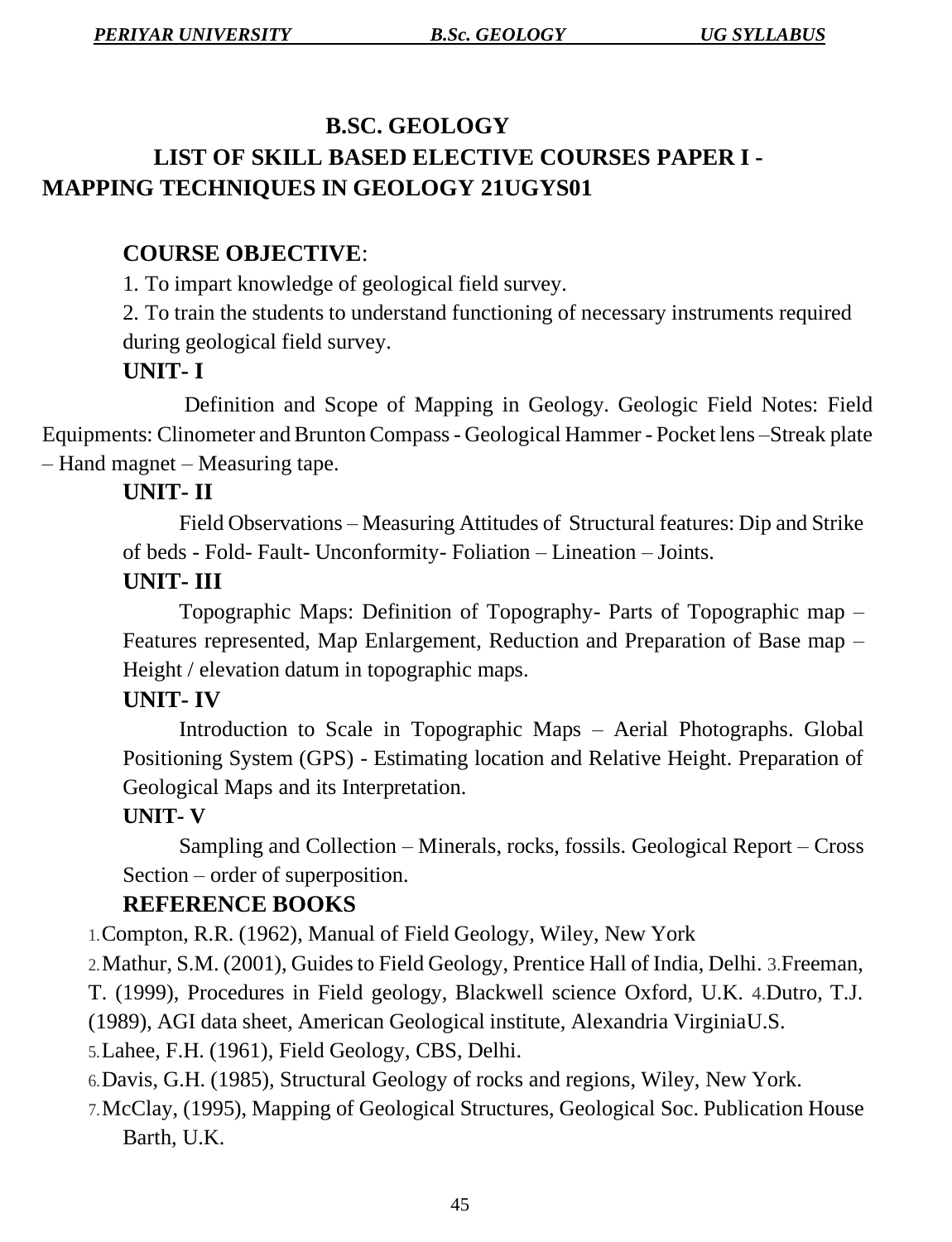# **B.SC. GEOLOGY LIST OF SKILL BASED ELECTIVE COURSES PAPER II - GEMMOLOGY AND GEMSTONE EVALUATION 21UGYS02**

## **COURSE OBJECTIVES:**

**1.**To learn and to examine the nature, quality, rarity of gemstones. To understand the physical and optical properties of gemstones.

**2.**To summarize the origin, classification of gems.

**3.**To give an idea about the gem testing instruments.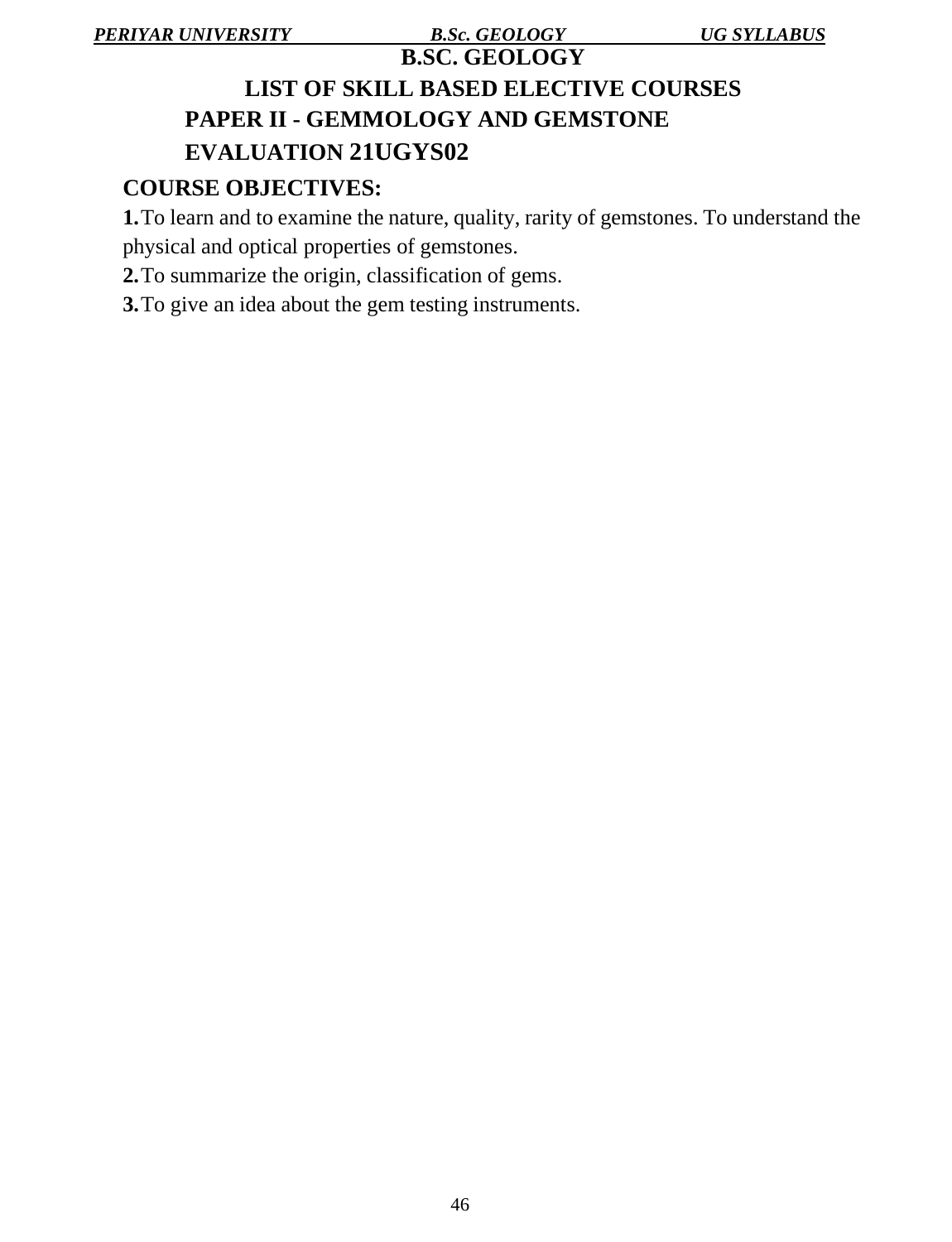**4.**To gain knowledge and to provide skills to become a successful gemmologist.

## **UNIT- I**

Definition and Scope of Gemmology – Minerals as Gemstones – Classification of Gemstones – Characteristic and Desirable Features of Gemstones. Basic Physical and Optical properties of Gemstones– Optical Classification of Gemstones.

## **UNIT- II**

Gem Testing: Introduction to Gem Mineral Equipment and Instruments: Polarizer – Refractometer – Pycnometer – Use of Heavy liquids. Non-destructive methods in gem Identification. Gem Simulants and Proxies. Artificial Gemstones and Substitutes.

## **UNIT- III**

Gemstone Cutting: Cutting Instruments: Diamond Saw – Blade. Preliminary Observations – Rough Cutting of Gemstones – Sizing and Shaping of Raw stones – Styles of Cutting: Rounding, Cabochon, Flat, Square, Rectangle, Crown, Brilliant, and Laser Sculpting.

#### **UNIT- IV**

Weight Standard Schemes used in Gemology – 4Cs Scheme for Diamonds. Polishing of Gemstones – Polishing Angles and limits. Polishing Equipments. Feasibility and Economics of Gem Industries in India with special reference to Tamil Nadu. Grading, Valuation and Pricing of Gems.

#### **UNIT- V**

Gemstone Prospecting: Host rocks – Gemstone Mineralization – Deposits. Exploration Techniques and Exploitation. Gemstone Occurrences in India and with special references to Tamil Nadu.

#### **REFERANCE AND TEXT BOOKS**

- 1. Karanth, K.V. (2000), Gem and gem industry in India, Memoir 45, Geological Society of India, Bangalore.
- 2. Anderson, B.W. (1990), Gem testing (10th edition), Butterworth Scientific, London. Babu, T.M. (1998), Diamonds in India, Geological Society of India, Bangalore.
- 3. Hall, C. (1994), Gemstone, Dorling Kindesley, London, Deer, W.A., Houre, R., Aabdzussman, S. (1992), An introduction to rock forming minerals, ELBS, London.
- 4. Kerr, P.F. (1997), Optical mineralogy, 4th Ed. McGraw Hill Book & Co New York.

# **B.SC. GEOLOGY LIST OF SKILL BASED ELECTIVE COURSES**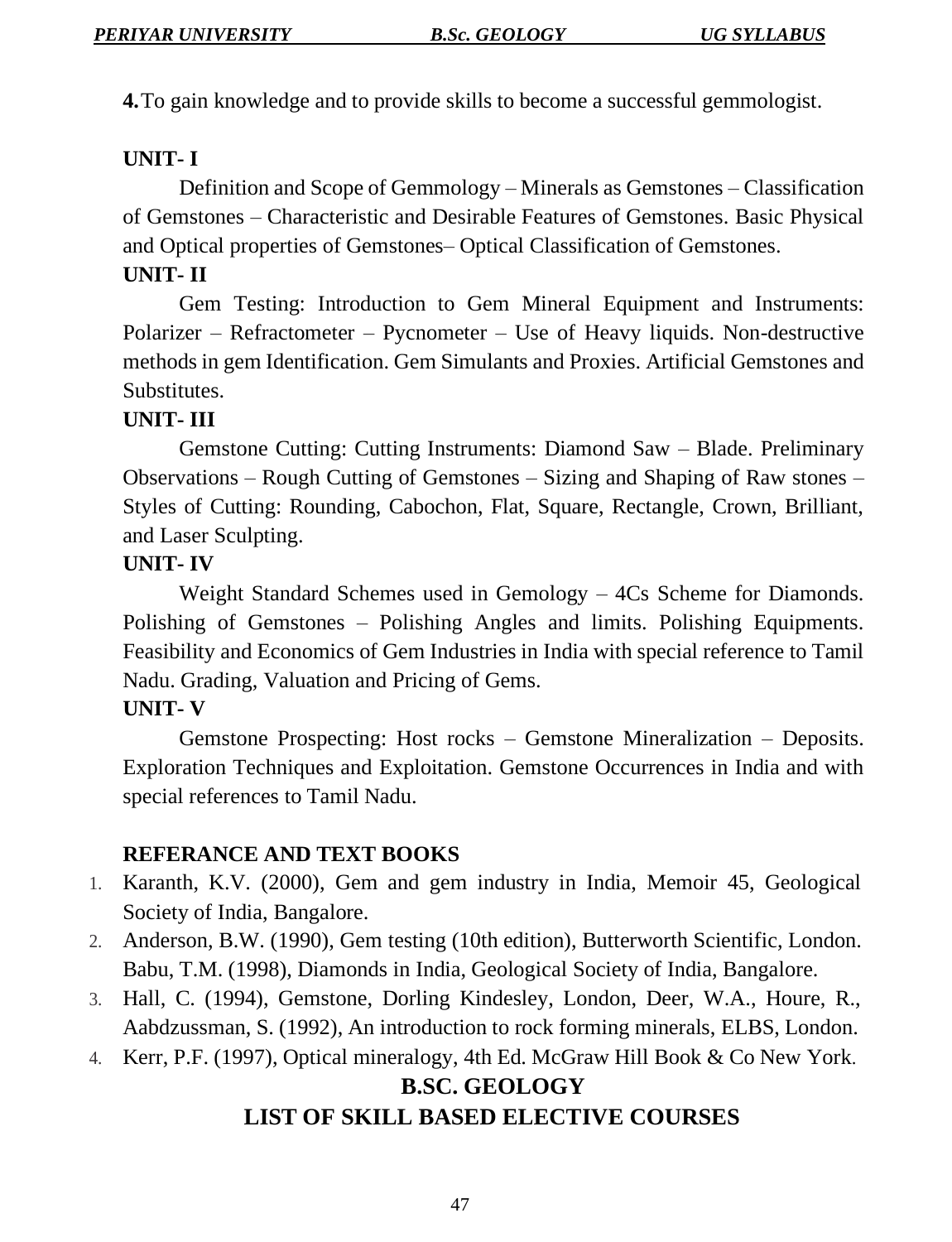# **PAPER III – FIELD HYDROGEOLOGY AND TECHNIQUES 21UGYS03**

# **COURSE OBJECTIVE:**

1. To impart knowledge of basic field hydrogeology including groundwater origin, occurrence and distribution.

2. To train students on basics of Calculation of Porosity and Permeability, Pump Test data, Calculation of Groundwater Fluctuations.

# **UNIT-I**

**Importance of Hydrology** – Difference between Hydrogeology and Hydrology, Water Bearing Geologic formations. Ground water Provinces of Tamil Nadu. Collection of Rain fall data. Short account on Thiessen Polygon Isohyetal maps.

## **UNIT-II**

**Hydrogeologic Parameters:** Calculation of Porosity and Permeability, Pump Test data, Calculation of Groundwater Fluctuations.

## **UNIT- III**

Wells – Well Inventory Survey: Water level, Water level Fluctuation, Subsurface Layers (Soil thickness, Weathered zone, Fractured zone, Bed rock) - Well construction - Well logging - Sedimentary aquifers: Sandstone, limestone.

#### **UNIT- IV**

**Hardrock Aquifers:** Charnockites, Gneiss, Granite formation - Field observation and Measurement of Soil moisture zone, Zone of Aeration, Zone of saturation.

#### **UNIT- V**

**Pumping Test:** Yield, Drawdown, Recuperation, Transmissivity, Permeability. Case studies: Rainfall in Salem district, Groundwater condition in Salem district. Rain Water Harvesting.

# **TEXT BOOKS**

1. A Text book of Groundwater – 2000 – P. Arul, Dhanam Agency, 99D, Bazaar Street, Virudachalam– 606 001.

- 2. Groundwater Hydrology 1959 David K. Todd John Willey & Sons, New York.
- 3. Ragunath, H.M. 1987, Groundwater, Wiley Eastern Ltd., New Delhi.

# **B.SC. GEOLOGY**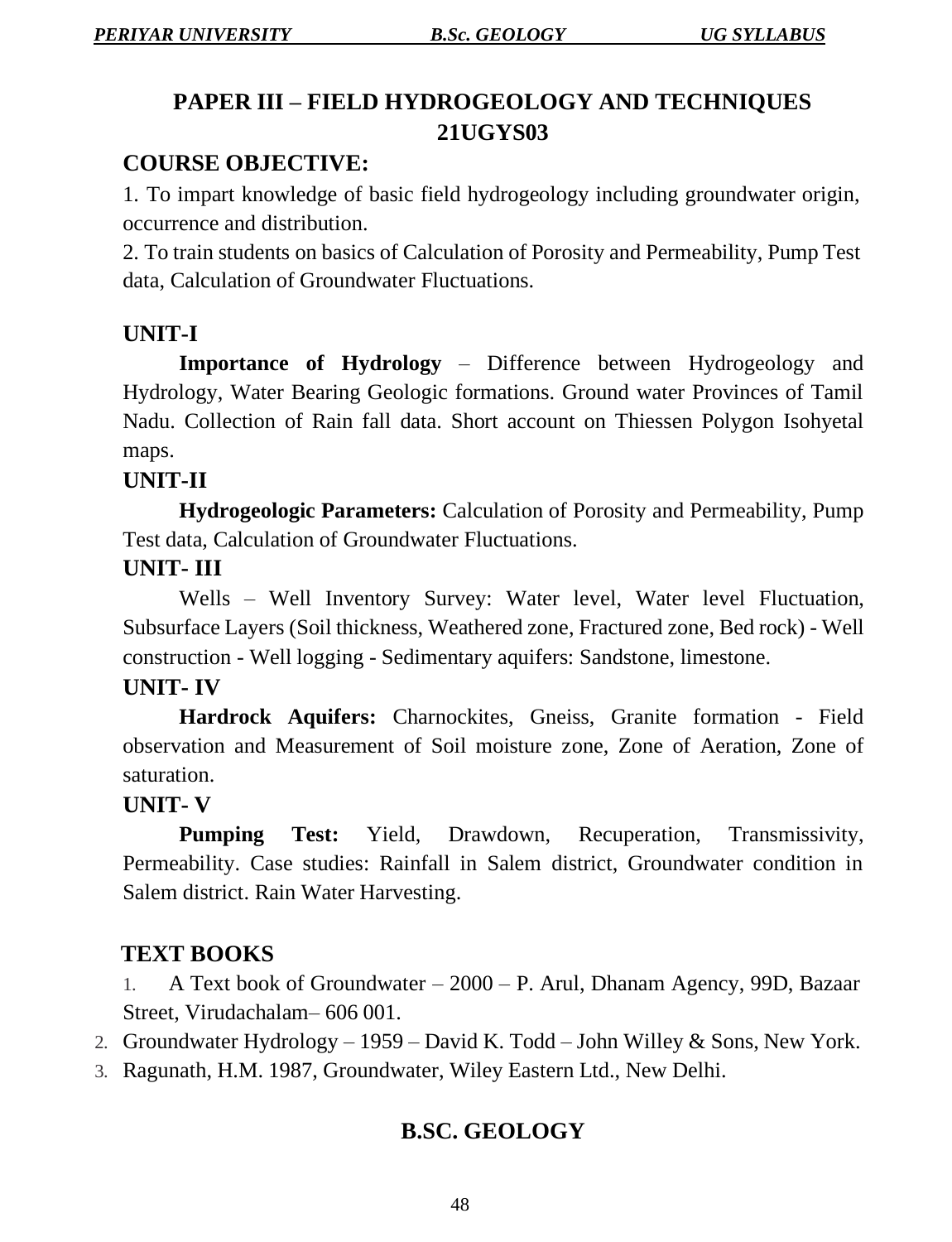# **LIST OF SKILL BASED ELECTIVE COURSES PAPER IV - WATER QUALITY ANALYSIS 21UGYS04**

# **COURSE OBJECTIVES:**

1. To impart knowledge of basic water quality analysis.

2. To train students on basics of laboratory methods using quality of water.

3.Study about Recycling of water, Water borne diseases, Reverse Osmosis (RO) System and Desalination of water.

#### **UNIT- I**

Physical Properties of Water: Color, Odor, Taste, Temperature, Turbidity&Viscosity. Methods of Analysis of Physical Properties. World Health Organization (WHO) and Bureau of Indian Standards (BIS).

## **UNIT- II**

Chemical Properties of Water: p<sup>H</sup>-Alkalinity, Acidity and their Measurements, Ionization Potential, Gas solubility, Precipitation and Dissolution of Ions, Equivalent Weight and its measurement, Colloids and Coagulation, Insoluble Components and their Measurements.

#### **UNIT- III**

Laboratory Methods of Analysis: Standard Solutions – Determination of  $p^H$ – Hardness – Dissolved Oxygen – BOD – COD, TDS-TSS. Determination of F, Cl, N, P, K, Na Ca, Mg, Fe, CaCO3, HCO3& Trace metals.

#### **UNIT- IV**

Utility of Standards required for Potable, Agricultural and Industrial Purposes. Tools used for assessing the quality of water.

#### **UNIT-V**

Water Pollution: Urban, Industrial pollution and Remedial measures. Arsenic and Fluoride Content in water. Recycling of water, Water borne diseases, Reverse Osmosis (RO) System and Desalination of water.

# **REFERENCE BOOKS**

- 1. Davis, N.S., Dewiest, R.J.M. (1996), Hydrogeology, John Wiley, New York.
- 2. Todd, D.K., (2002), Ground water 3<sup>rd</sup>edition, John Wiley, Singapore.
- 3. Freeze, R.A., Cherry, J.A. (1979), Ground Water, Prentice Hall, New Jersey.
- 4. Sawyer, C.N., McCarty, P.L. (1878), Chemistry for Sanitary Engineers, 3<sup>rd</sup>edition, McGraw Hill, New York.
- 5. APHA, (1980), Standard Methods for the Examination of Water and Waste Water,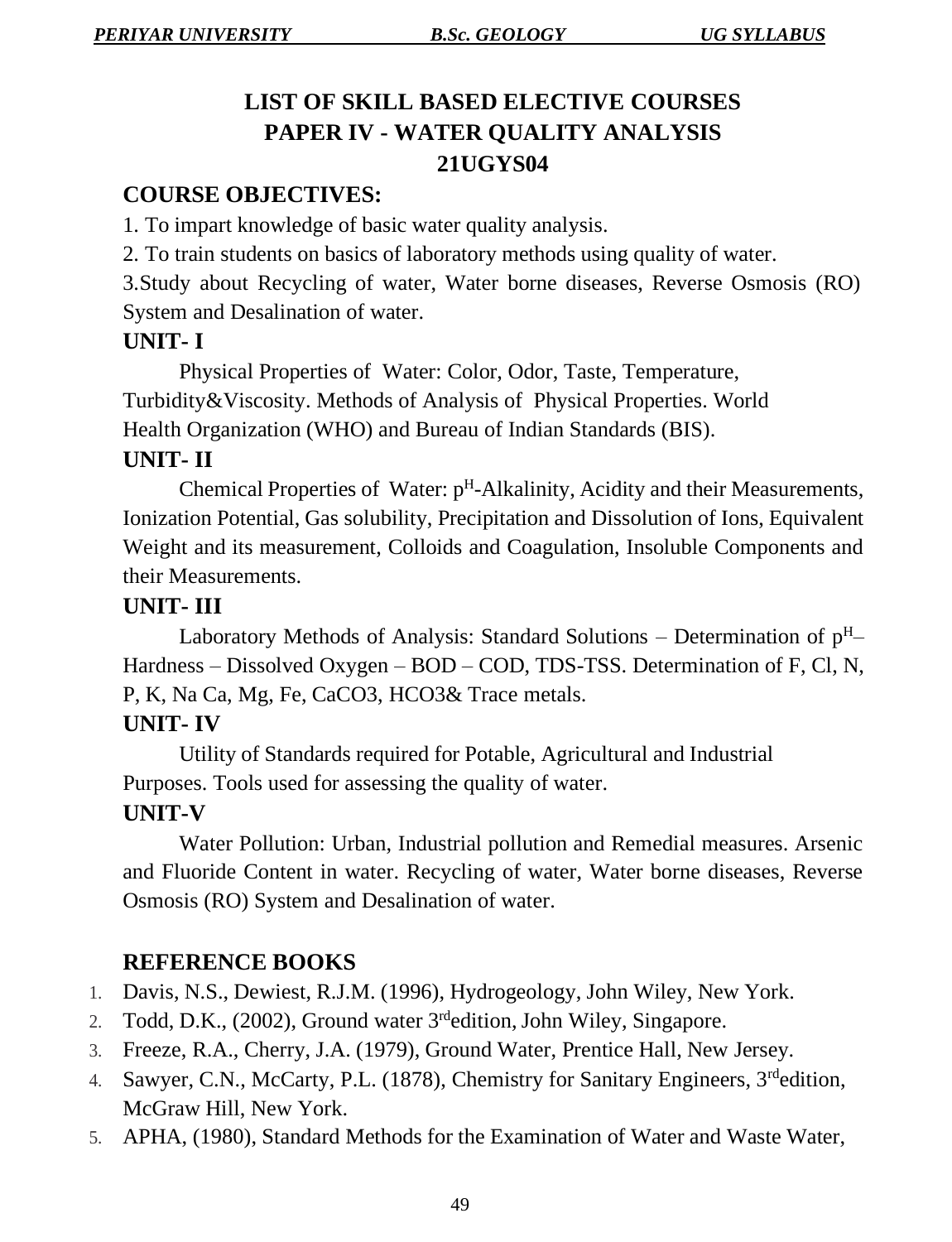15thedition, American Water Works Association and Water Pollution Control Federation, New York.

# **B.SC. GEOLOGY LIST OF SKILL BASED ELECTIVE COURSES PAPER V - GRANITE EXPLORATION AND EXPLOITATION 21UGYS05**

## **COURSE OBJECTIVES**:

1. The objective of this course is to give hands on experience for the students in identifying types, mining methods of granite, exploration and marketing.

## **UNIT-I**

Definition of Granite. Magma types- Granitic magma, Building Stones. Basic properties of Building and Dimensional stones. Engineering properties of Granite. **UNIT-II**

Types of Granites and their Commercial Terminologies. Granite rock Exploration. Mining Methods of Granites - Marking methods. Methods of Cutting and Polishing of Granites.

### **UNIT- III**

Methods of Exploration: Geological and Geophysical methods. Important rocks of Granite Industries– Granites and Marbles.

#### **UNIT- IV**

Machineries used in Granite Industries – Wire Saw Machine, Cutting and Polishing Machines.

# **UNIT-V**

Marketing, Pricing and Export of Granites. Granites and Granite Industries of India and Tamil Nadu. End uses of Granite wastes. Manufacture Sand.

# **REFERENCE BOOKS**

- 1. Courses in Mining geology –RPN Arogyasamy- John Wiley Eastern Pub
- 2. Economic minerals–U. Prasad-CBS
- 3.An introduction to Mineral Economics-KK Chattejee -John Wiley Eastern Pub
- 4. Mineral Economics-RK Sinha & NL Sharma-Oxford &IBH
- 5. Field Geology-Mathur.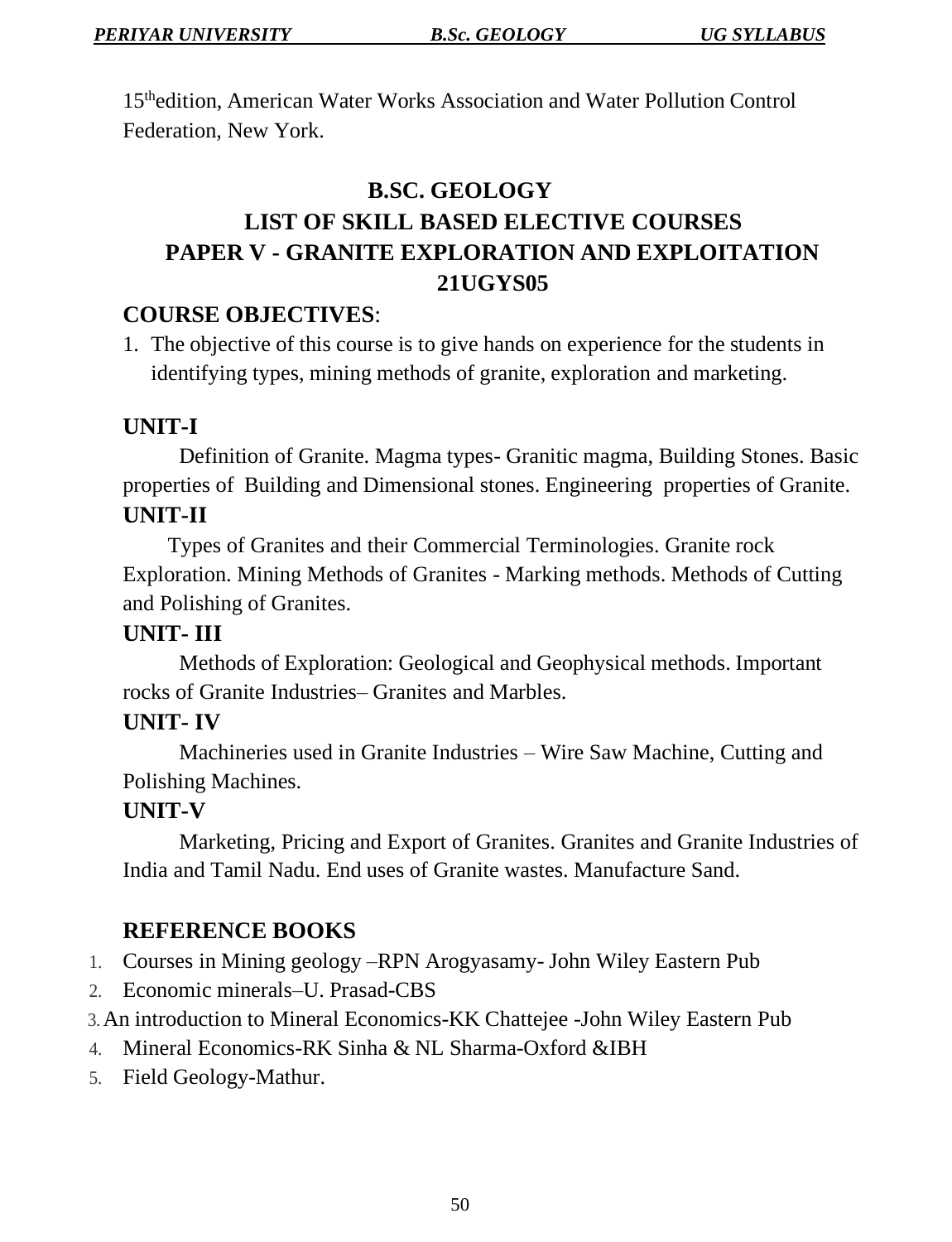# **B.SC. GEOLOGY LIST OF SKILL BASED ELECTIVE COURSES PAPER VI - GEOSTATISTICS AND COMPUTER APPLICATIONS 21UGYS06**

# **COURSE OBJECTIVE:**

**1.**To understand the description of statistical parameters employed to analyse. 2.To synthesize geological data for accurate and authentic interpretation.

# **GEOSTATISTICS**

## **UNIT- I**

Geoscience Systems and Statistics: Numerical data in Geoscience. Frequency distribution: Mean Median, Mode, Dispersion and Measures of Central T endency: Merits and Demerits. Measures of Dispersion: Skewness and Kurtosis, Addition, Multiplation and Division.

## **UNIT- II**

Sampling and Sampling plan in Geoscience: Theoretical basis and sampling: Sample Random Sampling Systematic and Stratified and Cluster sampling: Standard Errors. Null Hypothesis. Correlation and Regression Analysis in Geoscience.

# **COMPUTER APPLICATIONS**

# **UNIT- III**

Introduction to Computer – Elements of Computer: Hardware and Software. Hardware: Input devices: Keyboard, Mouse – Output devices: Monitor, Printer – Memory – Primary: - RA, RAM and Secondary Memory: Hard Disk, Floppy & CD. **UNIT- IV**

A short account on: Algorithm – Flowcharts, Programming languages – Operating Systems – DOS – Windows – DBMS. Computer applications in Geology: Flowcharts for simple Programmes – Geological aspects in Windows.

#### **UNIT- V**

Introduction to GIS Software in GIS, Utility of computer Software in Geological studies – Bar diagram, Pie diagram, Role diagrams, Scatter diagram, X-Y plots.

# **TEXT BOOKS**

- 1. Balagurusamy, Introduction to Computers.
- 2. Saroj K. Pal (1985) Statistics for Geoscientists: Techniques and applications, concept publishing Co., New Delhi.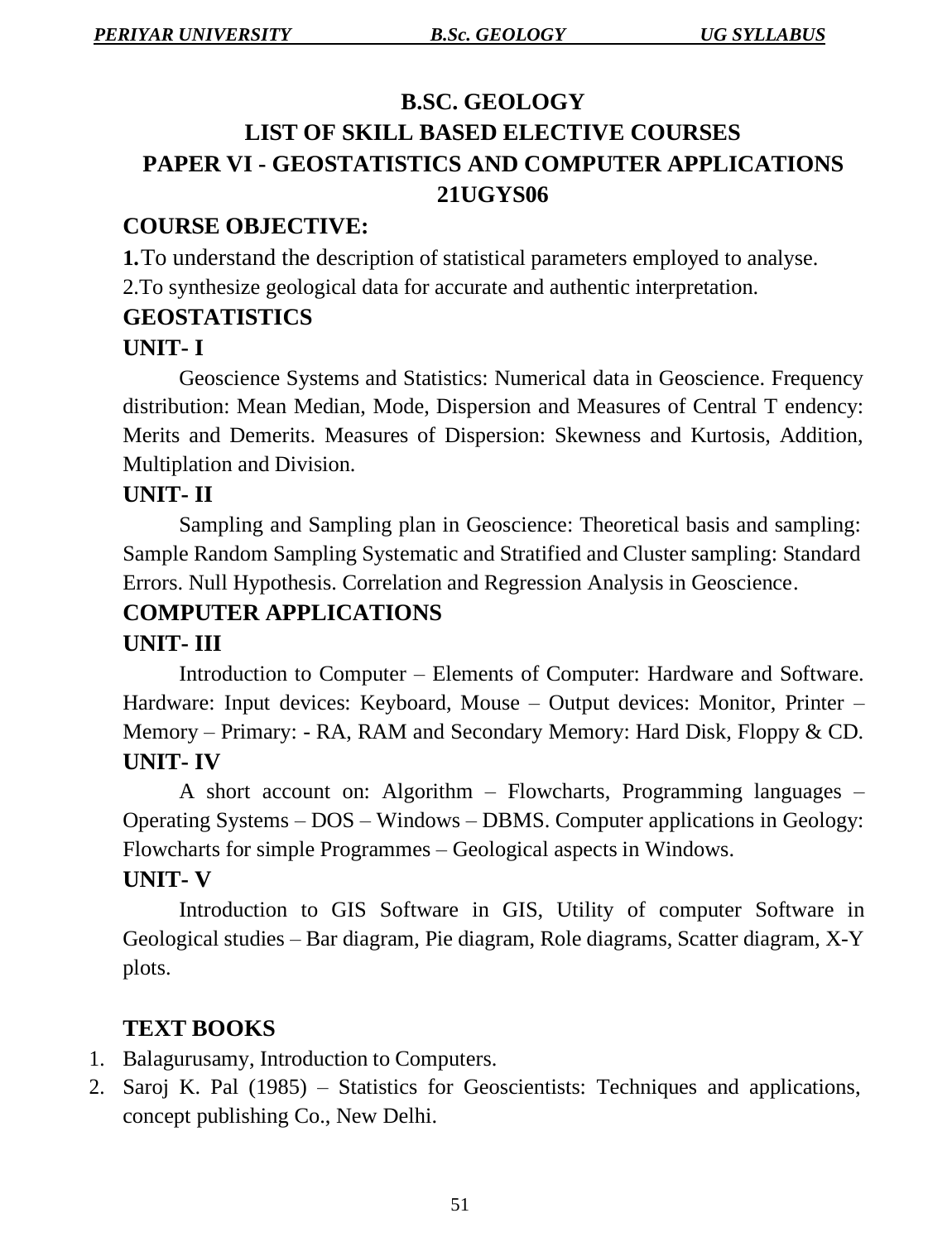- 3. C. Davis (1975), Statistics and data analysis in Geology, John Wiley &Sons.
- 4. Gupta, G.V. (1995), Basic Statistics, Chand.
- 5. Ravichandran, D. (2001), Introduction to Computers and communication, Tata McGraw Hill Publication Ltd.,

# **REFERENCE BOOKS**

- 1. D.F. Merriam (1989), Edited Statistical Analysis: A Computer Oriented Approach, Computer Application in the Earth Sciences, A.A. Affi. An International Symposium Pienum Press, New York.
- 2. Robert L. Miller (1982), Statistical analysis in the Geological Sciences, John Wiley andSons, New York.
- 3. Palk, S.K. (1998), Statistics for Geoscientist Techniques and Applications.
- 4. Gregory, S. (1963), Statistical Methods and the geographer Long man &London.

# **B.SC. GEOLOGY LIST OF SKILL BASED ELECTIVE COURSES PAPER VII -REMOTE SENSING AND GIS 21UGYS07**

# **COURSE OBJECTIVE**:

1.To impart knowledge and applications of remote sensing and GIS in Geology.

2.To learn basic of aerial remote sensing and its applications.

3.To understand the physics of electromagnetic spectrum and learn satellite remote sensing.

4. To have training in GIS components, models and applications

# **REMOTE SENSING**

# **UNIT- I**

Definition and Types: Aerial, Satellite and Radar, Development of Space Programmes - History and Organization Associated with Remote Sensing in India and in other Countries.

# **UNIT- II**

Remote Sensing: Sources of Energy, Electromagnetic Radiations (EMR) Atmospheric Windows, Energy Interaction with Atmosphere and Earth. Types of Platforms: Active and Passive. Remote Sensing Methods, Ideal Remote Sensing Systems.

# **UNIT- III**

Fundamentals of Aerial Remote Sensing: Components of Aerial Camera, Types of Aerial Photographs, Marginal Information of Aerial Photographs, Elements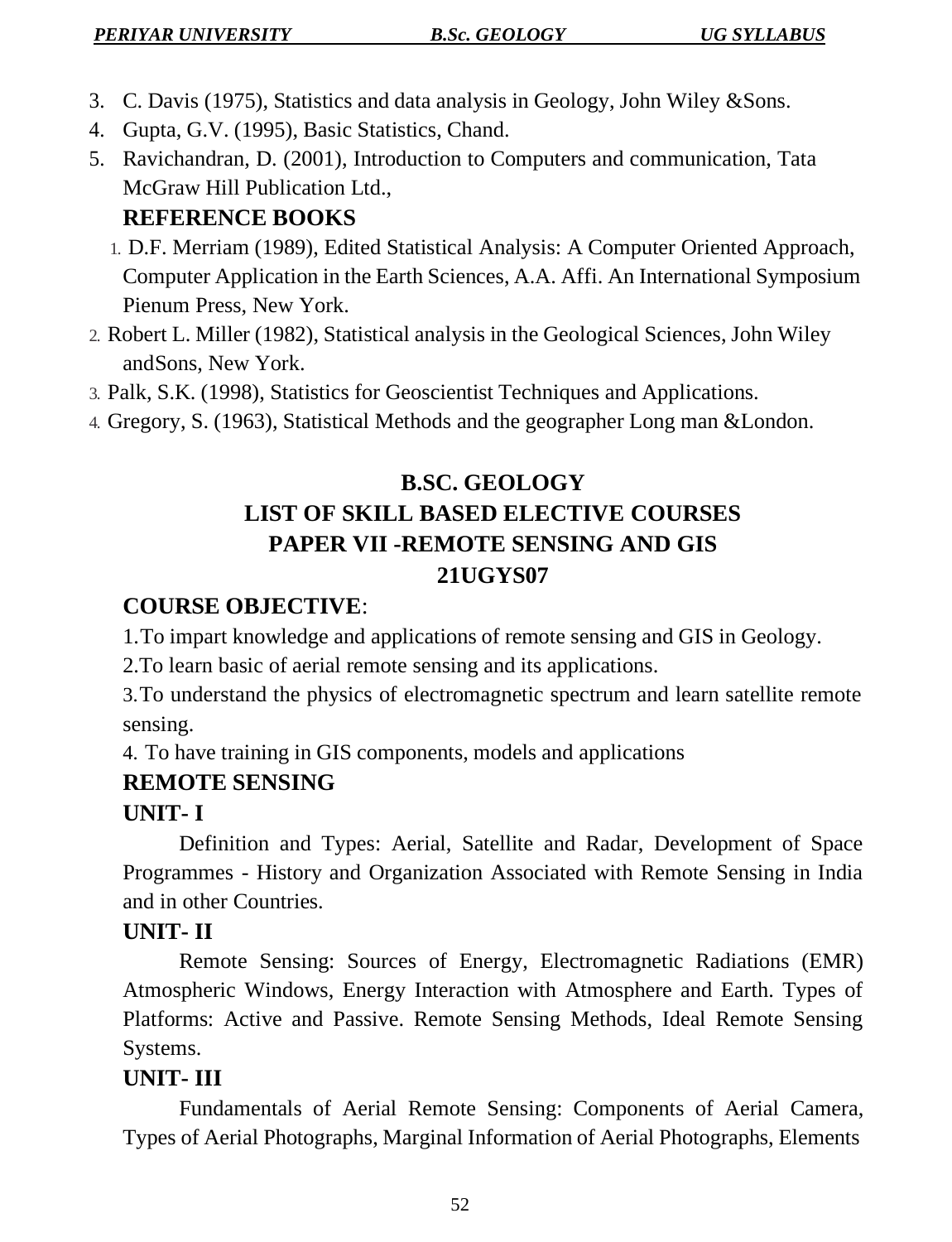of Photo Interpretation.

#### **GIS**

# **UNIT -IV**

Fundamentals of Satellite Remote Sensing: Types of Satellites: Geo-Stationary and Sun-Synchronous Satellites, Resolution: Spatial, Spectral, Radiometric and Temporal, Types of Data Products, Marginal Information of Satellite Images. **UNIT- V**

Geographical Information Systems (GIS) Meaning- Developments-Raster and Vector Data-Data Integration-Global Positioning System (GPS) Advantages and Limitations of GIS and GPS.

# **REFERENCE BOOKS**

- 1. Barret, E.C. and Curtie, L.F. (1990), Introduction to Environmental Remote Sensing, Chapman and Hall, London.
- 2. Cambell, James B. (1987), Introduction to Remote Sensing, The Guilford Press, New York.
- 3. Lillesand, T. M. and Kieper (1987), Remote Sensing and Image Interpretation, John Willyand Sons, New York.
- 4. Lueder, D.R. (1959), Aerial Photographic Interpretation, McGraw Hill Book, ce., New York.
- 5. Wolf, P.R. (1974), Elements of Photog ram me try, McGraw Hill, New York.

# **B.SC. GEOLOGY**

# **LIST OF SKILL BASED ELECTIVE COURSES PAPER VIII - MINES AND MINERALS LEGISLATION OF INDIA 21UGYS08**

# **COURSE OBJECTIVES:**

**1.**The course aim to provide an overview of the legal and policy framework on the mining sector in India.

**2.**To understand the procedure for obtaining mineral concession of regulation and development.

# **UNIT- I**

Introduction to Mineral Economics; Essential, Critical and Strategies minerals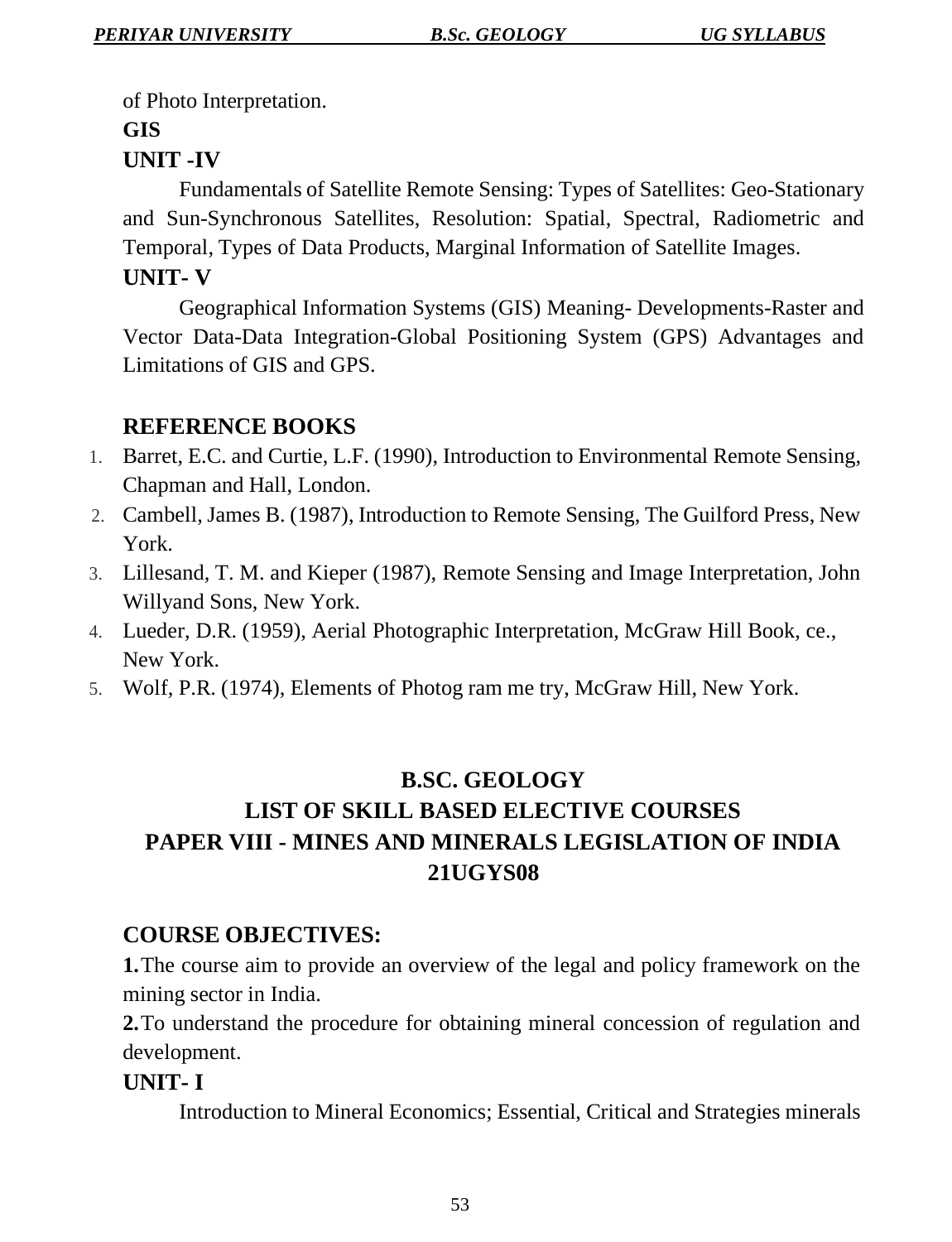- Demand and Supply- National Mineral Policy – Problems and Prospects – Industrial policy Resolutions, 1956 – Schedule – A, Schedule – B, Energy policy, Forest policy. **UNIT-II**

Essential - Strategic and Critical minerals – Minor minerals – Major minerals. Evolution of National Mineral policy – Ideal Scope of a Mineral Policy – Categories of Minerals for Grant of Concessions.

#### **UNIT- III**

Procedure for Obtaining Mineral Concession – Termination, Surrender and Determination of Mining Lease – The Oil fields (Regulation &Development) Act, 1948 – The Mines &Minerals (Regulation &Development) Act, 1957.

#### **UNIT- IV**

Mineral Concession Rules, 1960 – The Mining leases (Modification of terms) Rules, 1956 – Minerals Conservation and Development Rules, 1958. The Coal mines Act, 1974 - Coal mines Regulation, 1957.

### **UNIT- V**

The Atomic Energy Act, 1957 – The Atomic Energy Act, 1962 – The Mines Act, 1952 – Mines Rules, 1955 –– Metalliferous Mines Regulation, 1961 – Mineral Taxation and Incentive measures – Incidence of Taxes – Depletion Allowance – Simplification of Taxation laws.

#### **REFERENCE BOOKS**

1.An Introduction to Mineral Economics – K.K. Chatterjee.

- 2. Mineral Economics R.K. Sinha &N.L. Sharma.
- 3. Industrial Minerals and Rocks of India (1980) S. Deb, Allied Publishers.

# **B.SC. GEOLOGY LIST OF SKILL BASED ELECTIVE COURSES PAPER IX-INTRODUCTION TO GEOINSTRUMENTATION 21UGYS09**

#### **COURSE OBJECTIVE:**

**1.**To train the students to understand functioning of necessary instruments required during geological field survey.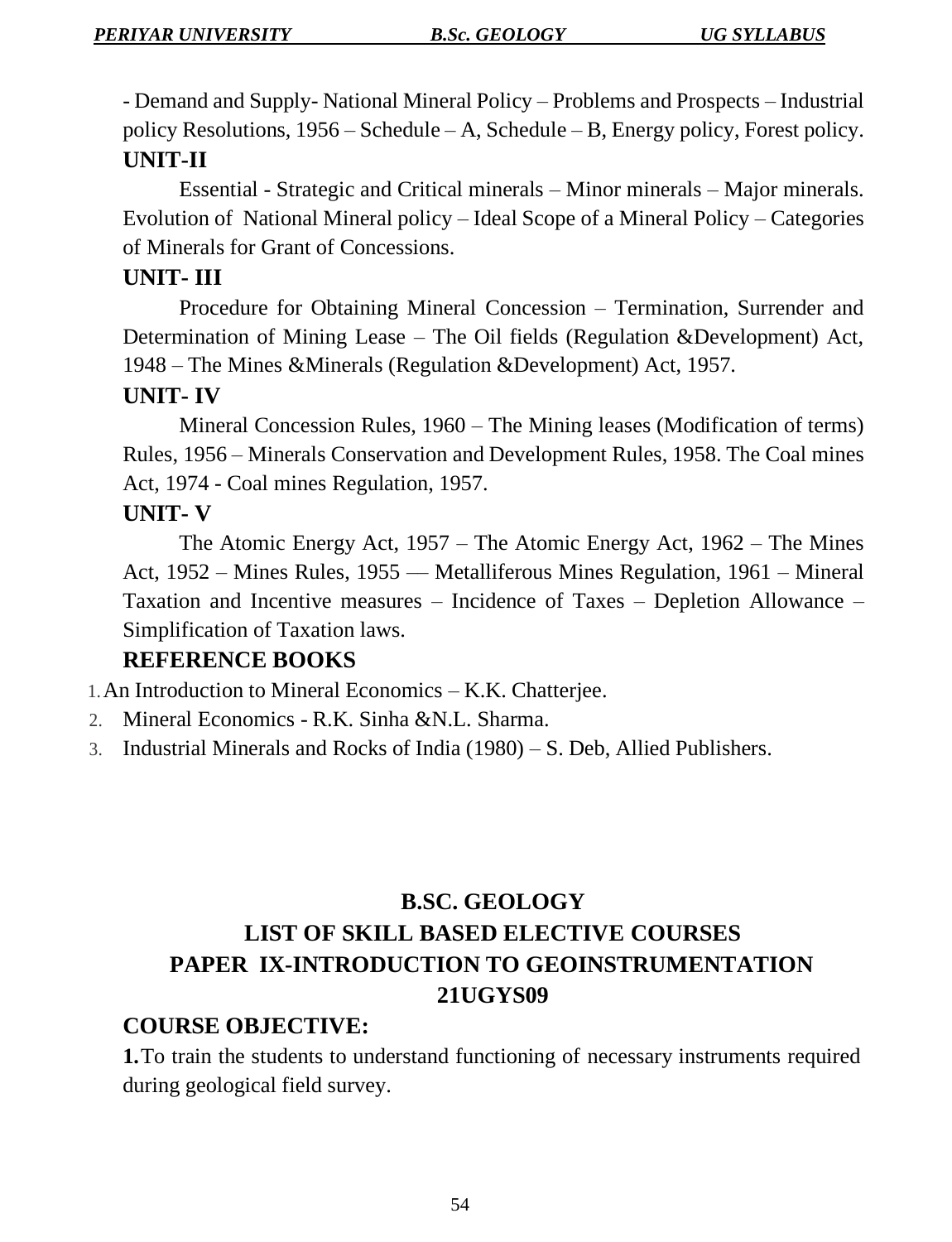**2.**To impart knowledge and applications of field photographic techniques and GIS in Geology.

**3.**To train the students description handling and application of the following equipments.

## **UNIT- I**

Basic Equipments: Description, Handling and Applications of the following equipments: Hammers, Chisels, Hand lenses, Clinometer, Brunton Compass, Jacob's staff, Pedometer.

#### **UNIT- II**

Survey Equipments: Chain survey, Plane Table, Prismatic Compass, Theodolite, GPS. Field Photographic Techniques, Spot Analysis Kit for water and Soil test.

#### **UNIT- III**

Geophysical Survey Equipment: Gravimeters, Magnetometers, Resistivity Survey Equipments, Seismic Survey Equipments, Scintillation counter, Well logging Instruments.

#### **UNIT- IV**

Pocket Stereoscope, Mirror Stereoscope, Stereometer, Pantograph, Rotometer, Plotting Equipments. Petrological Microscope, Ore Microscope, Photomicrograph Equipment, Stereomicroscope.

#### **UNIT-V**

Geochemical Equipment:  $p^H \&$  Eh meters, Potentiometers, TDS determination, Chromatographic Techniques, AA Spectrometer, ICP – MS, XRF – XRD.

# **REFERENCE BOOKS**

- 1. Field Geology S.M. Mathur
- 2. Field Geology -Gokhale
- 3. Field Geology F. Lahee 4
- 4. Field Geology R. Compton
- 5. Surveying -Punmia
- 6. Geophysics -Telford
- 7. Geophysics Ramachandra Rao
- 8. Mineralogy -Dennan
- 9. Text Book of Surveying S.K. Husain and M.S. Nagaraj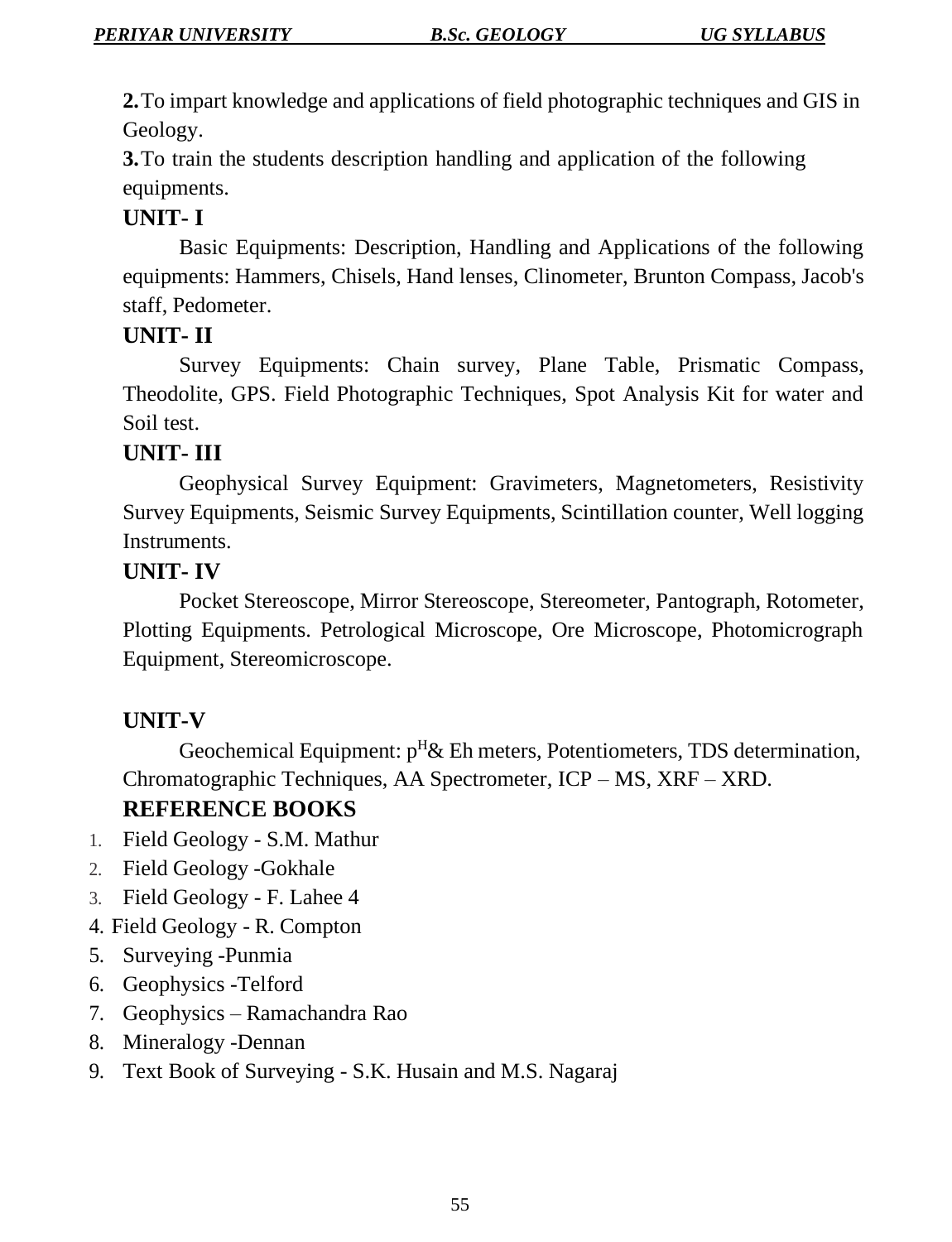# **B.SC. GEOLOGY LIST OF SKILL BASED ELECTIVE COURSES PAPER X – CARTOGRAPHY 21UGYS10**

## **COURSE OBJECTIVE:**

**1.**To understand the various purposes, roles and representation of cartography. To gain and practice language in the creative design process.

**2.**To gain and practice skills in cartographic design, representation and produced in a GIS environment.

**3.**To be able to create digital maps in formats reflecting the purpose, content and function of input data.

#### **UNIT- I**

Cartography - Nature, Scope and Content of Cartography - Arts and Science of Cartography - Cartography as a system of communication - Maps - Classification and their uses - Growth, Development and Modem trends in cartography.

#### **UNIT- II**

Map Drawing and Measuring Techniques - Map Setting – The Earth and System of Co-ordinates - Base Map - Compilation and Generalization of Maps.

### **UNIT- III**

Symbolization: Types of Cartographic Symbols - Point, Line, and Area symbols - Qualitative and Quantitative Data Generalization.

#### **UNIT- IV**

Map Design and Layout: General Design Problems - Principles of Cartographic design and Design of Map Symbols - Lettering – Lettering Methods, Positioning of letters - Geographical names.

# **UNIT- V**

Map Reproduction - Process of Map Production –Photographic Systems - Multiple Reproduction Processes - Computer Application in Cartography - Computer Mapping - Remote Sensing and Cartography - Uses of Air photographs and Satellite images in Cartography.

# **REFERENCE BOOKS**

- 1. Misra, R.P. and A.P. Ramesh Fundamentals of Cartography
- 2. Robinson Elements of Cartography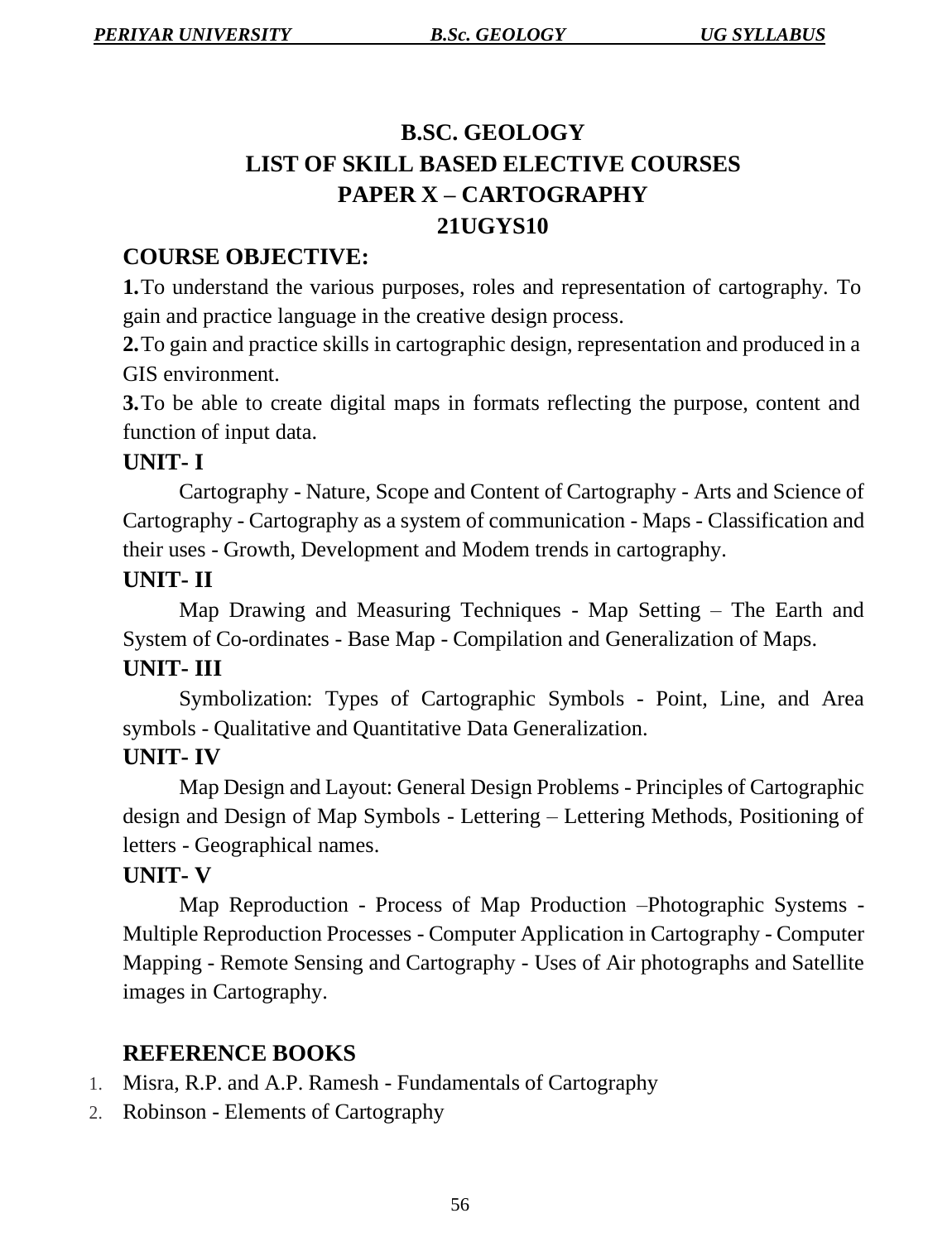- 3. Keats, J.S Cartographic Design and Production.
- 4. Raiz Principles of Cartography.

# **B.SC. GEOLOGY LIST OF SKILL BASED ELECTIVE COURSES PAPER XI - GEOLOGY FOR COMPETITIVE EXAMINATIONS 21UGYS11**

## **COURSE OBJECTIVE:**

**1.**To impart knowledge of objective geology for various competitive examination, know about various question paper pattern information.

## **UNIT-I**

Types of Competitive examinations: State and Central Competitive examinations – TNPSC, UPSC (Civil Services, GSI, IFS), UGC-CSIR, ONGC, AMD, Coal India Ltd etc.

## **UNIT-II**

Awareness of syllabus prescribed for various competitive examinations. Objective and descriptive type of questions. Preparation strategies - Collection of previous question papers - Internet and library search for information.

#### **UNIT- III**

Scope and limits of Objective type examinations - Pattern and Style of Objective type Questions - Level of difficulty and Standard Expected - Long Term study and Planning. Preparation strategies for short answer and short essay type examination.

#### **UNIT- IV**

Study methods - Objective type - Short essay type. Examination techniques: - Pre- Exam preparation - Writing / Choosing Questions from Simple to Complex (or) vem known to partly known before Answering/ writing Answers –Time Concept and Examination Ethics.

#### **UNIT- V**

Interview - Basic English, Mathematical Ability, Logical Reasoning and Mental Aptitude - Group Discussion, Technical Interview and Management Round. Dress Code and Physical Fitness.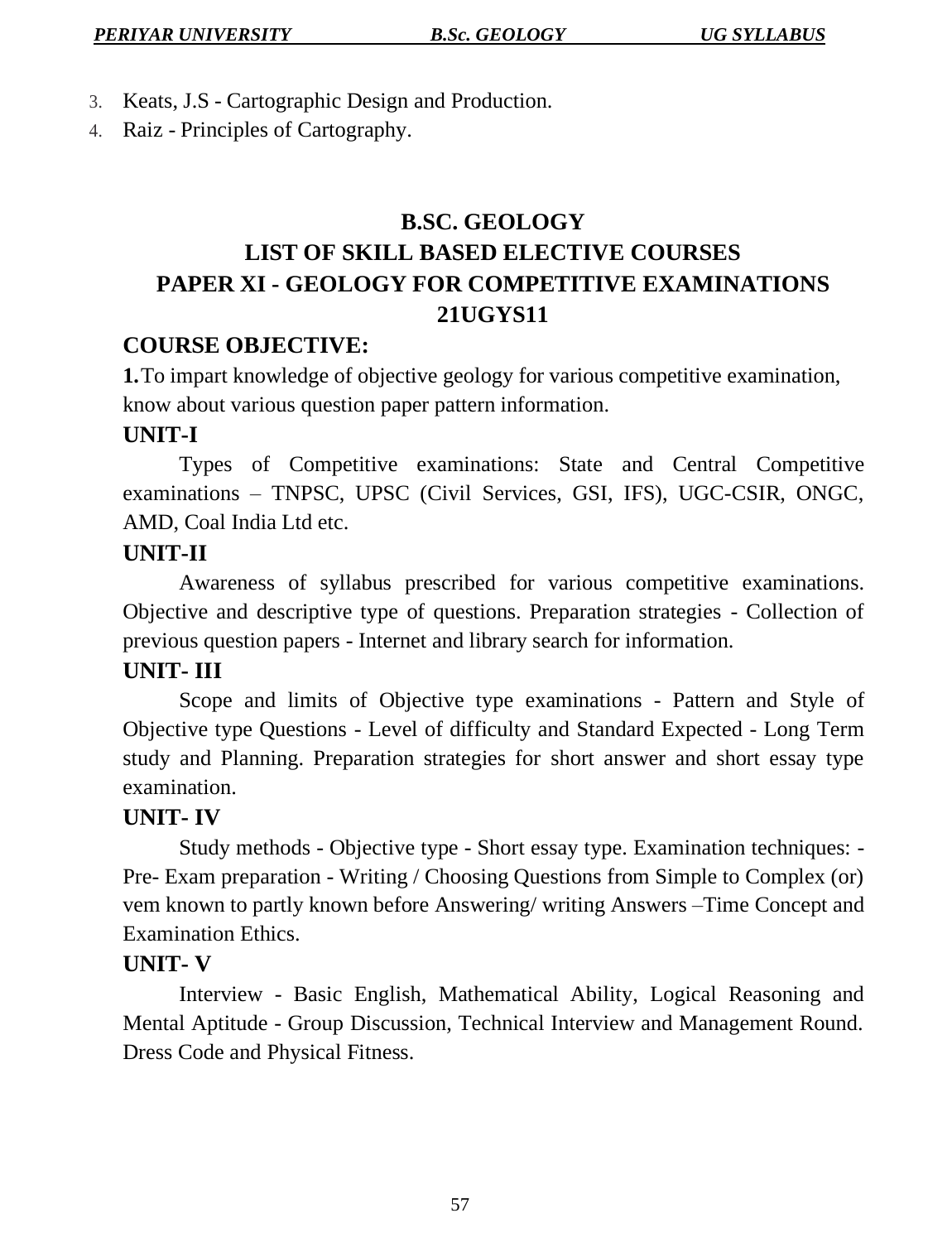# **REFERENCES BOOKS**

- 1. Julka and Ravi Misra (2003), Geo informa for the cause of promoting Geoscience, Technology Publications, Dehradun.
- 2. Maddox, H. (1985), How to study, Rupa publications, Delhi
- 3. Barrass, R.C. 2001, Study, Routledge study quides, chapman &Hall,4. Srivastava A.P. (1994), Scoring high in examinations, hearting laboratory publications, Delhi.
- 5. Barles Rob, (1992), Successful study for degrees, Routledge, London.
- 6. Sayeed, A. (2002), Trends in objective Geology, CBS, Delhi
- 7. Jhulka, A. (1992), Objective Geology, CBCS, Delhi,
- 8. Bopche, A. (1999), Objective Geology, Dhanpat Rai, Delhi.

# **B.SC. GEOLOGY LIST OF SKILL BASED ELECTIVE COURSES PAPER XII - PRINCIPLES OF SURVEYING 21UGYS12**

# **COURSE OBJECTIVES:**

**1.**The systematic investigation of geology the purpose of creating a geological map. And contour and cross section.

**2.**To know about survey types and methods for field and ground.

**3.**To train the students to understanding the survey equipments.

# **UNIT- I**

Surveying - Definition - Scope and Content - Types of Surveying - Area measurement - Height determination - Advantages of Survey.

# **UNIT-II**

Chain Survey - Accessibility -FMB -Methods of Chain Survey - Triangulation - Open and Closed traverse - Plotting of chain Survey and Results.

# **UNIT- III**

Prismatic Compass - Parts of Prismatic Compass - Accessories - Traverse - Plotting of Prismatic Compass - Errors and its Corrections – Bow ditich's method of correction - Calculation of bearings from included Angles.

# **UNIT- IV**

Plane Table - Equipments - Methods of Plane Table Survey - Preparation work for the Plane Table Survey - Leveling and Orienting the Table - Resection Points -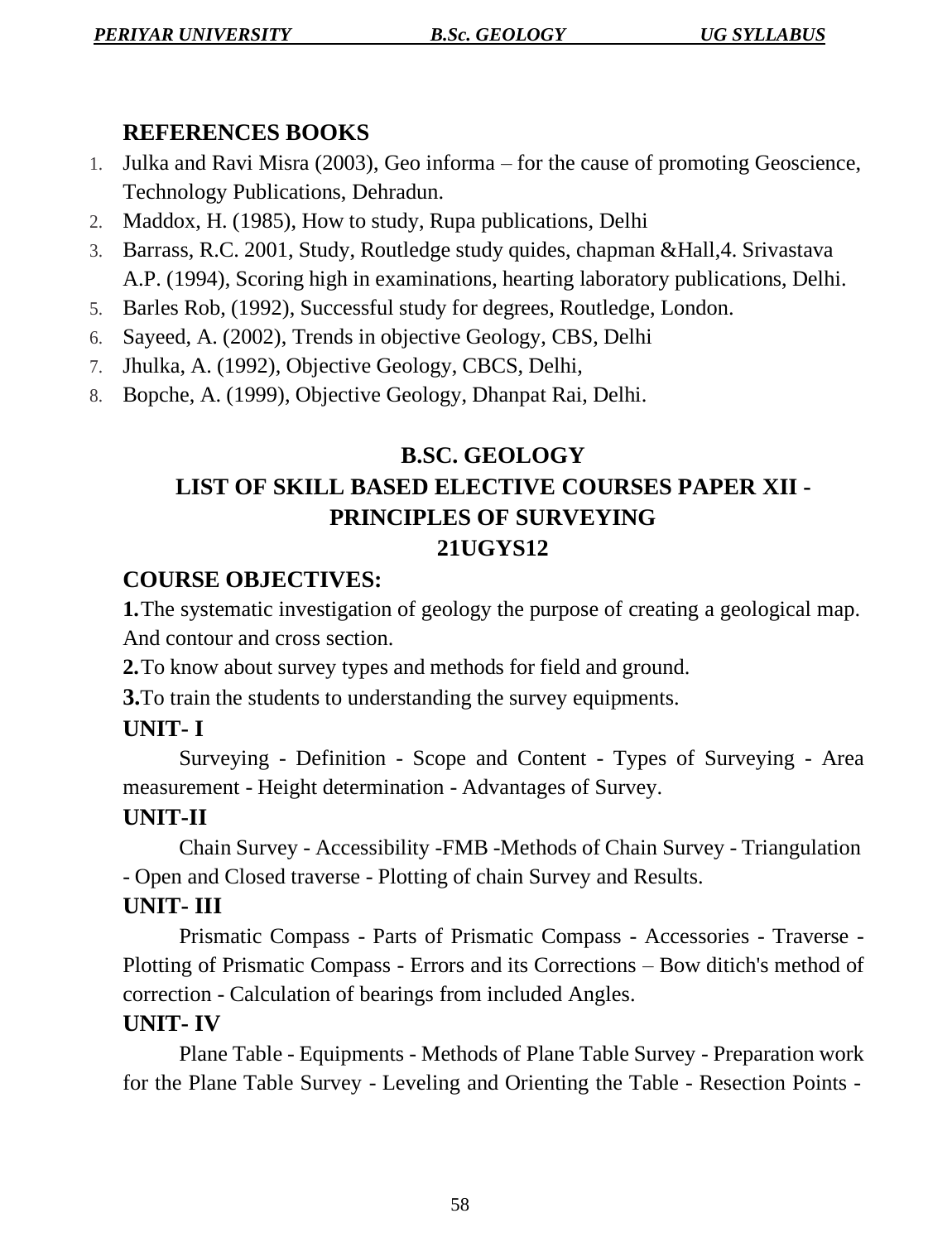Trial and Error Method - Tracing Paper Method - Advantages and Disadvantages of Plane Table Survey.

#### **UNIT- V**

Height measurement - Determination of Height - By Dumpy level- Parts of Dumpy level- Methods of dumpy level survey - Height measurement by Indian Clinometer and Abney level.

### **REFERENCE BOOKS**

- 1. Lekh Raj & Raghunandan Singh Map work and practical geography.
- 2. Jayachandran Practical Geography.
- 3. ZamirAlvi A Text book of Practical Geography.
- 4. PijushkantiSaha and ParthaBasu Advanced Practical Geography.

# **B.SC. GEOLOGY LIST OF NON-MAJOR ELECTIVE COURSES PAPER-I OCEANOGRAPHY 21UGYN01**

#### **COURSE OBJECTIVE:**

1. To impart basic knowledge of morphological and structural features, and operating processes in sea and ocean basins.

2. To train the students to in understanding the marine economic resources.

# **UNIT-I**

Oceanography: Scope, Content, Significance, Distribution of Land and Sea - Hypsometric Curve, Surface Configuration of the Ocean Floor: Continental Shelf, Continental Slope, Deep Sea Plain, Oceanic Deeps and Submarine Canyons.

#### **UNIT- II**

Relief Features of the Major Oceans: Atlantic, Pacific and Indian Ocean – Horizontal and Vertical Distribution of Seawater Temperature. Salinity: Factors Affecting Salinity and Distribution.

#### **UNIT- III**

Ocean Water Circulation: Factors Influencing Ocean Circulation - General Circulation of Ocean Currents, Currents of the Atlantic, Pacific and Indian Ocean, Waves and Tides: Definition and Types, Tsunamis: Origin and Effects.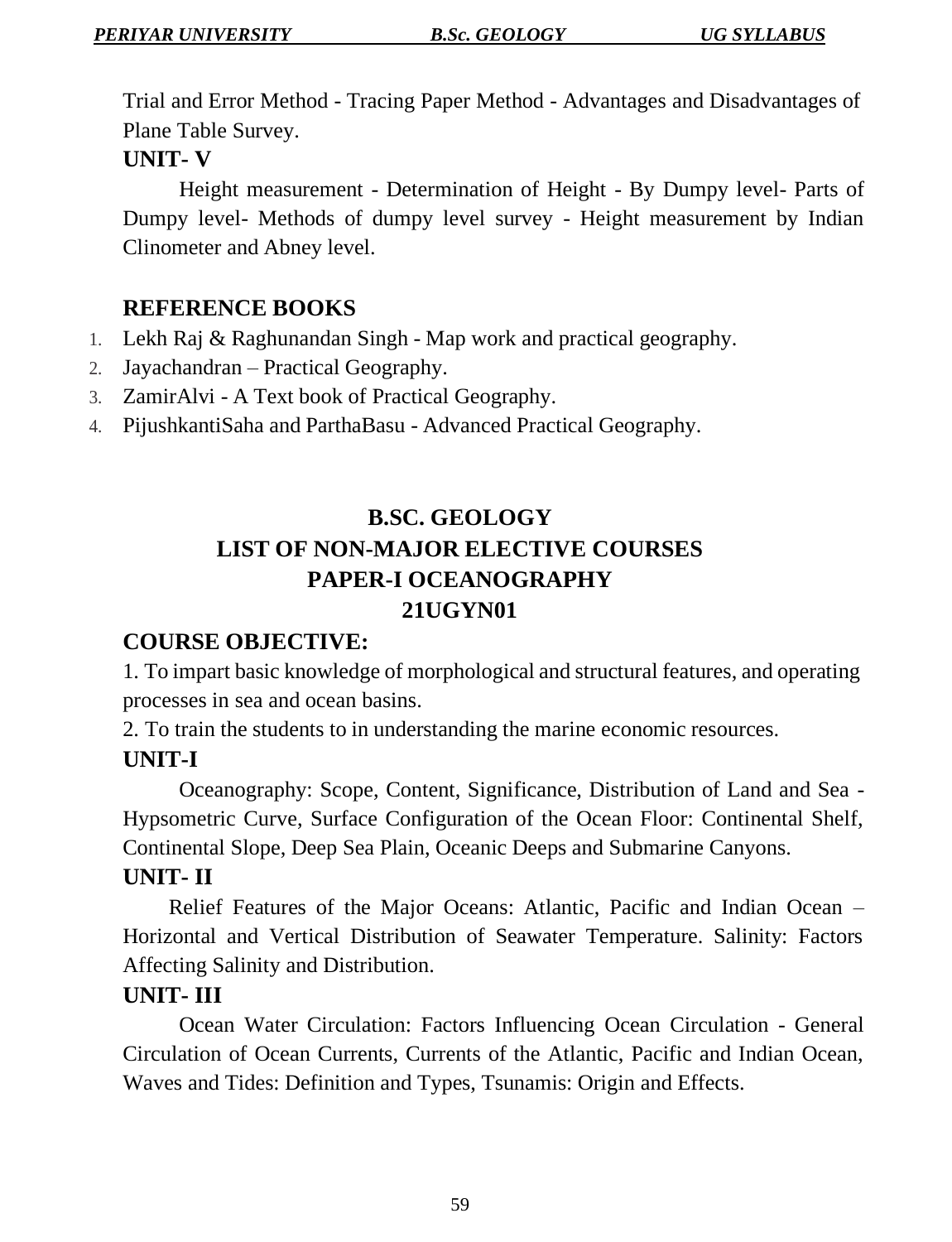# **UNIT- IV**

Marine Deposits: Classification and Distribution - Coral Reefs types - Conditions for the Growth.

# **UNIT- V**

Marine Resources: Types - Distribution and Uses - Tidal Energy - Role of National Institute of Oceanography in India.

# **REFERENCE BOOKS**

- 1. Anikouchine, W. A. and Sternberg, R.W. (1973), The World Oceans An Introduction to Oceanography, Englewood Cliffs.
- 2. Garrison, T. (1998), Oceanography, Wadsworth Co, USA.
- 3. Gerald, S. (1980), General Oceanography: An Introduction, John Wiley & Sons, New York.
- 4. King, C. A. M. (1972), Beaches and Coasts, E. Arnold, London: King, C. A. M. (1975), Oceanography for Geographers, E. Arnold, London.
- 5. Ramasamy, G. (1970), Oceanography (Tamil Edition), Tamil Nadu Text Book Society, Chennai.
- 6. Sharma, R. C. and Vatel, M. (1970), Oceanography for Geographers, Cheytanya Publishing House, Allahabad.

# **B.SC. GEOLOGY LIST OF NON-MAJOR ELECTIVE COURSES PAPER II–CLIMATOLOGY 21UGYN02**

# **COURSE OBJECTIVES:**

**1.**To understand the meteorology and earth radiation balance.

**2.**To know the behaviour of meteorological parameters.

**3.**To learn the concept of EL Nino impact and weather forecasting.

**4.**To study the climate changes over geological period and its impact.

# **UNIT-I**

Definition and Significances of Climatology - Rotation and Revolution of the Earth, Solstice, Equinox and Seasons, Elements of Weather and Climate,

Composition and Structure of the Atmosphere, Isolation: factors affecting Isolation,

Global energy budget, Horizontal and Vertical Distribution Inversion of

Temperature and factors affecting them.

# **UNIT- II**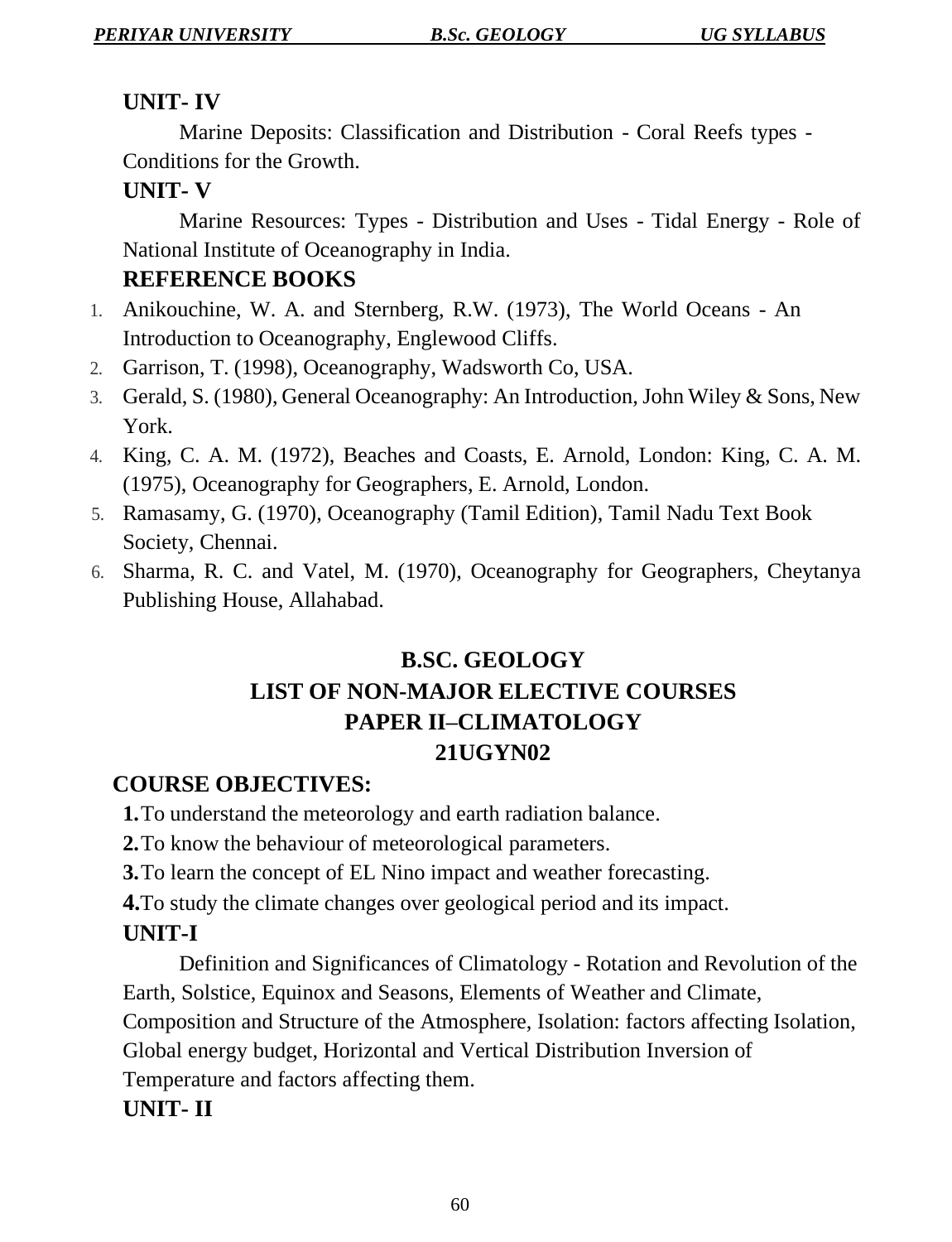Atmospheric Pressure: Diurnal and Seasonal Variations – Vertical and Horizontal distribution and factors affecting - Pressure Gradient - Corialies force and Deflection. Winds: Causes and Types - Jet stream, planetary winds, Monsoon and Local winds.

### **UNIT- III**

Atmospheric moisture and Precipitation: Humidity types - Condensation - Cloud types - Precipitation and Rainfall: Types and measurements.

### **UNIT- IV**

Air Masses and Fronts: types, Classification and Properties - Atmospheric Disturbances: Tropical, Temperate Cyclones, Thunderstorms and Tornadoes - Origin, Development and associated weather conditions.

## **UNIT- V**

Climatic Classification: Need and Basis of Climatic Classification- Koppen's Climatic Classification -Weather forecasting: Observation, Types and Uses.

# **REFERENCE BOOKS**

- 1. Critchfield, H. (1975), General Climatology, Prentice-Hall, New York.
- 2. Das,R. K. (1968), The Monsoons, National Book Trust, New Delhi.
- 3. Mather, J. R. (1974), Climatology, McGraw Hill, New York.
- 4. Patterson, S. (1969), Introduction of Meteorology, McGraw Hill Book Co., London.
- 5. Stringer, E. T. (1982), Foundation of Climatology, Surjeet Publications, New Delhi.
- 6. Trewartha, G. T. (198), An Introduction to Climate, International Students Edition, McGraw Hill, New York.
- 7. Kumaraswamy, K., et al. (2003), Climatology (Tamil Edition), Grace Publishers, Kumbakonam.

# **B.SC. GEOLOGY LIST OF NON-MAJOR ELECTIVE COURSES PAPER-III BASIC GEOCHEMISTRY 21UGYN03**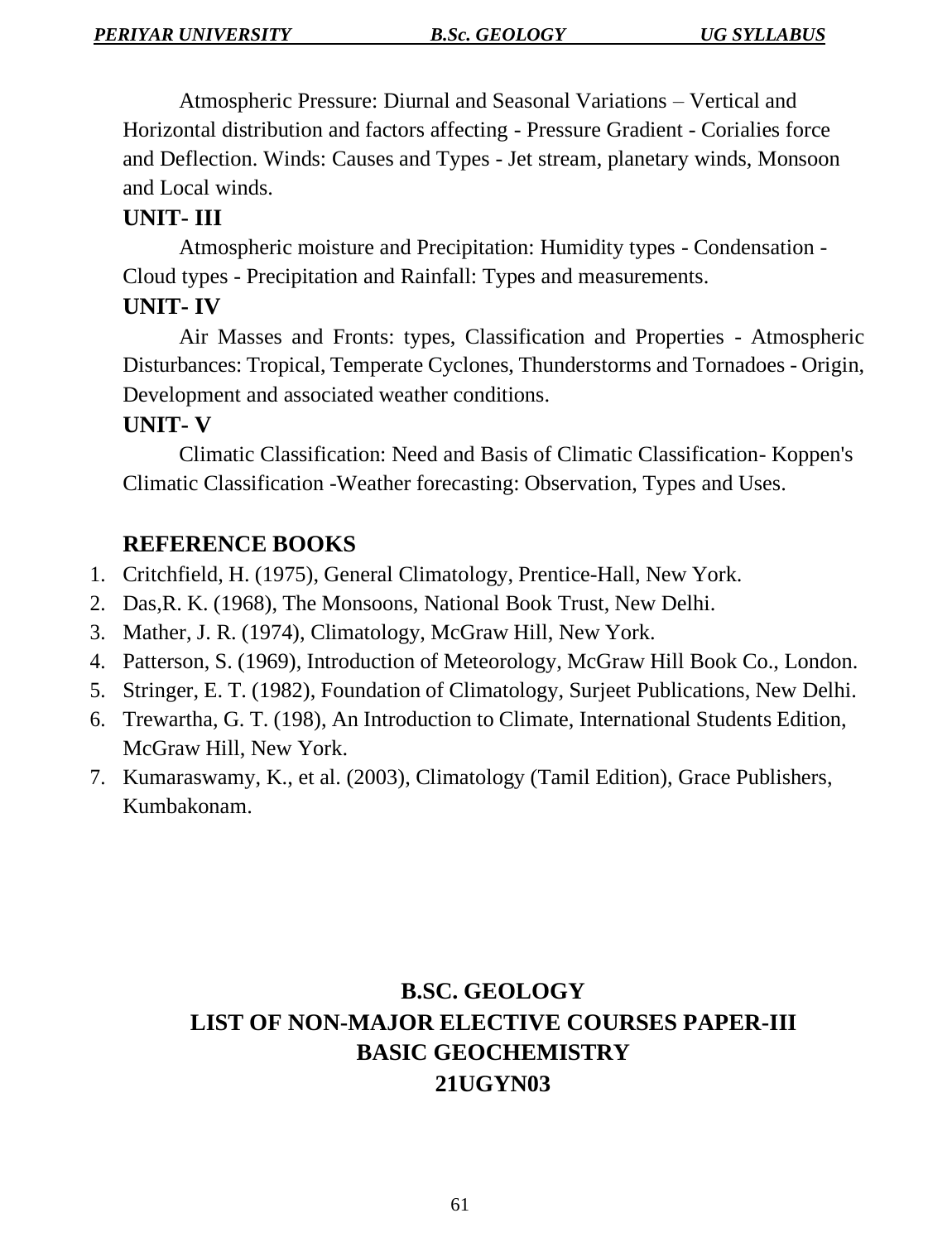# **COURSE OBJECTIVE:**

1. To impart basic knowledge of elemental and isotopic concentrations, classification and behaviour of elements in the crust, continental lithospheric mantle and mantle.

2. To train the students to understand the behaviour of geochemical elements in different igneous rock types.

# **UNIT-I**

Origin, Abundance and Distribution of elements in the Universe Solar System and Earth –composition of Crust, Mantle, Core, Hydrosphere and Atmosphere: Geochemical classification of Elements.

# **UNIT- II**

Basic Crystal Chemistry: Minerals as chemical compounds-bonding – Ionization Potential-Electro negativity-Periodic Table of elements: Periodic law and its utility.

# **UNIT-III**

Geochemical processes and their geochemical signatures - Processes controlling chemical composition of Igneous, Metamorphic, and Sedimentary rocks. **UNIT- IV**

Geochemistry of REE, Trace elements, stable and radiogenic isotope and their applications.

# **UNIT- V**

Geochemistry to mineral exploration: Elements, dispersion and halos around an ore body- sampling methodology-analytical techniques: AAS-ICP-MS-Gravimetry – Chromotography flame photometry-DTA.

# **REFERENCE BOOKS**

1.Krouskoph, K.C. and D.K. Bird (1995) Introduction to Geochemistry, 3rd Ed Wiley, New York.

2.Mason, B. and C.B Moore, (1992), Principles of Geochemistry,4rdEdWiley, New York.

3.Rollinson, H. (1993), Using Geochemical Data evaluation, preparation and interpretation, Longman, Singapore.

4.Gill, R.C. (1997), Chemical fundamentals of Geology, Chapman & Hall, U.K.

# **B.SC. GEOLOGY LIST OF NON-MAJOR ELECTIVE COURSES PAPER IV**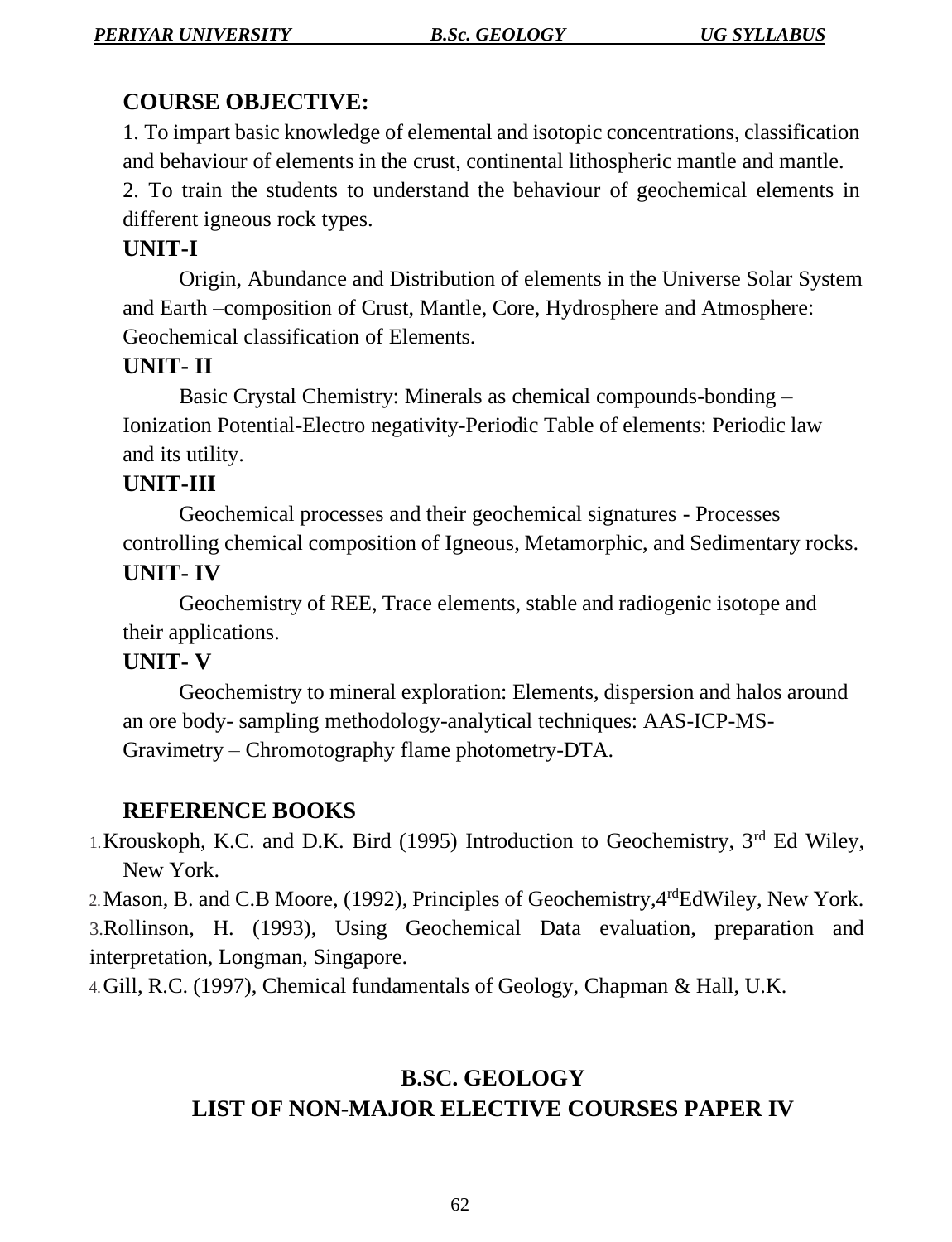# **BASIC GEOPHYSICS 21UGYN04**

# **COURSE OBJECTIVE:**

1. To impart knowledge of Geophysics and applications of physics in geology

**2.** To enhance knowledge and applications of geophysics in exploration of earth resources**.**

## **UNIT-I**

Definition and scope of Geophysics. Resistivity, Electrical conduction through rocks, Range of Resistivity for Rock Sand Minerals. Measurement of Earth Resistivity: Measurement of Earth Resistance, Potential Distribution, Electrode Configuration, Configuration factor, Wenner Array, Lee Partitioning Array, Schlumberger Array, Dipole Arrays, Gradient Array.

# **UNIT- II**

Seismic properties of rocks, Densities of various layers of earth (Lithosphere). Distribution of density and pressure within Earth. Survey Procedure: Electrical Profiling, Resistivity Sounding (VES), Precautions.

#### **UNIT- III**

Heat flow: Definition – Units – Origin – Causes. Geo therms: Continental and Oceanic. Heat flow measurements. Earth's magnetism: Definition – Parts of earth's magnetic field – Variation of Earth's field – Magnetic properties of rocks and minerals – Basic outline of Palaeomagnetism.

#### **UNIT- IV**

Geochronology: Definition – Methods – Limitations – Radioactivity schemes – Concordia and Discordia ages.

# **UNIT -V**

Isostasy: Definition – Scope – Different Theories and limitations of Isostasy. Introduction to Geophysical tools.

#### **REFERENCE BOOKS**

- 1. Lowrie, W.F. (2008) Fundamentals of Geophysics, 2<sup>nd</sup>edition, Cambridge University Press, Cambridge U.K.
- 2. Anderson, D.L. (2007) Theory of Earth, 2ndedition, Cambridge University Press, Cambridge U.K., Holmes A.L. (revised by Duff & Others), (1995) Physical Geology, 5<sup>th</sup>edition ELBS, London.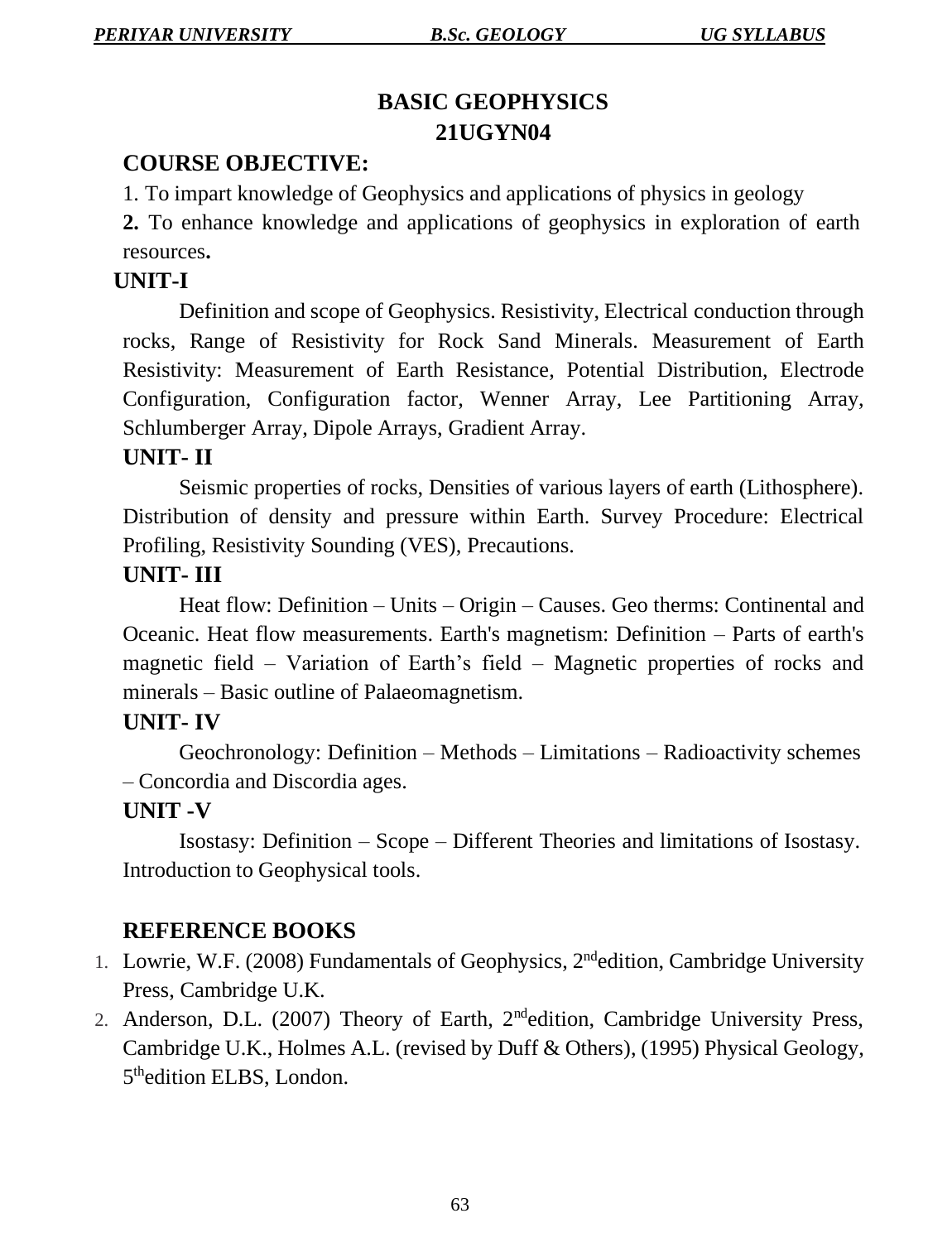# **B.SC. GEOLOGY LIST OF NON-MAJOR ELECTIVE COURSES PAPER V - GEOHAZARDS 21UGYN05**

# **COURSE OBJECTIVES:**

**1.**To explain students about the physical and geological processes causing geohazards. To discuss the methods for quantifying geohazards.

**2.**To understand the possible consequences as well as risk and disaster management. 3.To make them aware about landslides, floods, tsunamis and earthquakes, for which the geological and physical process were to be discussed.

**4.**To discuss potential interlinkages between different types of geohazards, disaster prevention and management and quantification and communication of uncertainties. **UNIT-I**

Geological Hazards: Introduction to Natural Hazards. Earthquakes: Causes and Measurements – Earthquake Hazards and Risks – Earthquake Prediction and Control – Earthquake Case Histories – Tsunami.

#### **UNIT- II**

Volcanoes, Magma, and Volcanic Eruptions- Volcanic Landforms, Volcanoes and Plate Tectonics – Volcanic Hazards, Beneficial Aspects, and Predicting Eruptions- Volcanic Case Histories.

#### **UNIT- III**

Landslides – Mass Wasting and Mass – Wasting Processes – Slope Stability, Triggering Events, Mass Wasting Hazards – Subsidence: Dissolution & Human Related Causes.

#### **UNIT- IV**

The Ocean-Atmosphere System – Thunderstorms  $&$  Tornadoes – Tropical Cyclones – Hurricane – Tornadoes – Windstorms – Lightening – Drought – Frost and Freezes – Wild Fire.

#### **UNIT- V**

Coastal Zones – Costal Erosion – River Systems & Causes of Flooding – River Flooding – Flooding Hazards, Prediction and Human Intervention. Extra-terrestrial Hazards. Meteorites & Impacting Events.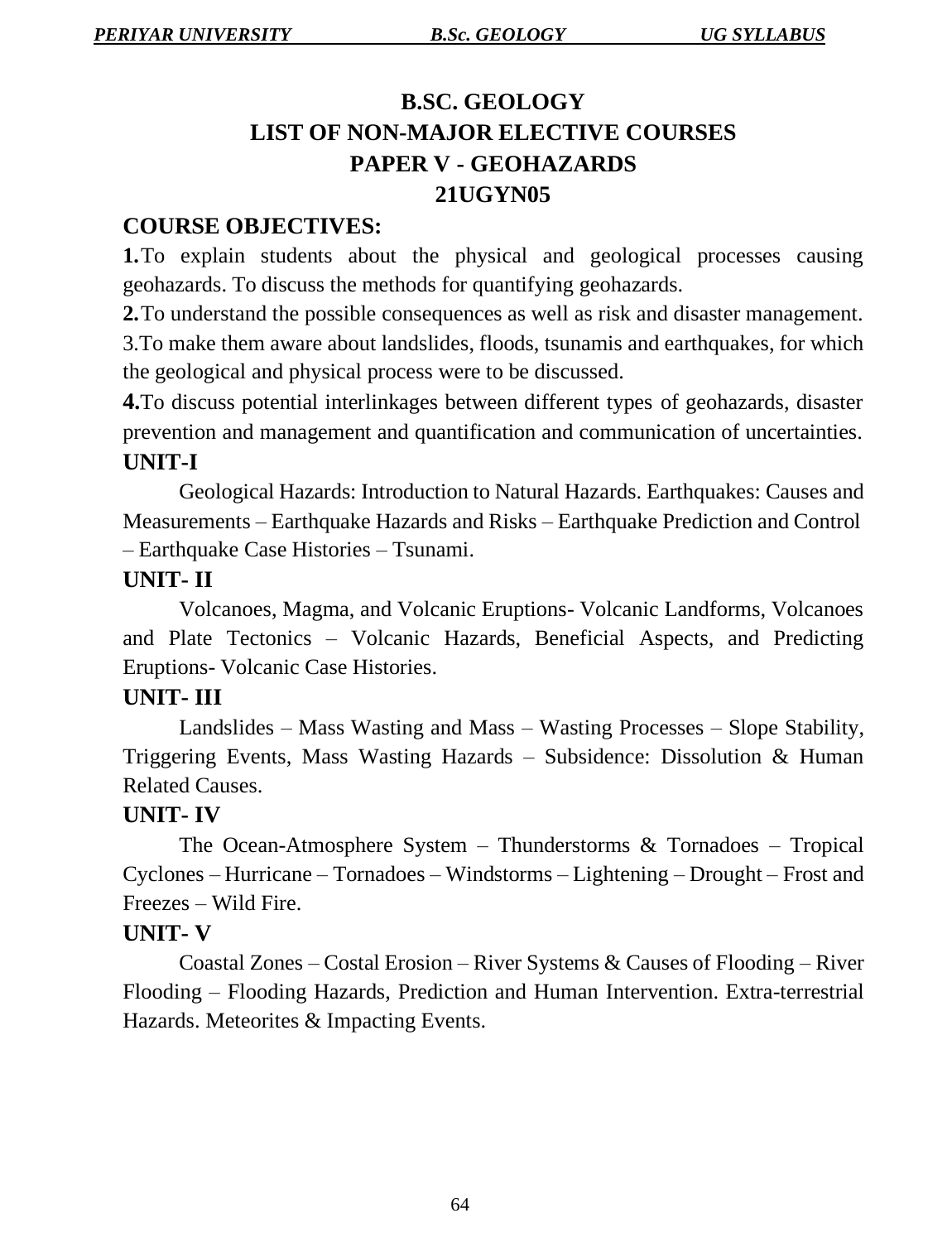## **REFERENCE BOOKS**

- 1. Montgomery, C.W. (2008), Environmental Geology, McGraw Hill 8th Edition.
- 2. Abbott Patrick, L. (2006), Natural Disasters, McGraw Hill, Boston, MA.
- 3. Bryant, E. (2005), Natural Hazards, Cambridge University Press, Cambridge, U.K.

# **B.SC. GEOLOGY LIST OF NON-MAJOR ELECTIVE COURSES PAPER V - GROUNDWATER MANAGEMENT AND RAINWATER HARVESTING 21UGYN06**

# **COURSE OBJECTIVE**:

1. To impart knowledge of global and national scenario of water resources and associated challenges.

2. To familiarize about occurrence and movement of sub-surface water. Al so to train students about various groundwater management techniques.

3.To understand the importance of rainwater harvesting for water supply and will learn about different types of rainwater harvesting systems.

4.To get familiar with different potential uses of rainwater and understand the advantages and limitations.

# **UNIT- I**

Groundwater development – Dynamic Equilibrium in Natural Aquifers – Groundwater budget – management Potential of Aquifers – Safe yield – Water law – Legal concepts.

# **UNIT- II**

Parameters of groundwater balance – Conjunctive and Consumptive use. Modeling Techniques in groundwater management. Groundwater resources evaluation in India. Estimation of recharge components.

# **UNIT- III**

Sampling of Geological material: Types of geological samples – Precaution – Collection and marking of samples and their location – Storage of samples – Outline of Methodology - followed in Mineral, Core, Rocks and Fossil sampling. Report writing: (purpose and scope) – Style – Clarity – Drawings and Diagram – Section.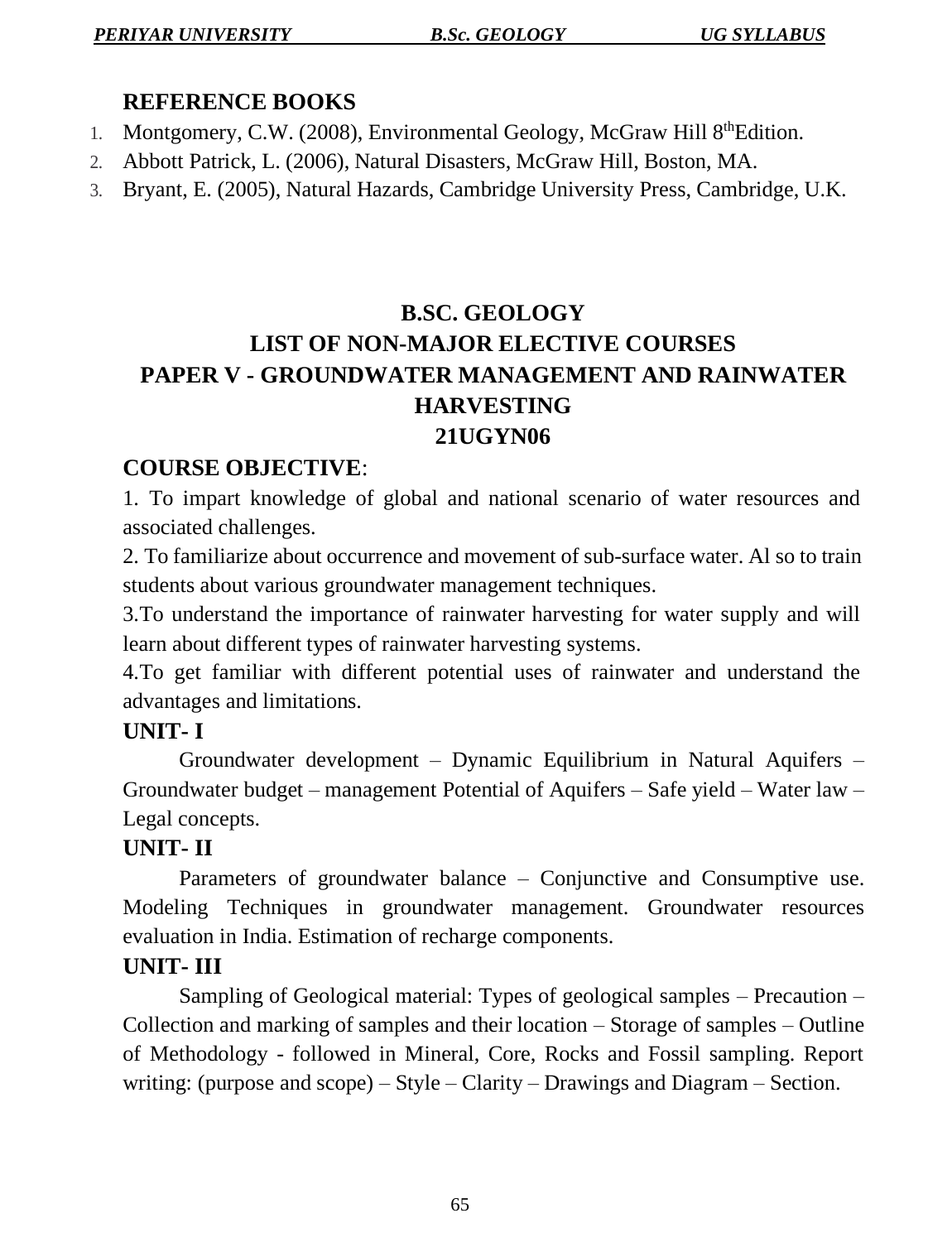# **UNIT- IV**

Groundwater Mining and Cyclic storage. Rainwater, Surface water and groundwater interactions. Problems and remedial methods. Watershed management. **UNIT-V**

Rain water harvesting: Definition and types – storm water harvesting – rooftop harvesting – ground water recharge - storage tanks – check dams - quality developments. Consumptive and Conjunctive use of water.

# **REFERENCE BOOKS**

- 1. Todd, D.K., (2002), Ground Water, 3<sup>rd</sup>edition, John Wiley, Singapore.
- 2. Fetter, C.W. (1990), Applied Hydrogeology, 2<sup>nd</sup>edition, CBS, New Delhi.
- 3. Karanth, K.R. (1980), Ground Water Assessment Development and Management, Tata McGraw Hill, New Delhi.
- 4. Chaturvedi, M.C. (1987), Water Resources Systems Planning and Management, Tata McGraw Hill, New Delhi.
- 5. Davis, N.S., De Wiest, R.J.M. (1979), Hydrogeology, John Wiley, New York.
- 6. Freeze, R.A., Cherry, J.A. (1979), Ground Water, Prentice Hall, New Jersey.

# **B.SC. GEOLOGY**

# **GEOLOGICAL FIELD WORK**

It is an integral part of the course students should be taken to a field training during the academic year.

#### **FIRST YEAR**

Students should be taken to the local area for studying geomorphological, structural aspects of geology. The duration of the trip may be a week and submit a report to the department.

# **SECOND YEAR**

Students should be taken to nearby area and familiarize Paleontological and Stratigraphical aspect, collect geological samples from the field and display at the time of their practical examination for internal evaluation. The duration may be a week.

# **THIRD YEAR**

A visit to geologically interested and mineralized zones within Tamil Nadu it includes mine visit, geological mapping, minerals, rocks collection and display at the time of their practical examination for internal evaluation. The duration may be for two weeks.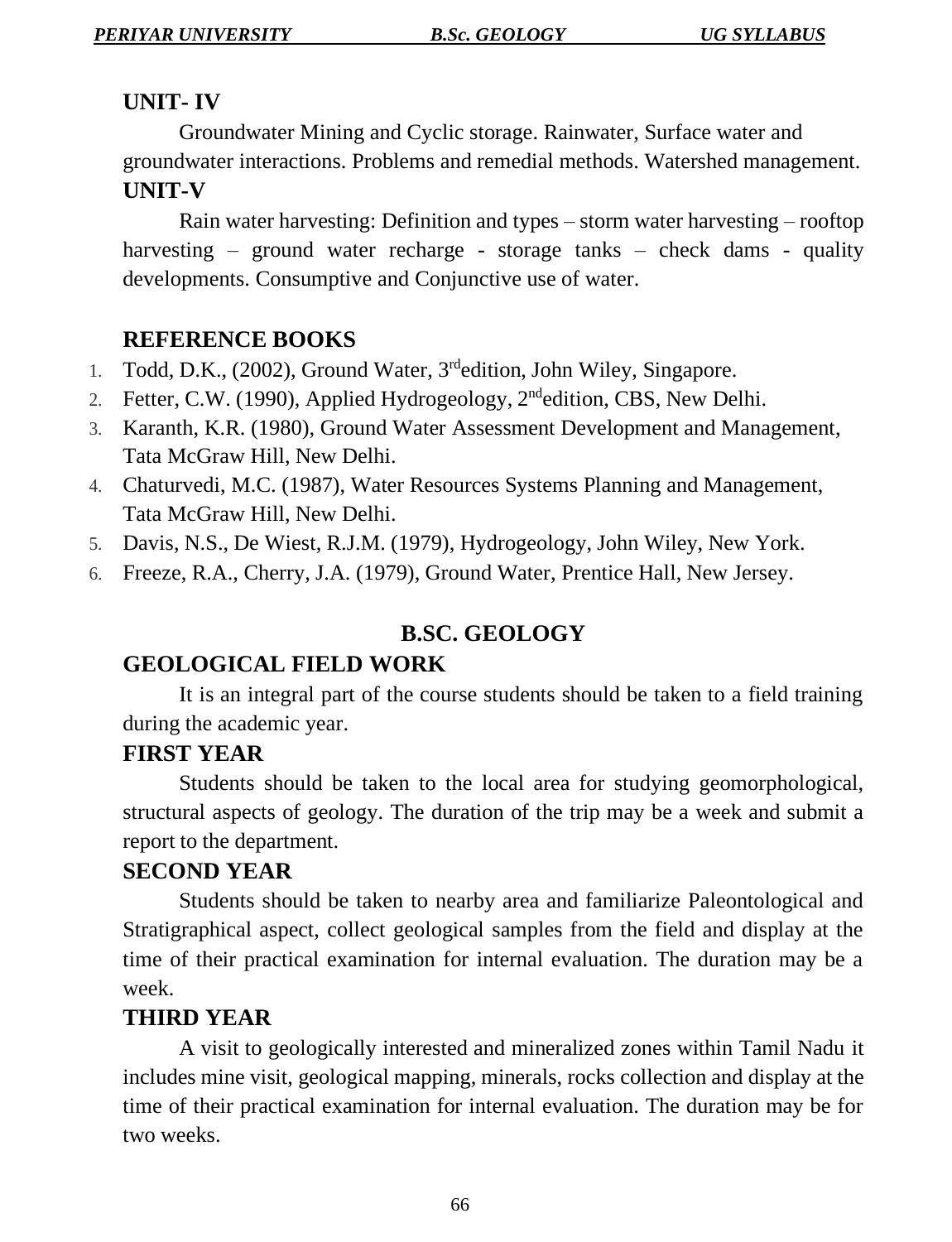# **B.SC. GEOLOGY ALLIED GEOLOGY PAPERS ALLIED GEOLOGY–I 21UGYA01**

# **UNIT- I**

**General Geology**: Definition and scope of Geology. Origin of solar system: Nebular and Planetesimal hypotheses. Introduction and outline of constitution and composition of earth's interior. Brief account of the important methods of determining the age of the earth. Earthquakes and their effects. Short note on seismograph and seismogram. Richter's scale of earthquake intensity. Brief account of volcanoes. **UNIT-II**

**Structural Geology:** Definition and scope of Structural Geology. Concept of rock Outcrop -Definition of Dip and Strike of Rock formations. Folds: definition and parts of a fold. Brief description of the following fold types: Anticline, Syncline, Symmetrical, Asymmetrical, Isoclinal and Recumbent folds. Brief description of the following fold systems: Anticlinorium and Synclinorium. Faults: definition and parts of a fault. Brief description of the following types faults: Normal, Reverse, Strike, Dip, Oblique, Parallel and Step Faults, Brief outline of Joints and Unconformities. **UNIT- III**

**Crystallography:** Definition of crystallography and crystals. Morphological characters of crystals: Faces – Forms – Edges. Symmetry elements of crystals: Axis, Plane and Centre of symmetry. Miller's Indices. Study of the following Crystal Systems: Normal Classes of the Cubic, Tetragonal, Hexagonal, Orthorhombic, Monoclinic and Triclinic systems.

#### **UNIT- IV**

**Mineralogy I:** Definition of Mineralogy and Mineral. Outline of physical properties of minerals: Color, form, luster, Hardness, Cleavage, fracture andSpecific gravity. Description of the following minerals: Quartz. Orthoclase – Microcline – Albite – Labradorite - Anorthite. Nepheline – Leucite-Sodalite. Enstatite - Hypersthene – Augite – Diopside.

#### **UNIT-V**

**Mineralogy II:** Description of the following minerals: Hornblende – Actinolite – Tremolite. Muscovite – Biotite – Chlorite. Topaz-Olivine – Serpentine –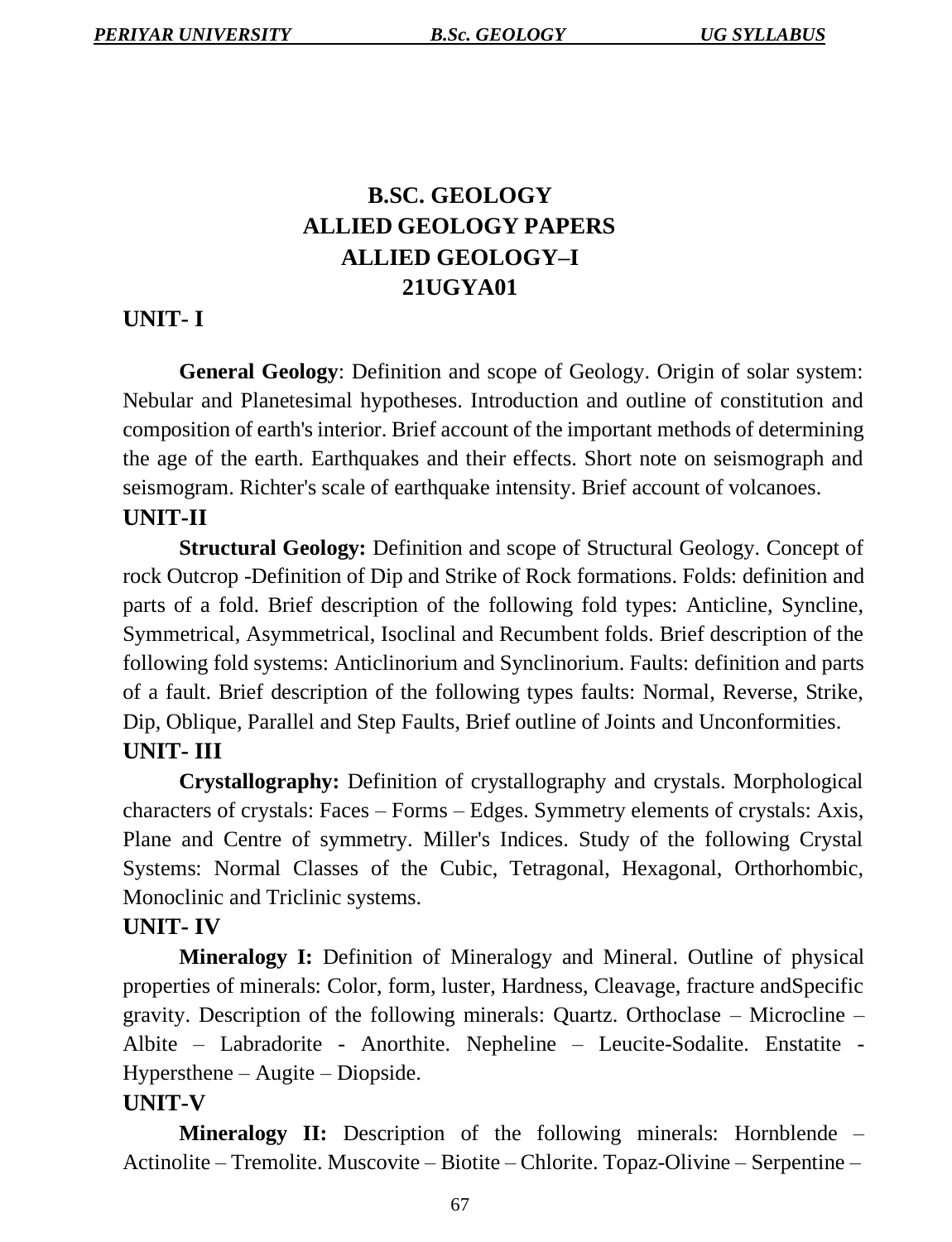Talc. Tourmaline – Beryl – Apatite – Corundum. Garnet-Diamond. Garnet – Beryl – Topaz – Apatite – Staurolite – Sillimanite – Epidote – Tourmaline - Corundum – Diamond.

#### **REFERENCE AND TEXTBOOKS**

- 1. Parbin Singh, B. (2005), A Textbook of Engineering and General Geology S.K. Kataria & Sons, Delhi.
- 2. Mukherjee, P.K. (1984), A Textbook of Geology, World Press, Kolkata.
- 3. Mahapatra, G.B. (1994), Textbook of Physical Geology, CBS Publishers, Delhi.
- 4. Mahapatra, G.B. (2000), General Geology, CBS Publishers, Delhi.

# **B. SC. GEOLOGY ALLIED GEOLOGY PAPERS ALLIED GEOLOGY 21UGYA02**

#### **UNIT-I**

**Palaeontology**: Definition of Palaeontology and fossils. Outlines of modes of preservation in sedimentary rocks. Brief account of the uses of fossils. Study of the morphological characters and geological age of the following fossil groups: Pelecypods, Gastropods, Cephalopods, Brachiopods, Corals, and Trilobites.

#### **UNIT-II**

**Stratigraphy:** Definition and scope of Stratigraphy. Outline of the Geological Time Scale. Brief account of the following geological formations in India: Dharwar Group, Cuddapah Group, Vindhyan Group, Gondwana Group, Cretaceous formations of Tiruchirappalli and Karewa Formation.

#### **UNIT- III**

**Igneous Petrology:** Definition of Igneous Petrology and Igneous rocks. Forms of Igneous rocks: Sill, Lopolith, laccolith, Phacolith, Dyke, and Batholith. Brief description of the following igneous rocks: Dunite, Pyroxenite, Gabbro, Dolerite, Syenite, Granite, Pegmatite, Aplite, Andesite, and Basalt.

#### **UNIT- IV**

**Sedimentary Petrology:** Definition of sedimentary rocks and sedimentary petrology. Primary structures of sedimentary rocks: Common bedding, crossbedding, current- Bedding, graded-bedding. Surface structures: Ripple marks, Mudcracks, and Rain prints. Brief description of the following sedimentary rocks: Sandstone, Arkose, Grit, Shale, and Limestone.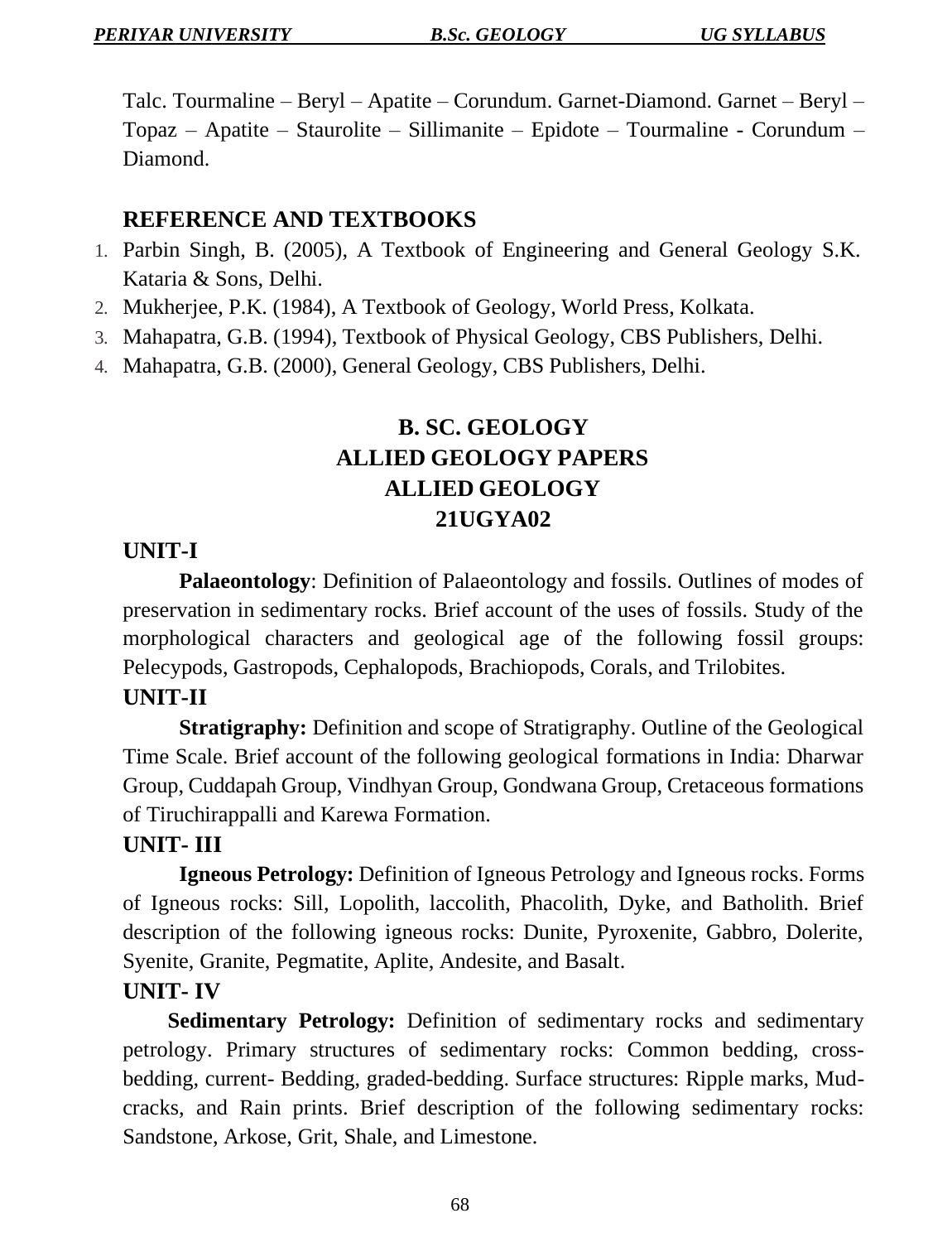**Metamorphic Petrology:** Definition of metamorphic rocks. Metamorphism and metamorphic process. Agents of metamorphism. Brief description of the following sedimentary rocks: Sandstone, Arkose, Grit, Shale, and Limestone. Brief description of the following metamorphic rocks: Slate, Phyllite, Schist, Gneiss, Marble, Quartzite, Granulite, and Amphibolite.

**UNIT- V**

**Economic Geology:** An outline of the following processes of ore formation: Magmatic – Hydrothermal – Placer – Marine Evaporites. Brief description of the physical properties and Indian occurrences of the following ore and industrial minerals: Graphite, Bauxite, Magnesite, Hematite, Magnetite, Chromite, Gold, pyrolusite, pyrite, Galena, Asbestos, Gypsum, Chalk, Calcite, Dolomite, Barite, and Kaolin. Brief description of the following coal types: Peat, Lignite, Bituminous, and Anthracite. Brief introduction to petroleum, its origin and occurrence in India.

# **REFERENCE AND TEXTBOOKS**

- 1. Parbin Singh, B. (2005), A Textbook of Engineering and General Geology, S.K. Kataria &Sons, Delhi.
- 2. Mukherjee, P.K. (1984), A Textbook of Geology, World Press, Kolkata.
- 3. Mahapatra, G.B. (1994), Textbook of Physical Geology, CBS Publishers, Delhi.
- 4. Mahapatra, G.B. (2000), General Geology CBS Publishers, Delhi.

# **B. SC. GEOLOGY ALLIED GEOLOGY PAPERS ALLIED GEOLOGY PRACTICAL**

**Crystallography:** Simple forms of the Normal classes of the different crystal systems and models representing the following minerals: Cubic system: Galena, Fluorite, and Garnet. Tetragonal system: Zircon, Casseterite. Hexagonal system: Beryl. Orthorhombic system: Barite, Sulfur, Staurolite. Monoclinic system: Gypsum. Triclinic system: Axinite.

**Mineralogy:** Identification and physical description of the following minerals: Quartz Group: Rock crystal, Chalcedony, Agate, Jasper, Flint. Feldspar Group: Orthoclase, Microcline, Albite, Perthite. Pyroxene Group: Augite, Hypersthene. Amphibole Group: Hornblende, Tremolite, Actinolite. Mica Group: Muscovite, Biotite, Chlorite. Other silicate minerals: Olivine, Garnet, Beryl, Tourmaline, Staurolite. Non silicates: Corundum, Apatite. Ore minerals: Magnetite, Chromite, Bauxite, Pyrolusite, Pyrite, Galena, Hematite. Industrial Minerals: Talc, Asbestos,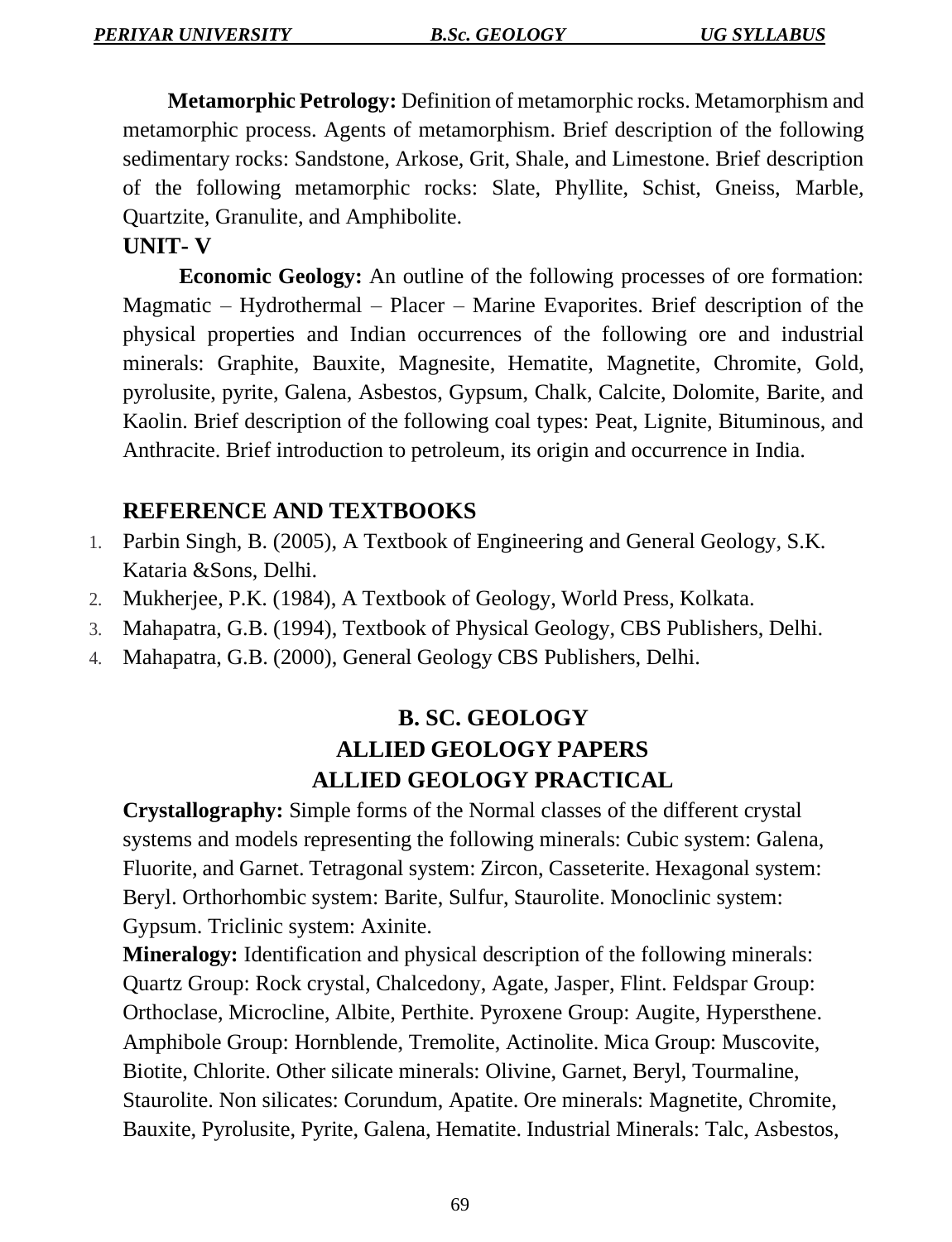Magnesite, Barite, Gypsum. Coal varieties: Peat, Lignite, Bituminous, and Anthracite.

**Petrology:** Identification and physical description of the following rocks: Igneous rocks: Granite, Pegmatite, Syenite, Diorite, Gabbro, Dolerite, Dunite, Pyroxenite. Metamorphic rocks: Slate, Mica schist, Chlorite schist, Hornblende gneiss, Garnetmica gneiss, Granulite, Marble. Sedimentary rocks: Sandstone, Conglomerate, Arkose, Grit, Shale, Limestone.

**Fossils:** Identification and Morphological description of the following fossils: Pelecypods: Meretrix, Arca, Pecten, Ostrea. Gastropods: Turritella, Natica, Turbo, Conus. Cephalopods: Nautilus, Acanthoceras. Brachiopods: Terebratula, Spirifer. Trilobites: Calymene, Paradoxides. Corals: Calceola, Lithostrotion. Plant Fossils: Glossopteris, Ptilophyllum.

**Geological Maps:** Geological map drawing exercises: drawing strike lines and determining dip amounts. Outcrop completion geological maps with conformable series of beds. Preparation of geological ph sections for conformable series of beds.